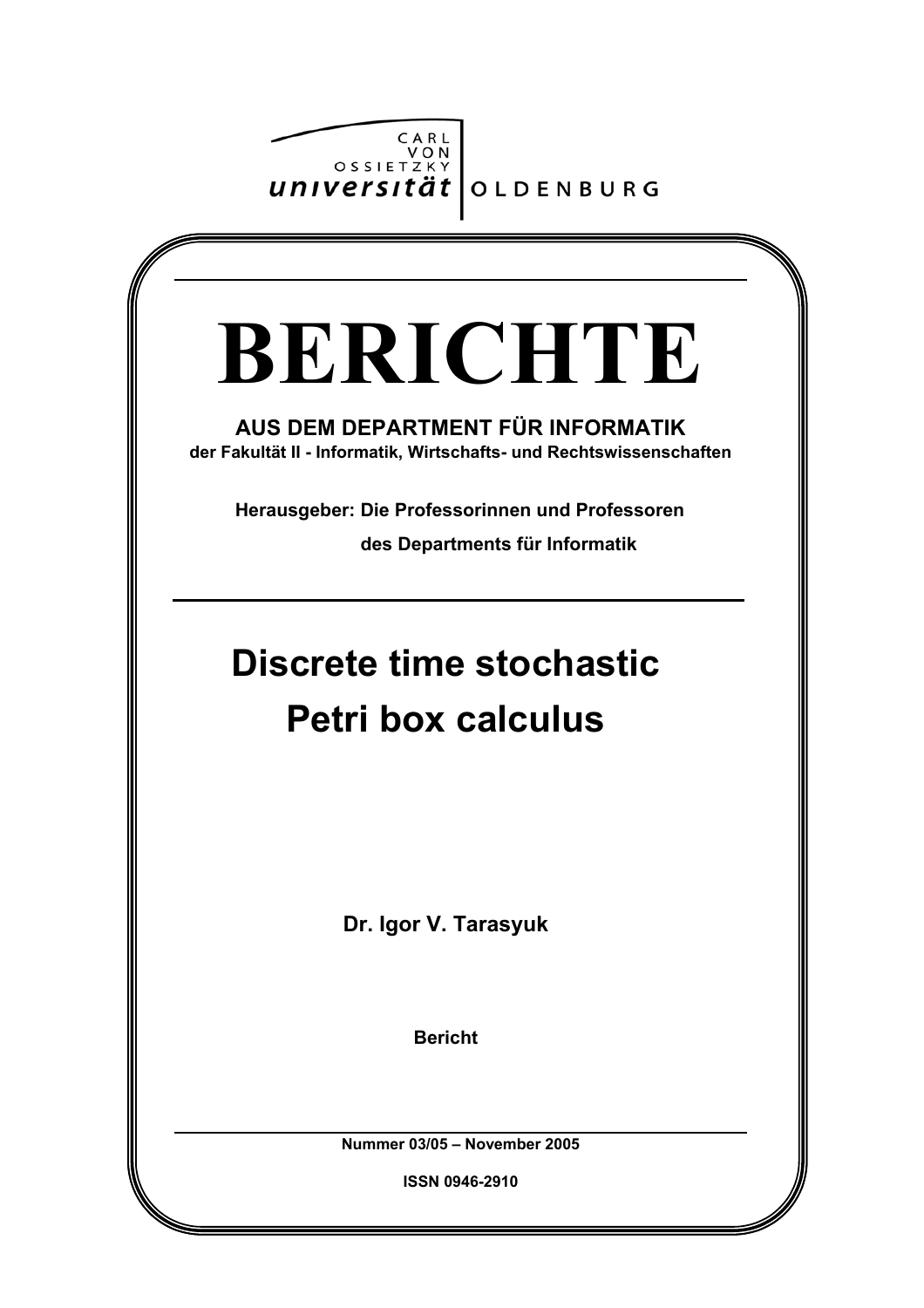

# **BERICHTE**

## **AUS DEM DEPARTMENT FÜR INFORMATIK**

**der Fakultät II - Informatik, Wirtschafts- und Rechtswissenschaften**

Herausgeber: Die Professorinnen und Professoren

des Departments für Informatik

## **Discrete time stochastic Petri box calculus**

**Dr. Igor Tarasyuk**

**Bericht**

**Nummer 03/05 – November 2005**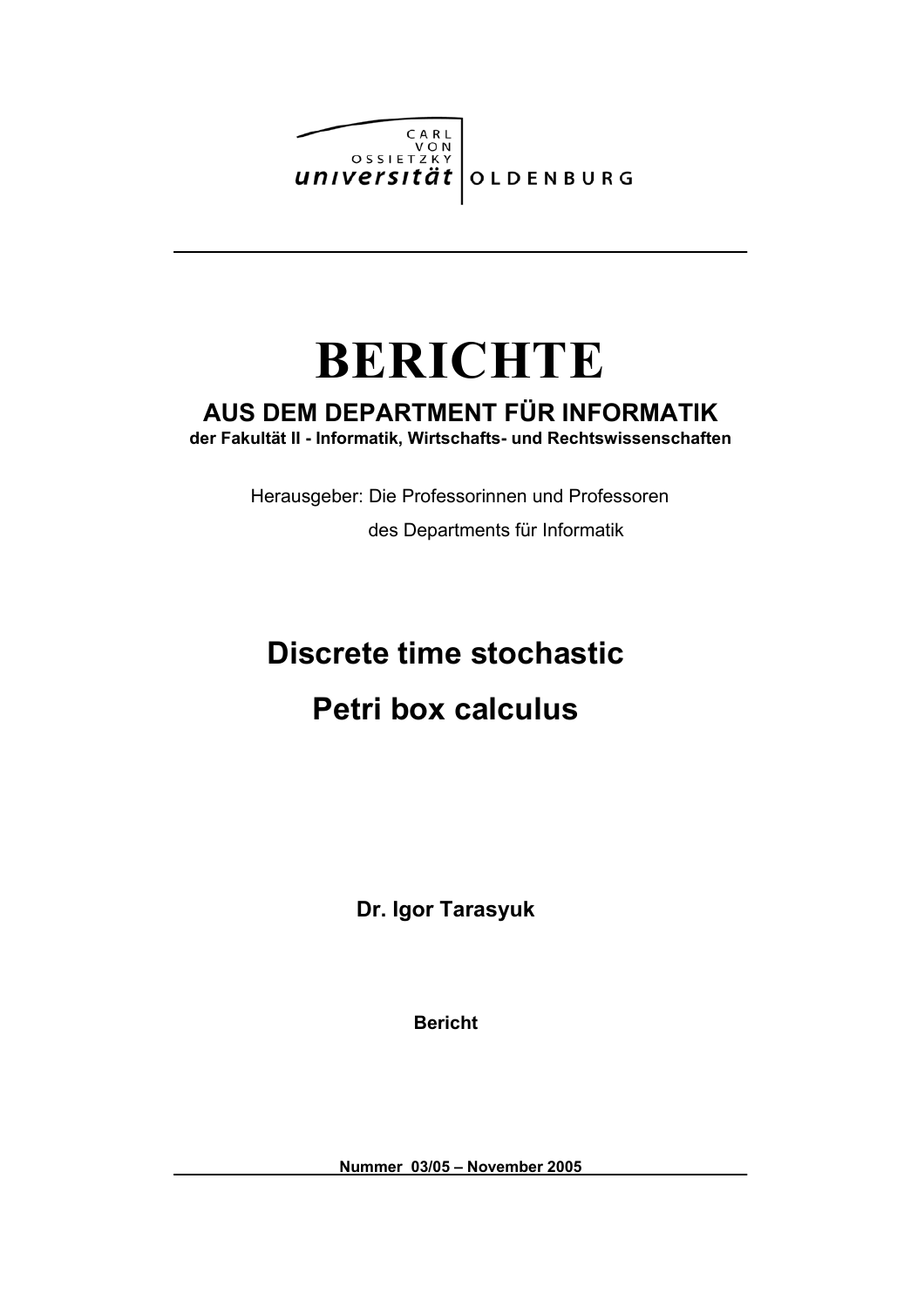## Discrete time stochastic Petri box calculus <sup>∗</sup>

Igor V. Tarasyuk

A.P. Ershov Institute of Informatics Systems Siberian Branch of the Russian Academy of Sciences 6, Acad. Lavrentiev ave., 630090 Novosibirsk, Russia itar@iis.nsk.su

#### Abstract

Last decade, a number of stochastic enrichments of process algebras was constructed to facilitate the specification of stochastic processes based on the the well-developed framework of algebraic calculi. In [56], a continuous time stochastic extension of finite *PBC* was proposed called  $sPBC$ . Algebra  $sPBC$  has interleaving semantics due to the properties of continuous time distributions. At the same time,  $PBC$  has step semantics, and it could be natural to propose its concurrent stochastic enrichment. We construct a discrete time stochastic extension  $dtsPBC$  of finite PBC. Step operational semantics is defined in terms of labeled transition systems based on action and inaction rules. Denotational semantics is defined in terms of a subclass of labeled DTSPNs (LDTSPNs) called discrete time stochastic Petri boxes (dts-boxes). An accordance of both the semantics is demonstrated. In addition, we define a variety of probabilistic equivalences that allow one to identify stochastic processes with similar behaviour that are differentiated by too strict notion of the semantic equivalence. The interrelations of all the introduced equivalences are investigated. Some of the relations could be later considered as candidates for the role of congruence.

Keywords: Stochastic Petri nets, stochastic process algebras, Petri box calculus, discrete time, transition systems, operational semantics, dts-boxes, denotational semantics, empty loops, probabilistic equivalences.

## 1 Introduction

Stochastic Petri nets (SPNs) are a well-known model for quantitative analysis of discrete dynamic event systems proposed in [45, 46, 26]. Essentially, SPNs are a high level language for specification and performance analysis of concurrent systems. A stochastic process corresponding to this formal model is a Markov chain generated and analysed by well-developed algorithms and methods. Firing probabilities distributed along continuous or discrete time scale are associated with transitions of an SPN. Thus, there exist SPNs with continuous and discrete time. Markov chains of the corresponding types are associated with the SPNs. As a rule, for SPNs with continuous time (CTSPNs), exponential or phase distributions of transition probabilities are used. For SPNs with discrete time (DTSPNs), geometric or combinations of geometric distributions are usually used. Transitions of CTSPNs fire one by one at continuous time moments. Hence, the semantics of this model is interleaving one. In this semantics, parallel computations are modeled by all possible execution sequences of their components. Transitions of DTSPNs fire concurrently in steps at discrete time moments. Hence, this model has step semantics. In this semantics, parallel computations are modeled by sequences of concurrent occurrences (steps) of their components. In [18, 19], a labeling for transitions of CTSPNs with action names was proposed. Labeling allows SPNs to model processes with functionally similar components: the transitions corresponding to the similar components are labeled by the same action. Moreover, one can compare labeled SPNs by different behavioural equivalences, and this makes possible to check stochastic processes specified by labeled SPNs for functional similarity. Therefore, one can compare both functional and performance properties, and labeled SPNs turn into a formalism for quantitative and qualitative analysis.

Algebraic calculi hold a special place among formal models for specification of concurrent systems and analysis of their behavioral properties. In such process algebras (PAs), a system or a process is specified by an algebraic formula. A verification of the properties is accomplished at a syntactic level by means of well-developed systems of equivalences, axioms and inference rules. One of the first PAs was CCS (Calculus of Communicating Systems) [44]. Process algebras has been acknowledged to be very suitable formalism to operate with real

<sup>∗</sup>This work was supported by Deutscher Akademischer Austauschdienst (DAAD), grant A/05/05334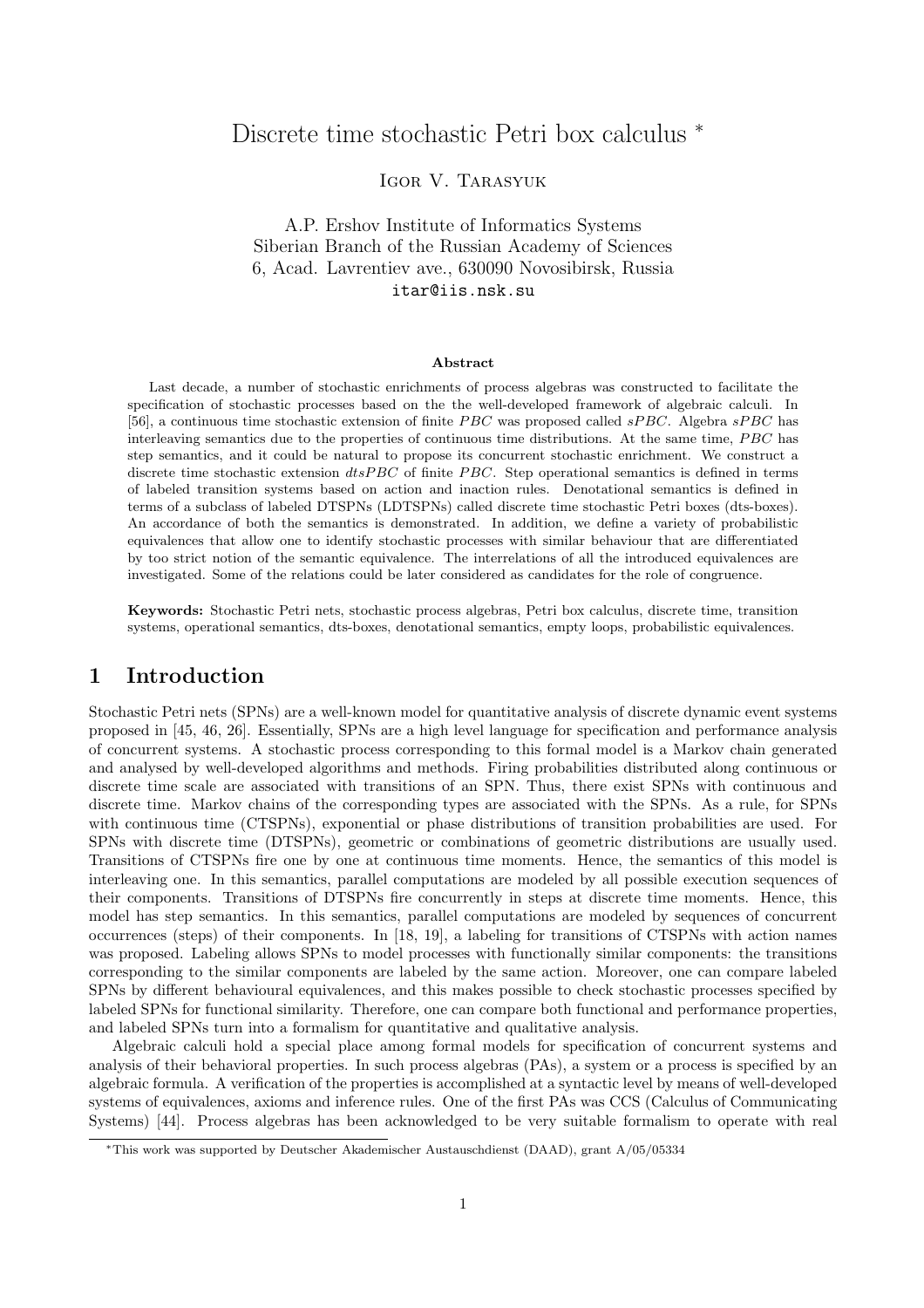time and stochastic systems as well. In the last years, stochastic extensions of PAs called stochastic process algebras (SPAs) became very popular as a modeling framework. SPAs do not just specify actions that can happen (qualitative features) as usual process algebras, but they associate some quantitative parameters with actions (quantitative characteristics). The papers [31, 17, 29, 23, 62, 11] propose a variety of SPAs. Process algebras allow one to specify processes in a compositional way via an expressive formal syntax. On the other hand, Petri nets provide one with an ability for visual representation of a process structure and execution. Hence, the relationship between SPNs and SPAs is of particular interest, since it allows to combine advantages of the both models. For this, a semantics of algebraic formulas in terms of Petri nets is usually defined. In the stochastic case, the Markov chain of the stochastic process specified by an SPA formula is built based on the state transition graph of the corresponding SPN.

As a rule, stochastic process calculi proposed in the literature are interleaving. As a semantic area, the interleaving formalism of transition systems is used. For example, an extension of CCS with probabilities and time called  $TPCCS$  was defined in [28]. An enrichment of  $BPA$  with probabilistic choice,  $prBPA$ , as well as an extension of  $prBPA$  with parallel composition operator named  $ACP_{\pi}^+$  have been proposed in [1]. A standard way for probabilistic extension of process algebras into the calculi of probabilistic transition systems was described in [32]. The most famous SPAs proposed so far are  $PEPA$  [29],  $TIPP$  [31] and  $EMPA$  [10]. It is worth to mention the stochastic process calculus  $PPA$  constructed in [59, 61] as well. Therefore, an investigation of a stochastic extension for more expressive and powerful algebraic calculi is very important. At present, the development of step or "true concurrent" (such that parallelism is considered as a causal independence) SPAs is in the very beginning. One can mention a concurrent SPA of finite processes  $StAFP_0$  with step semantics proposed in [16]. At the same time, there still exists no algebra of infinite concurrent stochastic processes.

Petri box calculus (PBC) is a flexible and expressive process algebra based on calculi CCS [44] and  $AFP_0$ [36]. P BC was proposed more than 10 years ago [3], and it was well explored since that time [2, 14, 20, 35, 37, 12, 13, 21, 22, 24, 30, 4, 5, 33, 6, 7, 8, 9]. It was intended to become a tool for description of a Petri net structure and relationships between nets. Its goal was to propose a compositional semantics for high level constructs of concurrent programming languages in terms of elementary Petri nets. Thus,  $PBC$  serves as a bridge between theory and applications. Formulas of  $PBC$  are combined not from single actions (including the invisible one) and variables only, as in CCS, but from multisets of actions called multiactions (basic formulas) as well. In contrast to CCS, concurrency and synchronization are different operations (concurrent constructs). Synchronization is defined as a unary multi-way stepwise operation based on communication of actions and their conjugates. The other fundamental operations are sequence and choice (sequential constructs). The calculus includes also restriction and relabeling (abstraction constructs). To specify infinite processes, refinement, recursion and iteration operations were added *(hierarchical constructs)*. Thus, unlike CCS, algebra PBC has an additional iteration construction to specify infiniteness in the cases when finite Petri nets can be used as the semantic interpretation. For  $PBC$ , denotational semantics in terms of a subclass of Petri nets equipped with interface and considered up to isomorphism was proposed. This subclass is called Petri boxes. Calculus PBC has step operational semantics in terms of labeled transition systems based on structural operational semantics (SOS) rules. Pomset operational semantics of  $PBC$  was defined in [37] such that the partial order information was extracted from "decorated" step traces. In these step sequences, multiactions were annotated with an information on the relative position of the expression part they were derived from. Last years, several extensions of  $PBC$  were presented.

A time extension of PBC called time Petri box calculus ( $tPBC$ ) was proposed in [38]. In  $tPBC$ , timing information is added by combining instantaneous multiactions and time delays. Denotational semantics was defined in terms of a subclass of labeled time Petri nets (tPNs) called time Petri boxes (ct-boxes).  $tPBC$  has interleaving time operational semantics in terms of labeled transition systems. Another time enrichment of PBC called Timed Petri box calculus ( $TPBC$ ) was defined in [42, 43]. In contrast to  $tPBC$ , multiactions of  $TPBC$ are not instantaneous but have time durations. Additionally, in TPBC there exist no "illegal" multiaction occurrences unlike  $tPBC$ . The complexity of "illegal" occurrences mechanism was one of the main intentions to construct  $TPBC$  though the calculus appeared to be more complicated than  $tPBC$ . Denotational semantics was defined in terms of a subclass of labeled Timed Petri nets (TPNs) called Timed Petri boxes (T-boxes). Algebra  $tPBC$  has step timed operational semantics in terms of labeled transition systems. Note that  $tPBC$ and TPBC differ in ways they capture time information, and they are not in competition but complement each other. The third time extension of  $PBC$  called arc time Petri box calculus  $(atPBC)$  was constructed in  $[60]$ . In  $atPBC$ , multiactions are associated with time delay intervals. Denotational semantics was defined on a subclass of arc time Petri nets (at PNs) called arc time Petri boxes (at-boxes).  $at PBC$  possesses a step operational semantics in terms of labeled transition systems.

A stochastic extension of *PBC* called stochastic Petri box calculus ( $sPBC$ ) was proposed in [56, 57, 58, 47, 52, 53, 54, 41]. In  $sPBC$ , multiactions have stochastic durations that follow negative exponential distribution. Each multiaction is instantaneous and equipped with a rate that is a parameter of the corresponding exponential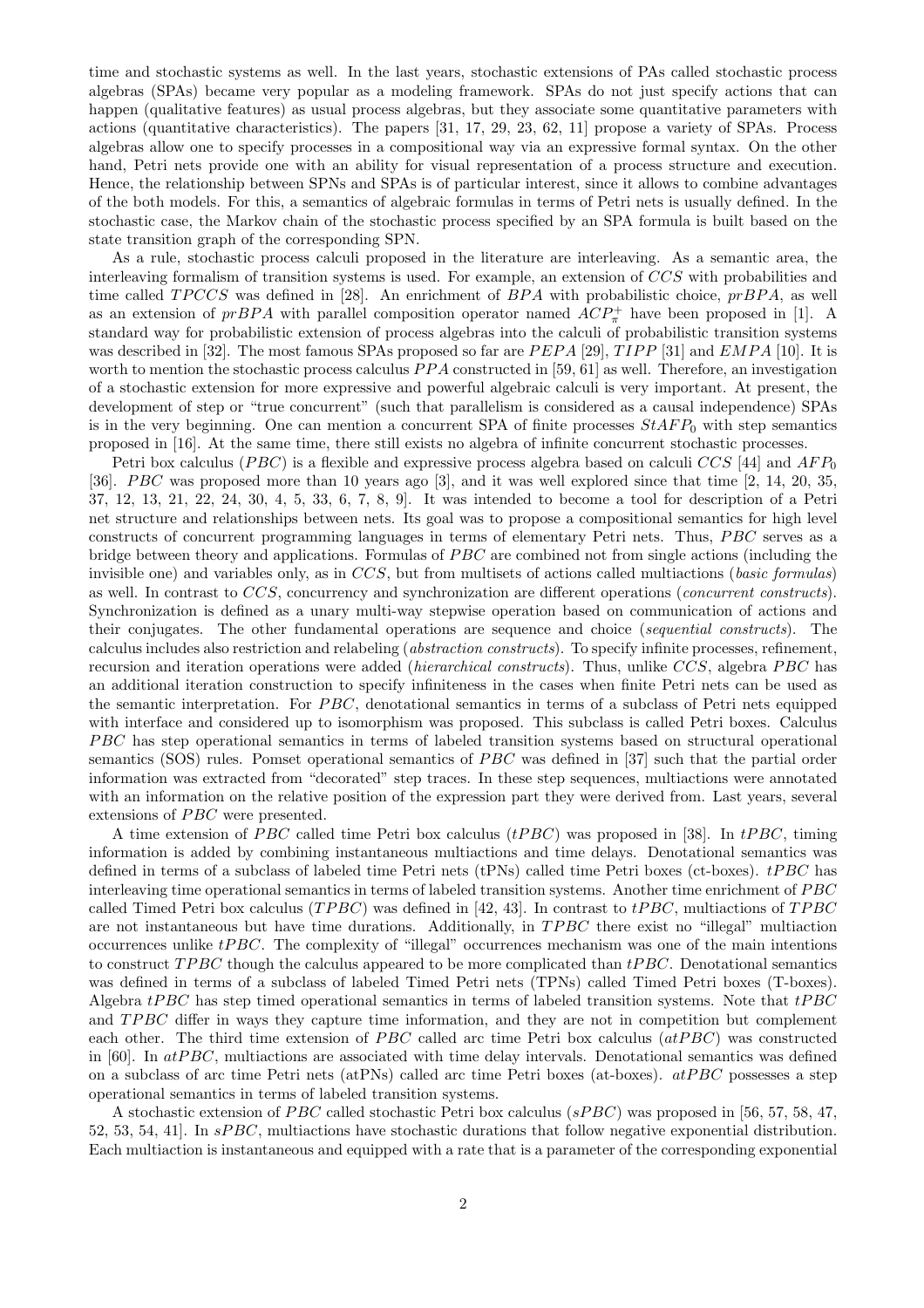distribution. The execution of a multiaction is possible only after the corresponding stochastic time delay. Just a finite part of  $PBC$  was used for the stochastic enrichment. This means that  $sPBC$  has neither refinement or recursion or iteration operations. Denotational semantics was defined in terms of a subclass of labeled continuous time stochastic Petri nets (CTSPNs) called stochastic Petri boxes (s-boxes). Calculus sPBC has interleaving operational semantics in terms of labeled transition systems. Note that we have interleaving behaviour here because of the fact that a simultaneous firing of any two transitions has zero probability in accordance to the properties of continuous time distributions. Current research in this branch has an aim to extend the specification abilities of  $sPBC$  and to define an appropriate congruence relation over algebraic formulas. Recent results on constructing iteration for  $sPBC$  were reported in [49, 50]. In the papers [48, 51], a number of new equivalence relations were proposed for regular terms of  $sPBC$  to choose later a suitable candidate for a congruence. In [55] special multiactions with zero time delay were added to  $sPBC$ . Denotational semantics of such a sPBC extension was defined via a subclass of labeled generalized SPNs (GSPNs). The subclass is called generalized stochastic Petri boxes (gs-boxes).

An ambient extension of  $PBC$  called Ambient Petri box calculus  $(APBC)$  was proposed in [25]. Ambient calculus is used to model behaviour of mobile systems. Ambient is an named environment delimited by a boundary. The ambients can be moved to a new location thus modeling mobility. Algebra *APBC* includes ambients and mobility capabilities. Hence, it could be interpreted as an extension of the Ambient Calculus with the operations of  $PBC$ . Basic actions of  $APBC$  are capabilities defined over ambient names and standard multiactions of  $PBC$ . Only finite part of  $PBC$  was taken for the ambient enrichment. Moreover, just concurrency and sequence were transferred into  $APBC$  from the set of  $PBC$  operations in [25]. This reduced algebra was called Simple Ambient Petri box calculus (SAPBC). Denotational semantics was defined in terms of Elementary Object Systems (EOSs) that are two-level net systems composed from a system net and object nets. Object nets could be interpreted as high-level tokens of the system net modeling the execution of mobilie processes. Calculus *SAPBC* has step operational semantics in terms of labeled transition systems.

Nevertheless, there is still no stochastic extension of PBC with step semantics. It could be done with the use of labeled DTSPNs as a semantic area, since discrete time models allow for concurrent action occurrences. The enrichment based of DTSPNs would be natural because *PBC* has step denotational and operational semantics.

A notion of equivalence is very important in formal theory of computing processes and systems. Behavioural equivalences are applied during verification stage both to compare behaviour of systems and reduce their structure. At present time, there exists a great diversity of different equivalence notions for concurrent systems, and their interrelations were well explored in the literature. The most famous and widely used one is bisimulation. Unfortunately, the mentioned behavioural equivalences take into account only functional (qualitative) but not performance (quantitative) aspects of system behaviour. Additionally, the equivalences are often interleaving ones, and they do not respect concurrency. SPAs inherited from untimed PAs a possibility to apply equivalences for comparison of specified processes. Like equivalences for other stochastic models, the relations for SPAs have special requirements due to the probabilities summation. The states from which similar future behaviours start have to be grouped into equivalence classes. The classes form elements of the aggregated state space, and they are defined a posteriori while searching for equivalences on state space of a model. In [11], a notion of interleaving stochastic bisimulation equivalence for process terms was introduced. The authors proved that the equivalence is preserved by formula composition within SPAs considered in the paper, i.e., the relation is a congruence. At the same time, no appropriate equivalence notion was defined for concurrent SPAs so far. Thus, it is desirable to propose an equivalence relation for parallel SPAs that relates formulas specifying processes with similar behavior and differentiates those having non-similar one from a certain viewpoint. It would be fine to find a relation that is a congruence with respect to the algebraic operations. In this case, the formulas combined by algebraic operations from equivalent subformulas will be equivalent as well. This is very helpful property while bottom-up design of processes.

We did some work on the development of concurrent discrete time SPNs and SPAs as well as on defining a variety of concurrent probabilistic equivalences. In [15], a new net class was proposed called discrete time weighted SPNs (DTWSPNs) that is a modification of DTSPNs by transition labeling and weights. Transitions of DTWSPNs are labeled by actions that represent elementary activities and can be visible or invisible to an external observer. For this net class, a number of new probabilistic  $\tau$ -trace and  $\tau$ -bisimulation equivalences were defined that abstract from invisible actions (denoted by  $\tau$ ) and respect concurrency in different degrees (interleaving and step relations). In addition, probabilistic relations that require back or back-forth simulation were introduced. An application of the probabilistic back-forth  $\tau$ -bisimulation equivalences to compare stationary behaviour of the DTWSPNs was demonstrated. In [65, 67], a logical characterization was presented for interleaving and step probabilistic  $\tau$ -bisimulation equivalences via formulas of the new probabilistic modal logics. The characterization means that two DTWSPNs are (interleaving or step) probabilistic  $\tau$ -bisimulation equivalent if they satisfy the same formulas of the corresponding probabilistic modal logic. Thus, instead of comparing DTWSPNs operationally, one have to check the corresponding satisfaction relation only applying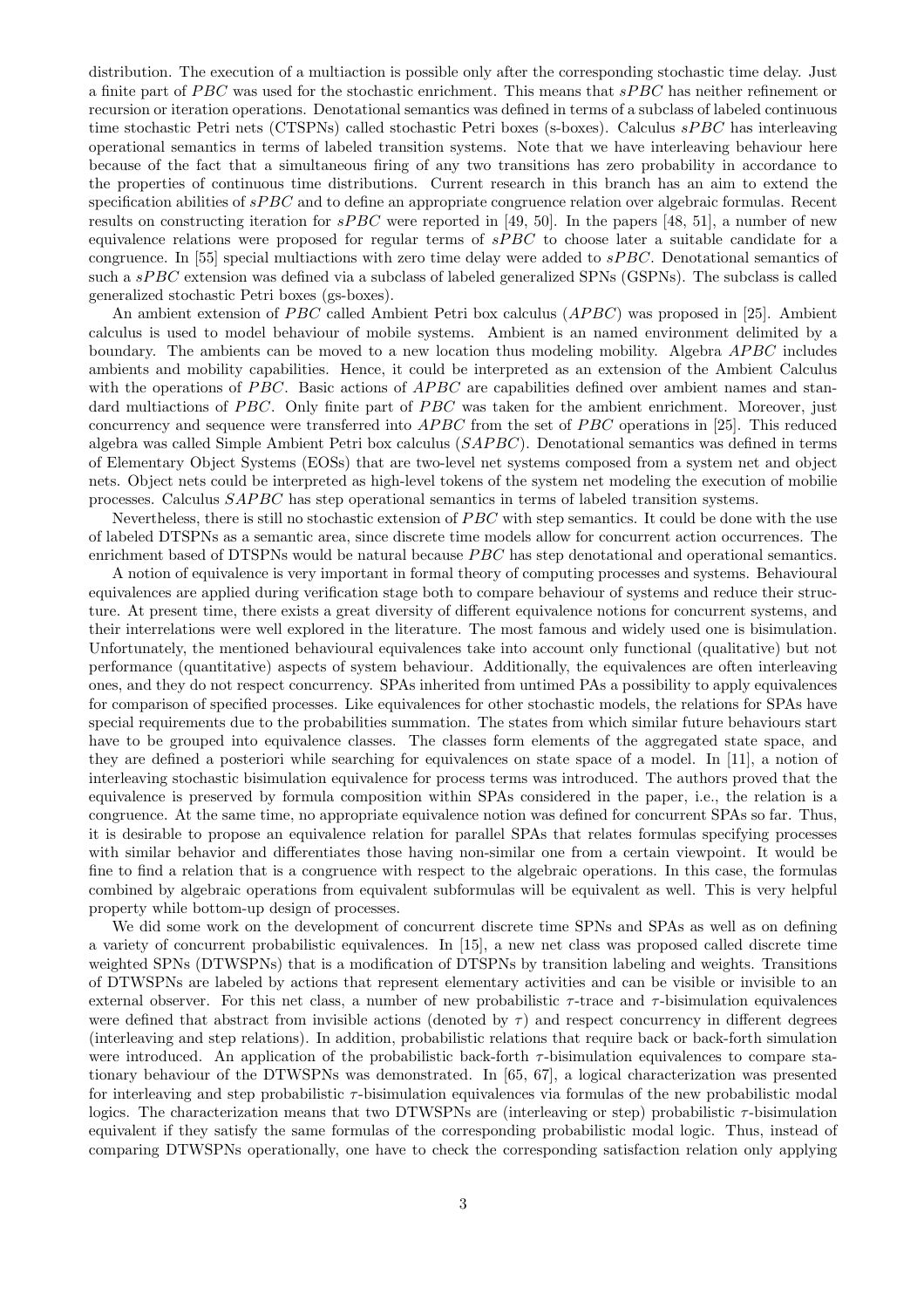standard verification techniques. The new interleaving and step logics are modifications of that called PML proposed in [39] on probabilistic transition systems with visible actions. In [16, 67], a stochastic algebra of finite nondeterministic processes  $StAFP_0$  was proposed with semantics in terms of a subclasses of DTWSPNs called stochastic acyclic nets (SANs). The calculus defined is a stochastic extension of algebra  $AFP_0$  introduced in [34]. Calculus  $StAFP_0$  specifies concurrent stochastic processes. Another feature of the algebra is a net semantics allowing one to preserve the level of parallelism, since Petri nets is a classical "true concurrent" model. Usually, transition systems are used for this purpose, but they are not able to respect concurrency completely. An axiomatization for the semantic equivalence of  $StAFP_0$  was proposed. It was proved that any algebraic formula could be reduced to the "fully stratified" one with the use of the axiom system. This simplifies semantic comparison of formulas. In [66], we considered different classes of stochastic Petri nets. We explored how transition labeling could be defined to compare SPNs by equivalences. An suitability of the SPN classes for modeling and analysis of different kinds of dynamic systems was investigated.

In this paper, we propose a discrete time stochastic extension of finite  $PBC$  called  $dtsPBC$ . The work consists of the following stages. First, we present syntax of  $dtsPBC$ . Each multiaction of the initial calculus PBC is associated with a conditional probability. Such a pair is called stochastic multiaction or activity. Second, we propose semantics of  $dtsPBC$ . Step operational semantics is constructed in terms of labeled transition systems based on action and inaction rules. The complexity here is a careful elaboration of step probabilities for formulas with parallelism and synchronization as well as the conflict resolving mechanism related to the probabilistic choice. Denotational semantics is defined in terms of a subclass of labeled DTSPNs (LDTSPNs) called discrete time stochastic Petri boxes (dts-boxes). An accordance of operational and denotational semantics is proved. At last, we define a number of probabilistic equivalences in the algebraic setting based of transition systems without empty behaviour. These relations are weaker than the semantic equivalence of  $dtsPBC$ . They are used to identify stochastic processes with similar behaviour which are differentiated by the semantic equivalence that is too strict in many cases. The interrelations diagram of all the introduced equivalences is built. Moreover, the proposed equivalences could be used to construct later a congruence relation based on one of them. In the best case, a complete and correct finite axiomatization of the congruence could be constructed. The hard task here would be to find a congruence that is not too distinctive, i.e., it should differentiate formulas with really different behaviour only in accordance to our needs. Moreover, the relation is to be axiomatizable and easy to check.

The paper is organized as follows. In the next Section 2 a syntax of calculus  $dtsPBC$  is presented. Then, in Section 3 we construct operational semantics of the algebra in terms of labeled transition systems. In Section 4 we propose denotational semantics based on a subclass of LDTSPNs. Section 5 is devoted to the construction and the interrelations of probabilistic algebraic equivalences based on transition systems without empty loops. The concluding Section 6 summarizes the results obtained and outlines research perspectives in this area.

#### 2 Syntax

Petri box calculus PBC was proposed in [3]. Its formulas specify Petri boxes (PBs), a special class of labeled Petri nets. In this section we propose a syntax of discrete time stochastic extension of finite PBC called discrete time stochastic Petri box calculus dtsPBC with semantics in terms of discrete time stochastic Petri boxes (dtsPBs), a special class of LDTSPNs.

First, we recall a definition of multiset that is an extension of the set notion by allowing several identical elements.

**Definition 2.1** Let X be a set. A finite multiset (bag) M over X is a mapping  $M : X \to \mathbb{N}$  such that  $|\{x \in X \mid M(x) > 0\}| < \infty$ , i.e., it can contain finite number of elements only.

We denote the set of all finite multisets over X by  $N_f^X$ . When  $\forall x \in X \ M(x) \leq 1$ , M is a proper set. The we denote the set of an intime multisets over  $X$  by  $\mathbb{F}_f$ . When  $\forall x \in X$   $M(x) \le 1$ ,  $M$  is a proper set. The cardinality of a multiset M is defined as  $|M| = \sum_{x \in X} M(x)$ . We write  $x \in M$  if  $M(x) > 0$  and  $M \subseteq M'$  if  $\forall x \in X \ M(x) \leq M'(x)$ . We define  $(M + M')(x) = M'(x) + M'(x)$  and  $(M - M')(x) = \max\{0, M(x) - M'(x)\}.$ 

Let  $Act = \{a, b, ...\}$  be the set of *elementary actions*. Then  $\widehat{Act} = \{\hat{a}, \hat{b}, ...\}$  be the set of *conjunctive actions* (conjugates) such that  $a \neq \hat{a}$  and  $\hat{a} = a$ . Let  $\mathcal{A} = Act \cup \widehat{Act}$  be the set of all actions, and  $\mathcal{L} = \mathbb{N}_f^{\mathcal{A}}$  be the set of all multiactions. Note that  $\emptyset \in \mathcal{L}$ , this corresponds to an internal activity, i.e., the execution of a multiaction than contains no visible action names. The *alphabet* of  $\alpha \in \mathcal{L}$  is defined as  $\mathcal{A}(\alpha) = \{x \in \mathcal{A} \mid \alpha(x) > 0\}.$ 

An activity (stochastic multiaction) is a pair  $(\alpha, \rho)$ , where  $\alpha \in \mathcal{L}$  and  $\rho \in (0, 1)$  is the probability of multiaction  $\alpha$ . Let  $\mathcal{SL}$  be the set of all activities. Let us note that the same multiaction  $\alpha \in \mathcal{L}$  may have different probabilities in the same specification. The alphabet of  $(\alpha, \rho) \in \mathcal{SL}$  is defined as  $\mathcal{A}(\alpha, \rho) = \mathcal{A}(\alpha)$ . For  $(\alpha, \rho) \in \mathcal{SL}$ , we define its multiaction part as  $\mathcal{L}(\alpha, \rho) = \alpha$  and its probability part as  $\Omega(\alpha, \rho) = \rho$ .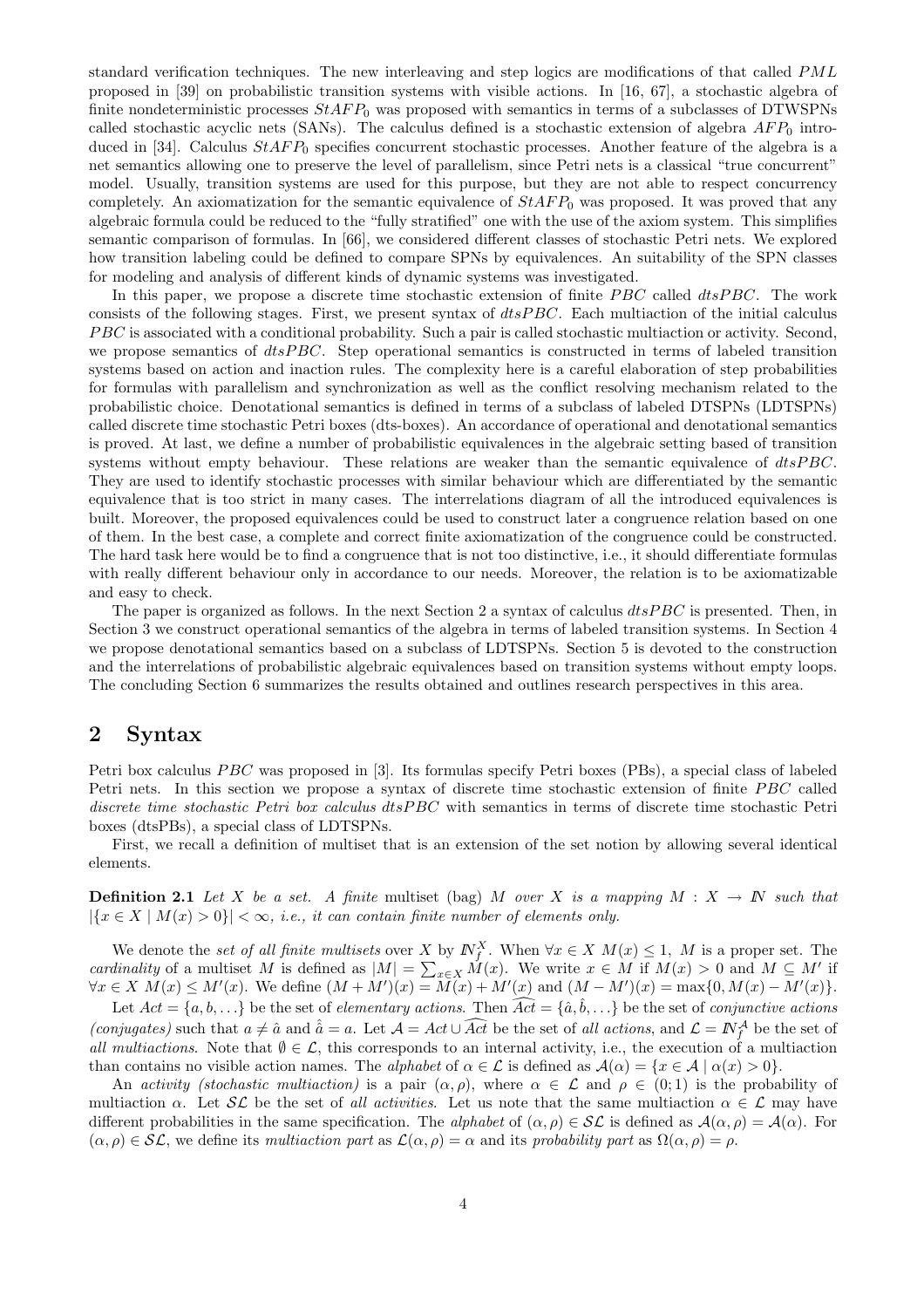Activities are combined into formulas by the following operations: sequential execution; choice  $[]$ , parallelism  $\parallel$ , relabeling  $[f]$ , synchronization sy and restriction rs.

Relabeling functions  $f : \mathcal{A} \to \mathcal{A}$  are bijections preserving conjugates, i.e.,  $\forall x \in \mathcal{A}$   $f(\hat{x}) = \overline{f(x)}$ . Let  $\alpha, \beta \in \mathcal{L}$ be two multiactions such that for some action  $a \in Act$  we have  $a \in \alpha$  and  $\hat{a} \in \beta$  or  $\hat{a} \in \alpha$  and  $a \in \beta$ . Then synchronization of  $\alpha$  and  $\beta$  by a is defined as  $\alpha \oplus_{\alpha} \beta = \gamma$ , where

$$
\gamma(x) = \begin{cases} \alpha(x) + \beta(x) - 1, & x = a \text{ or } x = \hat{a}; \\ \alpha(x) + \beta(x), & \text{otherwise.} \end{cases}
$$

Static expressions specify structure of a system. As we shall see, they correspond to unmarked SPNs.

**Definition 2.2** Let  $(\alpha, \rho) \in \mathcal{SL}$  and  $a \in Act$ . A static expression of dtsPBC is defined as

$$
E ::= (\alpha, \rho) | E; E | E | E | E | E | E | E | f | E \text{ is a } E \text{ s y a}.
$$

Let  $StatError$  denote the set of all static expressions of  $dtsPBC$ .

Dynamic expressions specify current state of a system. As we shall see, they correspond to marked SPNs.

**Definition 2.3** Let  $(\alpha, \rho) \in \mathcal{SL}$  and  $a \in Act$ . A dynamic expression of dtsPBC is defined as

$$
G ::= \overline{E} | \underline{E} | G; E | E; G | G | E | E | G | G | G | G | G | f | G \text{ is a } | G \text{ sy } a.
$$

Let  $DynExpr$  denote the set of all dynamic expressions of  $dtsPBC$ .

## 3 Operational semantics

In this section we construct step operational semantics in terms of labeled transition systems.

#### 3.1 Inaction rules

First, we define inaction rules without preconditions. Let  $E, F \in Statexpr$ ,  $G \in DynExpr$  and  $a \in Act$ .

| $\overline{E}; \overline{F} \xrightarrow{\emptyset} \overline{E}; F$ | $\underline{E}; F \xrightarrow{\emptyset} E; \overline{F}$ | $\underline{E}; \underline{F} \xrightarrow{\emptyset} \underline{E}; F$ | $\overline{E} \parallel \overline{F} \xrightarrow{\emptyset} \overline{E} \parallel F$ | $\overline{E} \parallel \overline{F} \xrightarrow{\emptyset} \overline{E} \parallel F$ | $\overline{E} \parallel \overline{F} \xrightarrow{\emptyset} \overline{E} \parallel F$ | $\overline{E} \parallel \overline{F} \xrightarrow{\emptyset} \overline{E} \parallel F$ | $\overline{E} \parallel \overline{F} \xrightarrow{\emptyset} \overline{E} \parallel F$ | $\overline{E} \parallel \overline{F} \xrightarrow{\emptyset} \overline{E} \parallel F$ | $\overline{E} \parallel \overline{F} \xrightarrow{\emptyset} \overline{E} \parallel F$ | $\overline{E} \parallel \overline{F} \xrightarrow{\emptyset} \overline{E} \parallel F$ | $\overline{E} \parallel \overline{F} \xrightarrow{\emptyset} \overline{E} \parallel F$ | $\overline{E} \parallel \overline{F} \xrightarrow{\emptyset} \overline{E} \parallel \overline{F}$ | $\overline{E} \parallel \overline{F} \xrightarrow{\emptyset} \overline{E} \parallel F$ | $\overline{E} \parallel \overline{F} \xrightarrow{\emptyset} \overline{E} \parallel F$ | $\overline{E} \parallel \overline{F} \xrightarrow{\emptyset} \overline{E} \parallel F$ | $\overline{E} \parallel \overline{F} \xrightarrow{\emptyset} \overline{E} \parallel F$ | $\overline{E} \parallel \overline{F} \xrightarrow{\emptyset} \overline{E} \parallel F$ | $\overline{E} \parallel \overline{F} \xrightarrow{\emptyset} \overline{E} \parallel F$ | $\overline{E} \parallel \overline{F} \xrightarrow{\emptyset} \overline{E} \parallel$ |
|----------------------------------------------------------------------|------------------------------------------------------------|-------------------------------------------------------------------------|----------------------------------------------------------------------------------------|----------------------------------------------------------------------------------------|----------------------------------------------------------------------------------------|----------------------------------------------------------------------------------------|----------------------------------------------------------------------------------------|----------------------------------------------------------------------------------------|----------------------------------------------------------------------------------------|----------------------------------------------------------------------------------------|----------------------------------------------------------------------------------------|---------------------------------------------------------------------------------------------------|----------------------------------------------------------------------------------------|----------------------------------------------------------------------------------------|----------------------------------------------------------------------------------------|----------------------------------------------------------------------------------------|----------------------------------------------------------------------------------------|----------------------------------------------------------------------------------------|--------------------------------------------------------------------------------------|
|----------------------------------------------------------------------|------------------------------------------------------------|-------------------------------------------------------------------------|----------------------------------------------------------------------------------------|----------------------------------------------------------------------------------------|----------------------------------------------------------------------------------------|----------------------------------------------------------------------------------------|----------------------------------------------------------------------------------------|----------------------------------------------------------------------------------------|----------------------------------------------------------------------------------------|----------------------------------------------------------------------------------------|----------------------------------------------------------------------------------------|---------------------------------------------------------------------------------------------------|----------------------------------------------------------------------------------------|----------------------------------------------------------------------------------------|----------------------------------------------------------------------------------------|----------------------------------------------------------------------------------------|----------------------------------------------------------------------------------------|----------------------------------------------------------------------------------------|--------------------------------------------------------------------------------------|

Note that the rule  $G \stackrel{\emptyset}{\to} G$  is intentionally included in the set of rules above. It reflects a non-zero probability to stay in a state at the next time moment that is an essential feature of discrete time stochastic processes.

Second, we propose inaction rules with preconditions. Let  $E \in StatExpr$ ,  $G, H, \tilde{G}, \tilde{H} \in DynExpr$  and  $a \in Act.$ 

$$
\begin{array}{cccccc} \underline{G\overset{\emptyset}{\rightarrow}\widetilde{G},\;\mathbin{\circ}\in\{;,\parallel\}} & \underline{G\overset{\emptyset}{\rightarrow}\widetilde{G},\;\mathbin{\circ}\in\{;,\parallel\}} & \underline{G\overset{\emptyset}{\rightarrow}\widetilde{G},\;\mathbin{\circ}\in\{;,\parallel\}} & \underline{G\overset{\emptyset}{\rightarrow}\widetilde{G}} & \underline{H\overset{\emptyset}{\rightarrow}\widetilde{H}} & \underline{H\overset{\emptyset}{\rightarrow}\widetilde{H}} & \underline{G\overset{\emptyset}{\rightarrow}\widetilde{G}} & \underline{G\overset{\emptyset}{\rightarrow}\widetilde{G},\;\mathbin{\circ}\in\{rs,sy\}} \\ \hline \underline{G\circ E\overset{\emptyset}{\rightarrow}\widetilde{G}\circ E} & \underline{E\circ G\overset{\emptyset}{\rightarrow}\widetilde{E}\circ\widetilde{G}} & \underline{G\|\overline{H\overset{\emptyset}{\rightarrow}\widetilde{G}\|\overline{H}} & \underline{G\|\overline{H\overset{\emptyset}{\rightarrow}\widetilde{G}}\|\widetilde{H}} & \underline{G\overset{\emptyset}{\rightarrow}\widetilde{G}}\widetilde{G}[\overline{f}] & \underline{G\circ a\overset{\emptyset}{\rightarrow}\widetilde{G}\circ a} \end{array}
$$

A dynamic expression G is *operative* if no inaction rule can be applied to it, with exception of  $G \stackrel{\emptyset}{\rightarrow} G$ . Note that any dynamic expression can be always transformed into a (not unique) operative one using inaction rules. Let  $OpDynExpr$  denote the set of all operative dynamic expressions of  $dtsPBC$ .

Let  $\simeq$   $(\overset{\emptyset}{\rightarrow} \cup \overset{\emptyset}{\leftarrow})^*$  be dynamic expression isomorphism in *dtsPBC*. Thus, two dynamic expressions G and G' are *isomorphic*, denoted by  $G \simeq G'$ , if they can be reached each from other by applying inaction rules.

#### 3.2 Action rules

Now we propose action rules that describe expression transformations due to the execution of multisets of activities. Let  $(\alpha, \rho), (\beta, \chi) \in \mathcal{SL}, E \in \text{Statexpr}, G, H \in OppbynExpr, \widetilde{G}, \widetilde{H} \in DynExpr$  and  $a \in Act$ . Moreover, let  $\Gamma, \Delta \in \mathbb{N}_{f}^{\mathcal{SL}}$ . The alphabet of  $\Gamma \in \mathbb{N}_{f}^{\mathcal{SL}}$  is defined as  $\mathcal{A}(\Gamma) = \cup_{(\alpha,\rho) \in \Gamma} \mathcal{A}(\alpha)$ .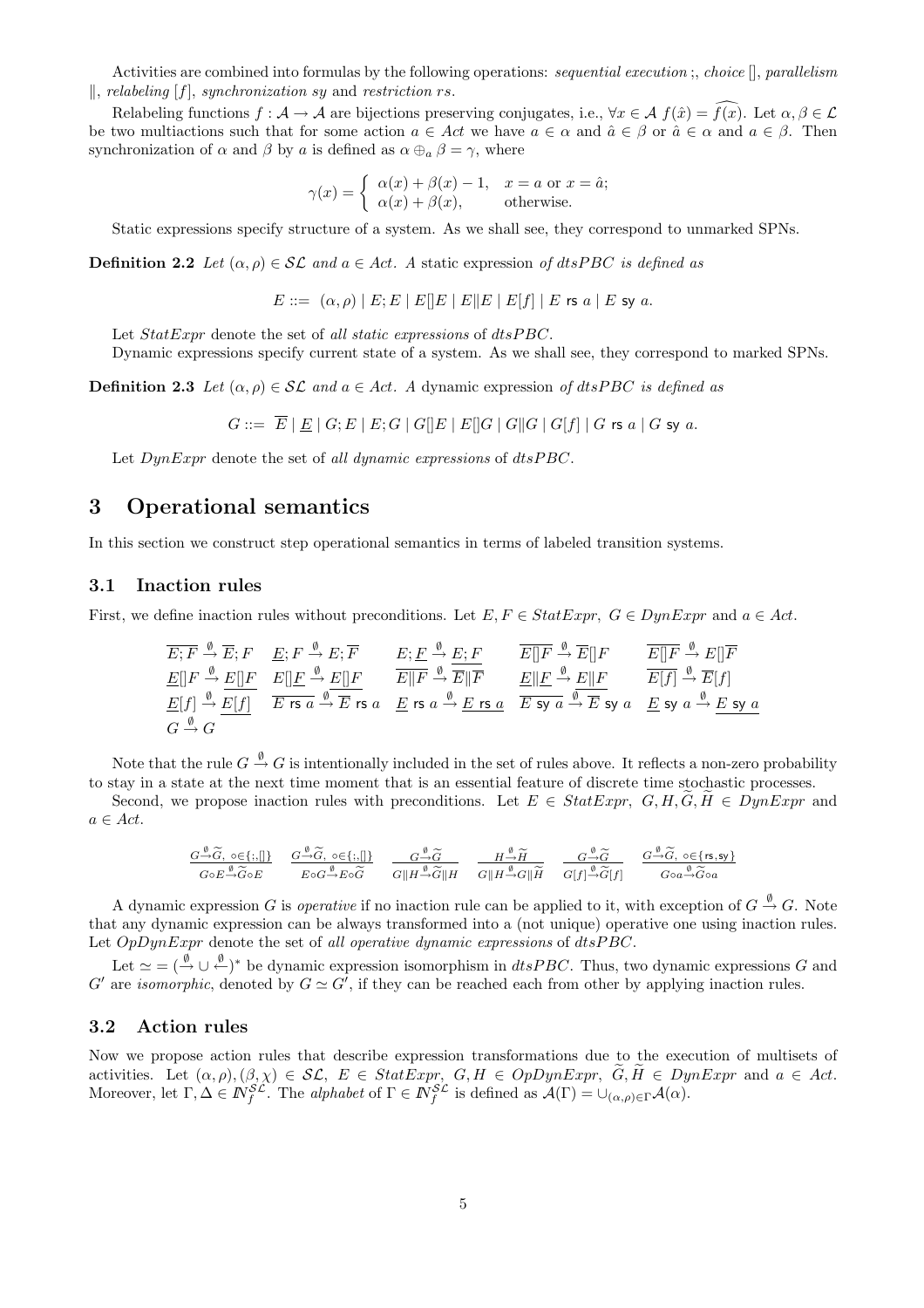$$
\frac{G^{\frac{\Gamma}{\Theta}}(\alpha,\rho)^{\{(\alpha,\rho)\}}(\alpha,\rho)}{G^{\frac{\Gamma}{\Theta}}(\beta+\alpha^2)} \frac{G^{\frac{\Gamma}{\Theta}}G}{G^{\frac{\Gamma}{\Theta}}(\beta+\alpha^2G)} \frac{G^{\frac{\Gamma}{\Theta}}G}{E^{\{G\}}E^{\frac{\Gamma}{\Theta}}G^{\{G\}}} \frac{G^{\frac{\Gamma}{\Theta}}G}{G^{\{[E^{\frac{\Gamma}{\Theta}}G^{\{I\}}]E}}} \frac{G^{\frac{\Gamma}{\Theta}}G}{E^{\{[G^{\frac{\Gamma}{\Theta}}E\}}G}} \frac{G^{\frac{\Gamma}{\Theta}}G}{G^{\{[H^{\frac{\Gamma}{\Theta}}G^{\{I\}}]H}} \frac{G^{\frac{\Gamma}{\Theta}}G}{G^{\{[H^{\frac{\Gamma}{\Theta}}G^{\{I\}}]H}}}{G^{\{[H^{\frac{\Gamma}{\Theta}}G^{\{I\}}]H}}} \frac{G^{\frac{\Gamma}{\Theta}}G}{G^{\{[H^{\frac{\Gamma}{\Theta}}G^{\{I\}}]H}}} \frac{G^{\frac{\Gamma}{\Theta}}G}{G^{\{I\}}G^{\{I\}}G^{\{I\}}} \frac{G^{\frac{\Gamma}{\Theta}}G}{G^{\{I\}}G^{\{I\}}G^{\{I\}}G}} \frac{G^{\frac{\Gamma}{\Theta}}G}{G^{\{I\}}G^{\{I\}}G^{\{I\}}G}} \frac{G^{\frac{\Gamma}{\Theta}}G}{G^{\{I\}}G^{\{I\}}G^{\{I\}}G}} \frac{G^{\frac{\Gamma}{\Theta}}G}{G^{\{I\}}G^{\{I\}}G^{\{I\}}G}}}{G^{\{I\}}G^{\{I\}}G^{\{I\}}G^{\{I\}}G^{\{I\}}G^{\{I\}}G}} \frac{G^{\frac{\Gamma}{\Theta}}G}{G^{\{I\}}G^{\{I\}}G^{\{I\}}G}} \frac{G^{\frac{\Gamma}{\Theta}}G}{G^{\{I\}}G^{\{I\}}G^{\{I\}}G^{\{I\}}G}} \frac{G^{\frac{\Gamma}{\Theta}}G}{G^{\{I\}}G^{\{I\}}G^{\{I\}}G^{\{I\}}G^{\{I\}}G^{\{I\}}G^{\{I\}}G^{\{I\}}G^{\{I\}}G^{\{I\}}G^{\{I\}}G^{\{I\}}G^{\
$$

Note that in the last rule we multiply probabilities of synchronized multiactions since this corresponds to the probability of event intersection.

#### 3.3 Transition systems

Now we define transition systems associated with dynamic expressions.

Note that expressions of  $dtsPBC$  can contain identical activities. To avoid technical difficulties such as those with proper calculation of state change probabilities for multiple transitions, we can always enumerate coinciding activities from left to right in the syntax of expressions. In the following, we suppose that all identical activities are enumerated. In the case new transitions are produced by synchronization, the new enumeration is added as suffix to the old one, if needed. Note that after such the enumeration the multisets of activities which change expressions in accordance to the action rules will be proper sets.

Let G be a dynamic expression. Then  $[G]_{\simeq} = \{H \mid G \simeq H\}$  is the equivalence class of G with respect to isomorphism.

**Definition 3.1** The derivation set of a dynamic expression  $G$ , denoted by  $DR(G)$ , is the minimal set such that

- $[G]_{\cong} \in DR(G);$
- if  $[H]_{\simeq} \in DR(G)$  and  $\exists \Gamma \ H \stackrel{\Gamma}{\to} \widetilde{H}$  then  $[\widetilde{H}]_{\simeq} \in DR(G)$ .

Let G be a dynamic expression and  $[H]_{\simeq} \in DR(G)$ .

The set of all multisets of activities executable from H is defined as  $Exec(H) = \{\Gamma \mid \exists J \in [H]_{\simeq}, \widetilde{J} \cup \cdots \widetilde{J}\}.$ Let  $\Gamma \in Excel(H)$ . The conditional probability that the activities from  $\Gamma$  happen in H (the case when no activities conflicting with those from  $\Gamma$  can happen) is

$$
PF(\Gamma, H) = \prod_{(\alpha,\rho)\in\Gamma} \rho \cdot \prod_{\{(\beta,\chi)\notin\Gamma|\exists\Delta\in\text{Exec}(H) \ (\beta,\chi)\in\Delta\}} (1-\chi).
$$

Thus,  $PF(\Gamma, H)$  could be interpreted as a *joint* probability of independent events. Each such an event is interpreted as executing or not executing of a particular activity from Γ. The multiplication in the definition is because it reflects the probability of event intersection.

The *normalized* probability that the activities from  $\Gamma$  happen in H is

$$
PT(\Gamma, H) = \frac{PF(\Gamma, H)}{\sum_{\Delta \in E \text{vec}(H)} PF(\Delta, H)}.
$$

Thus,  $PT(\Gamma, H)$  is the probability that the multiset of activities Γ is executed normalized by the probability that any executable from  $H$  multiset occurs. The denominator of the fraction above is a summation since it reflects the probability of the event union. The definition of  $PT(\Gamma, H)$ , unlike that of  $PF(\Gamma, H)$ , respects the fact that some activities from a multiset belonging to  $Exec(H)$  could be in conflict with those from another executable multiset and, hence, cannot be fired together.

Let us note that for all derivations of a dynamic expression  $G$  the sum of outgoing probabilities from the Let us note that for an derivations of a dynamic expression G the sum of outgoing probabilities from the expressions belonging to the derivations is equal to one. More formally,  $\forall H \in DR(G)$   $\sum_{\Gamma \in Excel(H)} PT(\Gamma, H)$ 1. This obviously follows from the definition of  $PT(\Gamma, H)$  and guarantees that  $PT(\Gamma, H)$  defines a probability distribution.

The probability that the execution of *any* activities changes H by  $\widetilde{H}$  is

$$
PM(H, \widetilde{H}) = \sum_{\{\Gamma \mid \exists J \in [H]_{\simeq}, \widetilde{J} \in [\widetilde{H}]_{\simeq}} \ J^{\Gamma, \widetilde{J}}_{\to} \widetilde{J} \}} PT(\Gamma, J).
$$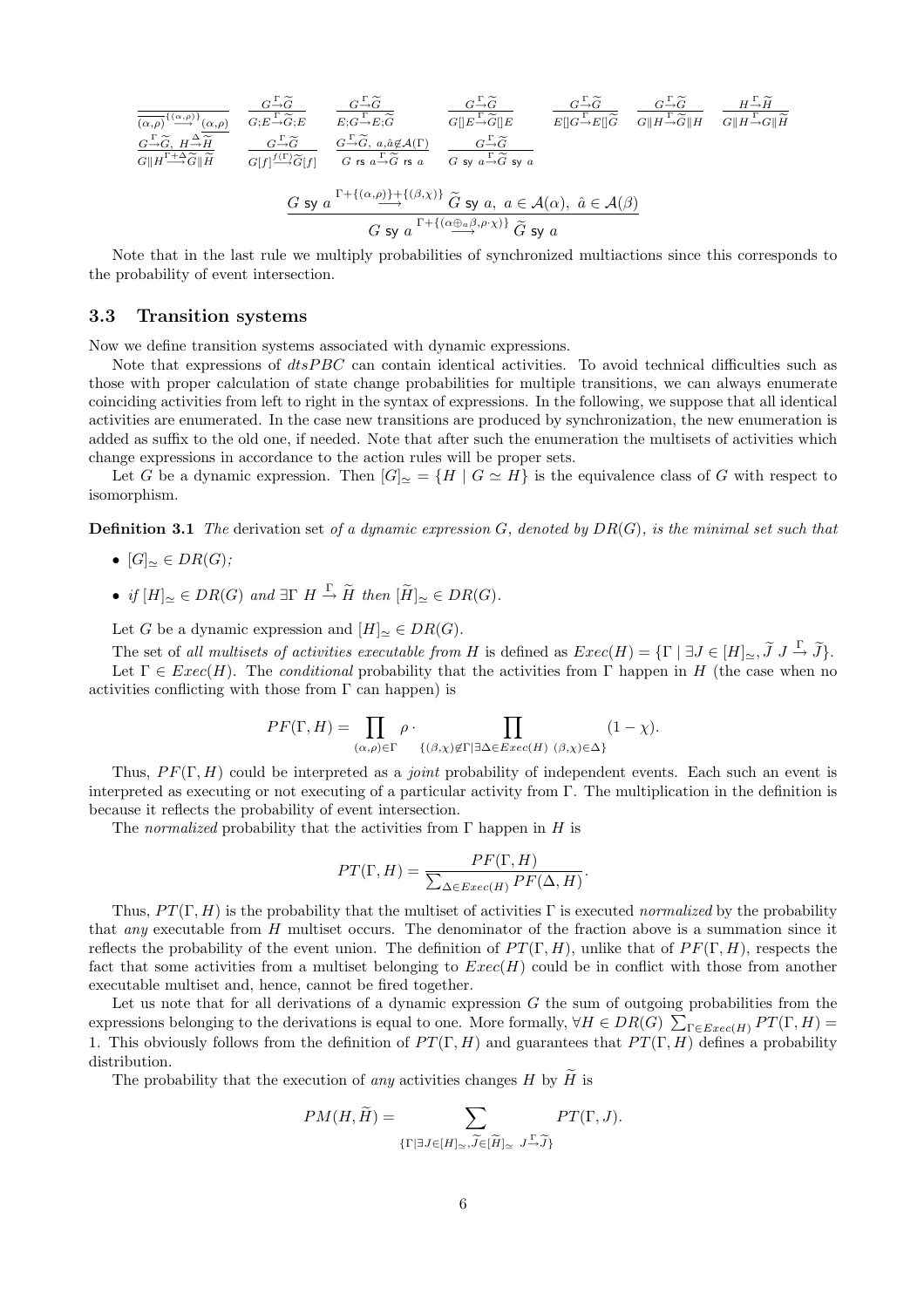Since  $PM(H, \widetilde{H})$  is a probability for any multiset of activities to change H by  $\widetilde{H}$ , we use summation in the definition. Note that for every H holds  $\sum_{\{\widetilde{H}|H\to\widetilde{H}\}}PM(H,\widetilde{H}) = 1$ . This follows from the fact that  $\overline{ }$  $\{\widetilde{H}|H\rightarrow\widetilde{H}\}$   $PM(H,\widetilde{H})=\sum_{\{\widetilde{H}|H\rightarrow\widetilde{H}\}}$  $\overline{ }$  $\sum_{\{\Gamma \in E \text{vec}(H) | H \to H\}} PT(\Gamma, H) = \sum_{\Gamma \in E \text{vec}(H)} PT(\Gamma, H) = 1.$ 

**Definition 3.2** Let G be a dynamic expression. The (labeled probabilistic) transition system of G is a quadruple

- $TS(G) = (S_G, L_G, \Omega_G, s_G)$ , where
	- the set of states is  $S_G = DR(G)$ ;
	- the set of labels is  $L_G = N_f^{\mathcal{SL}}$ ;
	- the transition probability function is  $\Omega_G : S_G \times L_G \times S_G \to [0,1]$  defined as follows:  $\Omega_G([H]_{\simeq}, \Gamma, [\widetilde{H}]_{\simeq}) =$  $PT(\Gamma, H)$ , if  $[H]_{\sim} \in DR(G)$ ,  $H \stackrel{\Gamma}{\rightarrow} \widetilde{H}$ , otherwise, it is equal to zero;
	- the initial state is  $s_G = [G]_{\simeq}$ .

Thus, the transition system  $TS(G)$  associated with a dynamic expression G describes all steps that happen at discrete moments of time with some probability and consist of multisets of activities. These steps change states, and the states are the isomorphism classes of dynamic expressions obtained by application of action rules starting from the expressions belonging to  $[G]_{\simeq}$ . If  $\Omega_G(s, \Gamma, \tilde{s}) = \mathcal{P}$ , the corresponding transition is written as  $s \stackrel{\Gamma}{\rightarrow} p \tilde{s}$ . This notation indicates that the probability to change the state s by  $\tilde{s}$  as a result of executing  $\Gamma$  is  $\mathcal{P}$ .

We write  $s \xrightarrow{\Gamma} \tilde{s}$  if  $\exists \mathcal{P} > 0$   $s \xrightarrow{\Gamma} \tilde{\rho}$   $\tilde{s}$ . For one-element multiset  $\Gamma = \{(\alpha, \rho)\}\$ we write  $s \xrightarrow{(\alpha, \rho)} \tilde{\rho}$   $\tilde{s}$  and  $s \xrightarrow{(\alpha, \rho)} \tilde{s}$ .

Note that Γ could be the emptyset, and its execution does not change equivalence classes. This corresponds to the application of inaction rules to the expressions from the equivalence classes. We have to keep track of such executions called *empty loops*, because they have nonzero probabilities.

Transition systems of static expressions are defined in the following way. For  $E \in StatExpr$  let  $TS(E)$  =  $TS(E).$ 

**Definition 3.3** Two dynamic expressions G and G' are isomorphic w.r.t. transition systems, denoted by  $G =_{ts}$  $G', \text{ if } TS(G) \simeq TS(G').$ 

**Definition 3.4** Let G be a dynamic expression. The underlying discrete time Markov chain (DTMC) of G, denoted by  $DTMC(G)$ , has the state space  $DR(G)$  and transitions  $[H]_{\simeq} \to_{PM(H, \widetilde{H})} [\widetilde{H}]_{\simeq}$ , if  $\exists \Gamma[H]_{\simeq} \stackrel{\Gamma}{\to} [\widetilde{H}]_{\simeq}$ .

Note that for a dynamic expression G and  $[H]_{\simeq} \in DR(G)$  we have  $PM(H, \widetilde{H}) = \sum_{\{\Gamma | [H]_{\simeq}} \xrightarrow{\Gamma} \rho[\widetilde{H}]_{\simeq\}} \mathcal{P}$ , i.e., the probability of each  $DTMC(G)$  transition from a state s to  $\tilde{s}$  is a sum of probabilities of  $TS(G)$  transitions from  $s$  to  $\tilde{s}$ .

**Example 3.1** Let  $E_1 = (\{a\}, \rho)$   $[ (\{a\}, \rho), E_2 = (\{b\}, \chi)$  and  $E = E_1; E_2$ . The identical activities of the composite static expression are enumerated as follows:  $E = (({a},\rho)_1 || ({a},\rho)_2); ({b},\chi)$ . In Figure 1 the transition system  $TS(\overline{E})$  and the underlying DTMC DTMC( $\overline{E}$ ) are presented. Note that for the reason of simplicity in the graphical representation states are depicted by expressions belonging to the corresponding equivalence classes, and singleton multisets of activities are written without braces.

### 4 Denotational semantics

In this section we construct denotational semantics in terms of a subclass of labeled DTSPNs called discrete time stochastic Petri boxes (dts-boxes). Since we propose stochastic extension of finite part of PBC, the dts-boxes will have finite observable behaviour.

#### 4.1 Labeled DTSPNs

Now we introduce a class of labeled discrete time stochastic Petri nets.

**Definition 4.1** Labeled DTSPN (LDTSPN) is a tuple  $N = (P_N, T_N, W_N, \Omega_N, L_N, M_N)$ , where

•  $P_N$  and  $T_N$  are finite sets of places and transitions, respectively, such that  $P_N \cup T_N \neq \emptyset$  and  $P_N \cap T_N = \emptyset$ ;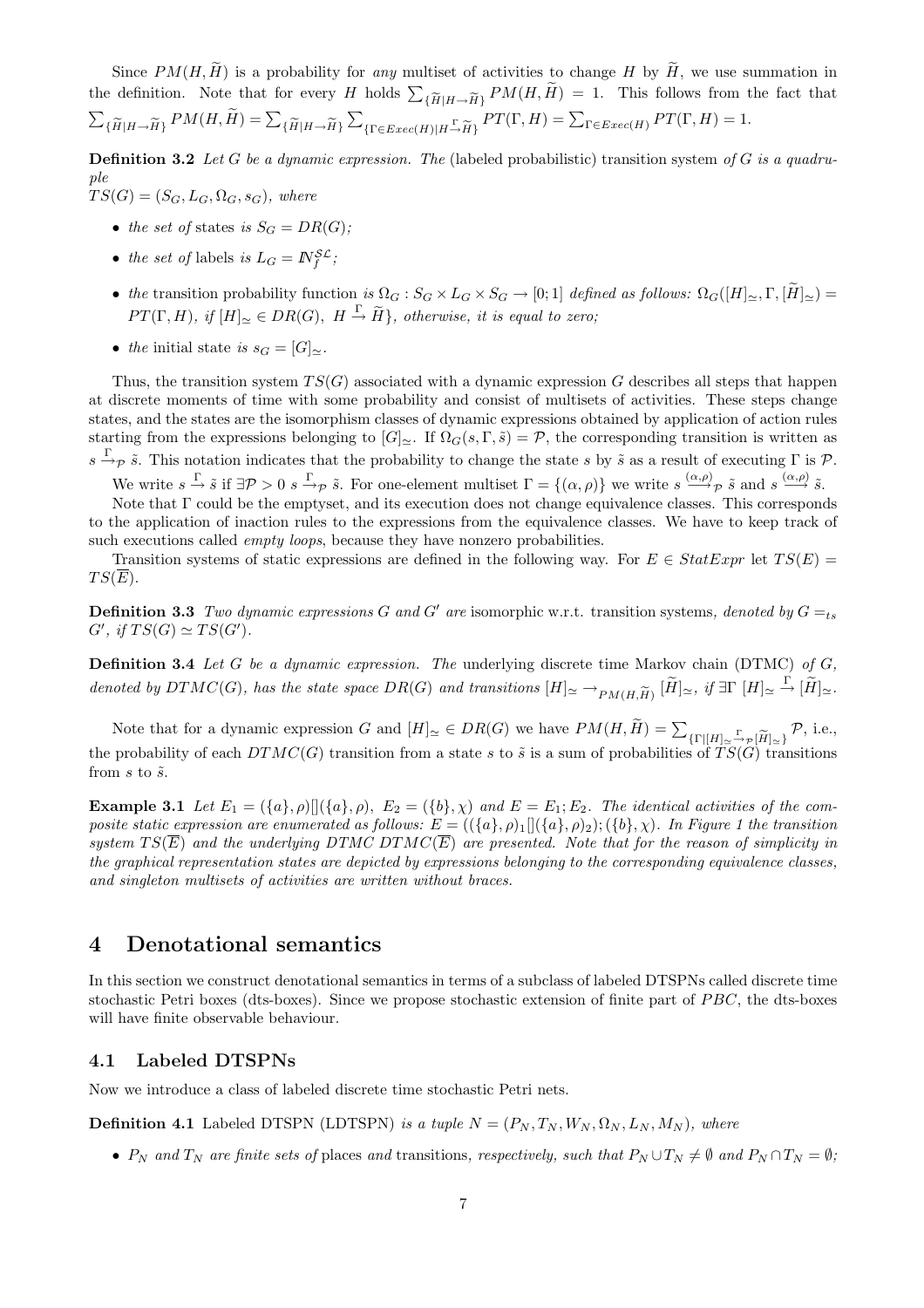

Figure 1: The transition system and the underlying DTMC of  $\overline{E} = \overline{((a), \rho)_1 \mathbb{I}((a), \rho)_2; (\{b\}, \chi)}$ 

- $W_N : (P_N \times T_N) \cup (T_N \times P_N) \to N$  is a function describing the weights of arcs between places and transitions and vice versa;
- $\Omega_N : T_N \to (0, 1)$  is the transition probability function;
- $L_N: T_N \to Act_\tau$  is the transition labeling function assigning labels from a finite set of visible actions Act or an invisible action  $\tau$  to transitions (i.e.,  $Act_{\tau} = Act \cup {\tau}$ );
- $M_N \in \mathbb{N}_f^{P_N}$  is the initial marking.

A graphical representation of LDTSPNs is as that for standard labeled Petri nets but with conditional probabilities written near the corresponding transitions. In the case the probabilities are not specified in the picture, they are considered to be of no importance in the corresponding examples, such as those used to describe stationary behaviour. The names of places and transitions are depicted near them when needed. If the names are omitted but used, it is supposed that the places and transitions are numbered from left to right and from top to down.

Let N be an LDTSPN and  $t \in T_N$ ,  $U \in \mathbb{N}_{f}^{T_N}$ . The precondition  $\cdot t$  and the postcondition  $t^{\bullet}$  of t are the multisets of places defined as  $(\cdot t)(p) = W_N(p, t)$  and  $(t^{\bullet})(p) = W_N(t, p)$ . The precondition  $\cdot U$  and the postcondition  $U^{\bullet}$  of U are the multisets of places defined as  $^{\bullet}U = \sum_{t \in U}^{\bullet} t$  and  $U^{\bullet} = \sum_{t \in U} t^{\bullet}$ .

A transition  $t \in T_N$  is enabled in a marking  $M \in \mathbb{N}_{f}^{P_N}$  of LDTSPN N if  $\mathbf{t} \subseteq M$ . Let  $Ena(M)$  be the set of all transitions that are enabled in a marking M. A set of transitions  $U \subseteq Ena(M)$  is enabled in a marking M if  $\mathbf{v} \subseteq M$ . Firings of transitions are atomic operations, and transitions may fire concurrently in steps. We assume that all transitions participating in a step should differ, hence, only sets (not multisets) of transitions may fire. Thus, we do not allow self-concurrency, i.e., firing of transitions concurrently to themselves. This restriction is because we would like to avoid technical difficulties while calculating probabilities for multisets of transitions as we shall see after the following formal definitions.

Let M be a marking of an LDTSPN N. A transition  $t \in Ena(M)$  fires with *conditional* probability  $\Omega_N(t)$ when no other transitions conflicting with it are enabled. Let  $U \subseteq Ena(M)$ . The *conditional* probability that the transitions from  $U$  fire (the case when no transitions conflicting with those from  $U$  are enabled) is

$$
PF(U, M) = \prod_{t \in U} \Omega_N(t) \cdot \prod_{t \in Ena(M) \setminus U} (1 - \Omega_N(t)).
$$

Thus,  $PF(U, M)$  could be interpreted as a *joint* probability of independent events. Each such an event is interpreted as firing or not firing of a particular transition from  $U$ . The multiplication in the definition is because it reflects the probability of event intersection.

Let U be a transition set that is enabled in  $M$ . Concurrent firing of the transitions from U changes marking M by  $\widetilde{M} = M - {}^{\bullet}U + U^{\bullet}$ , denoted by  $M \xrightarrow{U} \widetilde{M}$ . The probability of this step  $\mathcal{P} = PT(U, M)$  is

$$
PT(U, M) = \frac{PF(U, M)}{\sum_{\{V \subseteq Ena(M) | \mathbf{v} \subseteq M\}} PF(V, M)}.
$$

Thus,  $PT(U, M)$  is the probability that the set U fires normalized by the probability that any enabled in  $M$  set fires. The denominator of the fraction above is a summation since it reflects the probability of the event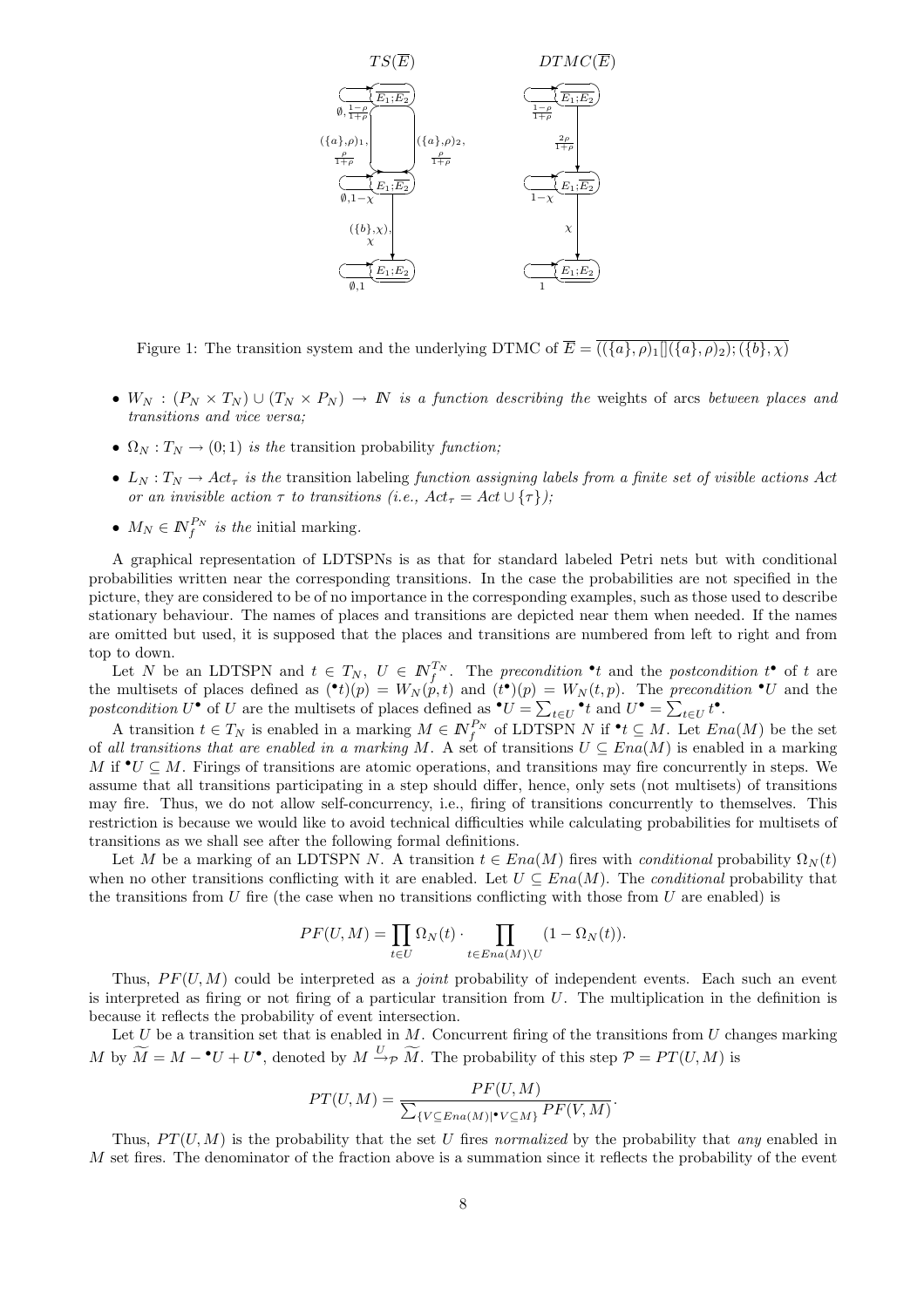

Figure 2: LDTSPN, its reachability graph and the underlying DTMC

union. The definition of  $PT(U, M)$ , unlike that of  $PF(U, M)$ , respects the fact that some transitions from  $Ena(M)$  could be in conflict and hence cannot be fired together in some set.

We write  $M \stackrel{U}{\to} \widetilde{M}$  if  $\exists \mathcal{P} > 0$   $M \stackrel{U}{\to}_{\mathcal{P}} \widetilde{M}$ . For one-element transition set  $U = \{t\}$  we write  $M \stackrel{t}{\to}_{\mathcal{P}} \widetilde{M}$  and  $M \stackrel{t}{\rightarrow} \widetilde{M}.$ 

Let us note that for all markings of an LDTSPN  $N$  the sum of outgoing probabilities is equal to one. More Let us note that for an markings of an LDTSPN N the sum of outgoing probabilities is equal to one. More<br>formally,  $\forall M \in \mathbb{N}_{f}^{P_N}$  such that  $Ena(M) \neq \emptyset$  we have  $\sum_{\{U \subseteq Ena(M)|\bullet U \subseteq M\}} PT(U, M) = 1$ . This obviously follows from the definition of  $PT(U, M)$  and guarantees that it defines a probability distribution.

Definition 4.2 Let N be an LDTSPN.

- The reachability set of N, denoted by  $RS(N)$ , is the minimal set of markings such that
	- $M_N \in RS(N)$ ;
	- $-$  if  $M \in RS(N)$  and  $M \stackrel{U}{\rightarrow} \widetilde{M}$  then  $\widetilde{M} \in RS(N)$ .
- The reachability graph of N, denoted by  $RG(N)$ , is a directed labeled graph with the set of nodes  $RS(N)$ and an arc labeled with  $(U, \mathcal{P})$  between nodes M and  $\widetilde{M}$  if  $\exists \mathcal{P} > 0$  M  $\overset{U}{\rightarrow} \rho \widetilde{M}$ .
- The underlying discrete time Markov chain (DTMC) of  $N$ , denoted by  $DTMC(N)$ , has the state space  $RS(N)$  and transitions  $M \to_{PM(M,\widetilde{M})} \widetilde{M}$ , if  $\exists U \ M \stackrel{U}{\to} \widetilde{M}$ , where the transition probability is

$$
PM(M, \widetilde{M}) = \sum_{\{U \subseteq Ena(M)|M \stackrel{U}{\rightarrow} \widetilde{M}\}} PT(U, M).
$$

Thus,  $PM(M, \widetilde{M})$  is a probability for any transition set to change marking M by  $\widetilde{M}$ , hence we use summation in the definition. Note that for every marking M holds  $\sum_{\{\widetilde{M}|M\to\widetilde{M}\}}PM(M,\widetilde{M})=1$ . This follows from the fact that  $\sum_{\{\widetilde{M}|M\rightarrow\widetilde{M}\}}PM(M,\widetilde{M})=\sum_{\{\widetilde{M}|M\rightarrow\widetilde{M}\}}$  $\overline{ }$  ${U \subseteq Ena(M)|M \to \widetilde{M}}$   $PT(U, M) =$  $\overline{ }$  ${U \subseteq Ena(M)|\bullet U \subseteq M} PT(U, M) = 1.$ 

**Example 4.1** In Figure 2 an LDTSPN with two visible transitions  $t_1$  (labeled by a),  $t_2$  (labeled by b) and and one invisible transition t<sub>3</sub> (labeled by  $\tau$ ) is depicted. Transition probabilities of N are denoted by  $\rho_i = \Omega_N(t_i)$  (1  $\leq$  $i \leq 3$ ). In the figure one can see the reachability graph RG(N) and the underlying DTMC DTMC(N) as well. The reachability set consists of markings  $M_1 = (1, 1, 0), M_2 = (0, 1, 1), M_3 = (1, 0, 1), M_4 = (0, 0, 2)$ .

#### 4.2 Algebra of dts-boxes

Now we propose discrete time stochastic Petri boxes and associated algebraic operations to define a net representation of  $dt s P B C$  expressions.

**Definition 4.3** A plain discrete time stochastic Petri box (plain dts-box) is a tuple  $N = (P_N, T_N, W_N, \Lambda_N)$ . where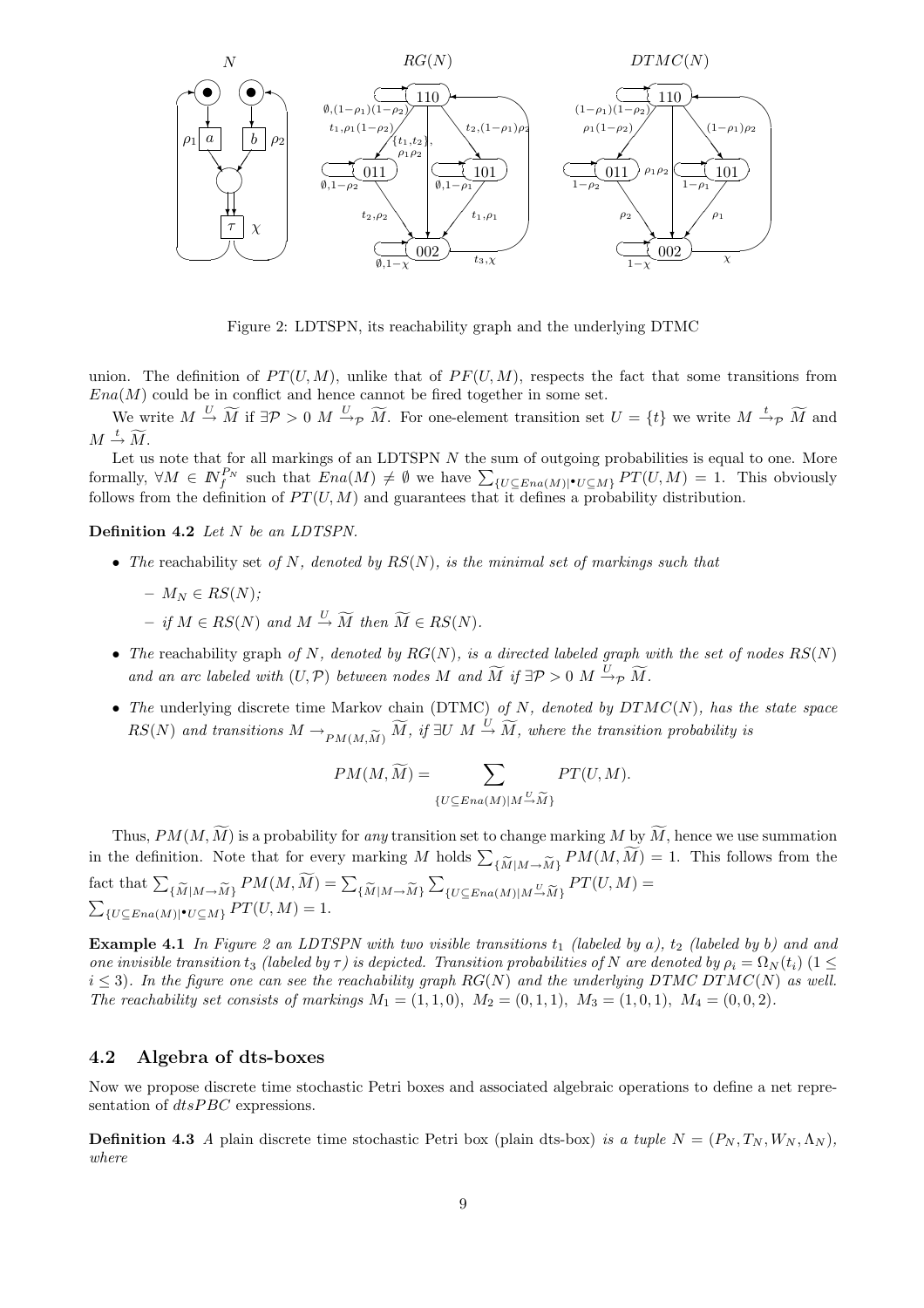- $P_N$  and  $T_N$  are finite sets of places and transitions, respectively, such that  $P_N \cup T_N \neq \emptyset$  and  $P_N \cap T_N = \emptyset$ ;
- $W_N : (P_N \times T_N) \cup (T_N \times P_N) \to N$  is a function describing the weights of arcs between places and transitions and vice versa;
- $\Lambda_N$  is the place and transition labeling function such that  $\Lambda_N : P_N \to \{e, i, x\}$  (it specifies entry, internal and exit places, respectively) and  $\Lambda_N : T_N \to \mathcal{SL}$  (it associates activities with transitions).

Moreover,  $\forall t \in T_N \cdot t \neq \emptyset \neq t^{\bullet}$ ,  $\bullet t \cap t^{\bullet} = \emptyset$ . In addition, if we define the set of entry places of N as  $\hat{\sigma}_N = \{p \in P_N \mid \Lambda_N(p) = \mathbf{e}\}\$ , and the set of exit places of N as  $N^{\circ} = \{p \in P_N \mid \Lambda_N(p) = \mathbf{x}\}\$ , then the following holds:  ${}^{\circ}N \neq \emptyset \neq N^{\circ}, \bullet({}^{\circ}N) = \emptyset = (N^{\circ})^{\bullet}.$ 

A marked plain dts-box is a pair  $(N, M_N)$ , where N is a plain dts-box and  $M_N \in N_f^{P_N}$  is the initial marking. Note that a marked plain dts-box  $(P_N, T_N, W_N, \Lambda_N, M_N)$  could be interpreted as the LDTSPN

 $(P_N, T_N, W_N, \Omega_N, L_N, M_N)$ , where functions  $\Omega_N$  and  $L_N$  are defined as follows:  $\forall t \in T_N$   $\Omega_N(t) = \Omega(\Lambda_N(t)),$ 

 $L_N(t) = \mathcal{L}(\Lambda_N(t))$ . In this case, the label  $\tau$  of silent transitions from the LDTSPN corresponds to the multiaction part ∅ of activities that label unobservable transitions of the the corresponding dts-box. The behaviour of marked dts-boxes follows to the firing rule of LDTSPNs. A plain dts-box N is safe, if  $(N, \bullet N)$  is, i.e.,  $\forall M \in$  $RS(N, \degree N)$   $M \subseteq P_N$ . A safe plain dts-box N is clean if  $N^{\degree} \subseteq M \Rightarrow M = N^{\degree}$ , i.e., if there are tokens in exit places then all and only exit places have tokens.

To define semantic function that associates a plain dts-box with every static expression of  $dtsPBC$ , we need to propose the *enumeration* function  $Enu: T_N \to \mathbb{N}^*$ . It imposes the numbers with transitions of plain dts-box N in accordance to the enumeration of activities from left to right in the syntax of the underlying static expression. In the case of synchronization, the function associates the concatenation of the numbers of the transitions it comes from with the resulting new transition.

The structure of the plain dts-box corresponding to a static expression is constructed as in  $PBC$ , i.e., via refinement and labeling. Thus, the resulting dts-boxes are safe and clean. In the definition of denotational semantics we shall use standard constructions used for  $PBC$  in [12, 13, 6]. For convenience, we only use slightly different notation:  $\rho$ ,  $\Theta$  and  $u$  stand for  $\rho$ ,  $\Omega$  and  $v$  from PBC setting, respectively.

The relabeling relations  $\rho \subseteq \mathbb{N}_{f}^{\mathcal{SL}} \times \mathcal{SL}$  are defined as follows:

- $\rho_{id} = \{ (\{(\alpha, \rho)\}, (\alpha, \rho) \mid (\alpha, \rho) \in \mathcal{SL} \};$
- $\varrho_{[f]} = \{ (\{(\alpha, \rho)\}, (f(\alpha), \rho) \mid (\alpha, \rho) \in \mathcal{SL} \};$
- $\varrho_{rs a} = \{ (\{ (\alpha, \rho) \}, (\alpha, \rho) \mid (\alpha, \rho) \in \mathcal{SL}, \ a, \hat{a} \notin \mathcal{A}(\alpha) \};$
- $\varrho_{\text{sy }a}$  is the least relabeling relation contained in  $\varrho_{id}$  such that if  $(\Gamma, \{(\alpha + \{a\}, \rho)\}\in \varrho_{\text{sy }a}$  and  $(\Delta, \{(\beta +$  $\{\hat{a}\}, \chi\} \in \varrho_{\text{sy } a}$  then  $(\Gamma + \Delta, \{(\alpha + \beta, \rho \cdot \chi)\}\in \varrho_{\text{sy } a}.$

Now we define enumeration function Enu for every operator of  $dtsPBC$ . Let  $Box_{dts}(E)$  $(P_E, T_E, W_E, \Omega_E, L_E)$  be the plain dts-box corresponding to a static expression E, and  $Enu_E$  be the enumeration function for  $T_E$ .

•  $Box_{dts}(E \circ F) = \Theta_{\circ}(Box_{dts}(E), Box_{dts}(F)), \circ \in \{; , \|, \| \}$ . Since we do not introduce new transitions, we preserve the initial enumeration:

$$
Enu(t) = \begin{cases} EnuE(t), & t \in TE;EnuF(t), & t \in TF. \end{cases}
$$

•  $Box_{dts}(E[f]) = \Theta_{[f]}(Box_{dts}(E)).$  Since we only change label of some multiactions by a bijection, we preserve the initial enumeration:

$$
Enu(t) = EnuE(t), t \in TE.
$$

•  $Box_{dts}(E \text{ is a}) = \Theta_{rs a}(Box_{dts}(E)).$  Since we remove all transitions labeled with a multiaction containing  $a$  or  $\hat{a}$ , this does not change the enumeration of the remaining transitions:

$$
Enu(t) = EnuE(t), t \in TE, a, \hat{a} \notin LE(t).
$$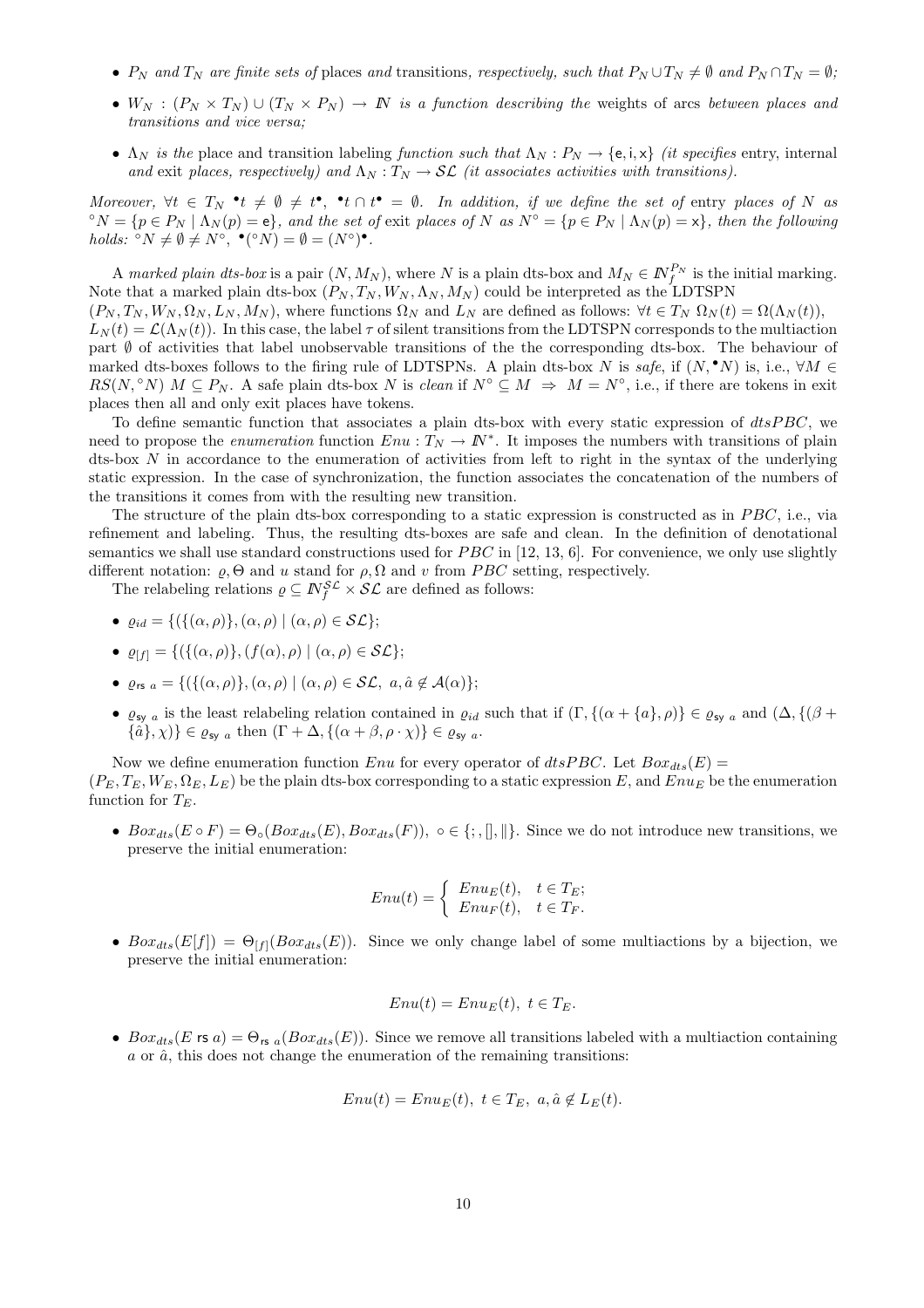

Figure 3: The plain and operator dts-boxes

•  $Box_{dts}(E \text{ sy } a) = \Theta_{\text{sv } a}(Box_{dts}(E)).$  Note that  $\forall v, w \in T_E$  such that  $L_E(v) = \alpha + \{a\}, L_E(w) = \beta + \{\hat{a}\},$ the new transition t resulting from synchronization of v and w has label  $L(t) = \alpha + \beta$ , conditional probability  $\Omega(t) = \Omega_E(v) \cdot \Omega_E(w)$  and enumeration  $Env(t) = Env_E(v) \cdot Env_E(w)$ . Thus, the enumeration is defined as

$$
Env(t) = \begin{cases} Enu_E(t), & t \in T_E; \\ Enu_E(v) \cdot Enu_E(w), & t \text{ results from synchronization of } v \text{ and } w. \end{cases}
$$

To avoid introducing redundant transitions generated by synchronizing in different order the same transition set, we only consider a single one of them in the plain dts-box.

The plain and operator dts-boxes are presented in Figure 3.

Now we can formally define denotational semantics as a homomorphism.

**Definition 4.4** Let  $(\alpha, \rho) \in \mathcal{SL}$  and  $E, F \in StartExpr$ . The denotational semantics dtsPBC is a mapping  $Box_{dts}$  from  $StatExpr$  into the area of plain dts-boxes defined as follows:

- 1.  $Box_{dts}((\alpha, \rho)_i) = N_{(\alpha, \rho)_i};$
- 2.  $Box_{dts}(E \circ F) = \Theta_{\circ}(Box_{dts}(E),Box_{dts}(F)), \circ \in \{; , \|, \| \};$
- 3.  $Box_{dts}(E[f]) = \Theta_{[f]}(Box_{dts}(E));$
- 4.  $Box_{dts}(E \circ a) = \Theta_{oa}(Box_{dts}(E)), \circ \in \{ \text{rs}, \text{sy} \}.$

Isomorphism is a coincidence of systems up to renaming of their components or states. We denote isomorphism of transition systems by  $\approx$ , and the same symbol denotes isomorphism of reachability graphs and DTMCs. Moreover,  $\simeq$  will denote an isomorphism between transition systems and reachability graphs. Note that in this case, the names of transitions of the dts-box corresponding to a static expression could be identified with the enumerated activities of the latter.

**Theorem 4.1** For any static expression  $E$ 

$$
TS(\overline{E}) \simeq RG(Box_{dts}(E), ^{\circ}Box_{dts}(E)).
$$

*Proof.* What concerns qualitative (functional) behaviour, we have the same isomorphism as in  $PBC$ .

The quantitative behaviour is equal by the following reasons. First, the activities of a static expression have probability parts coinciding with conditional probabilities of the transitions belonging to the corresponding plain dts-box. Second, in both semantics conflicts are resolved via the same probability functions.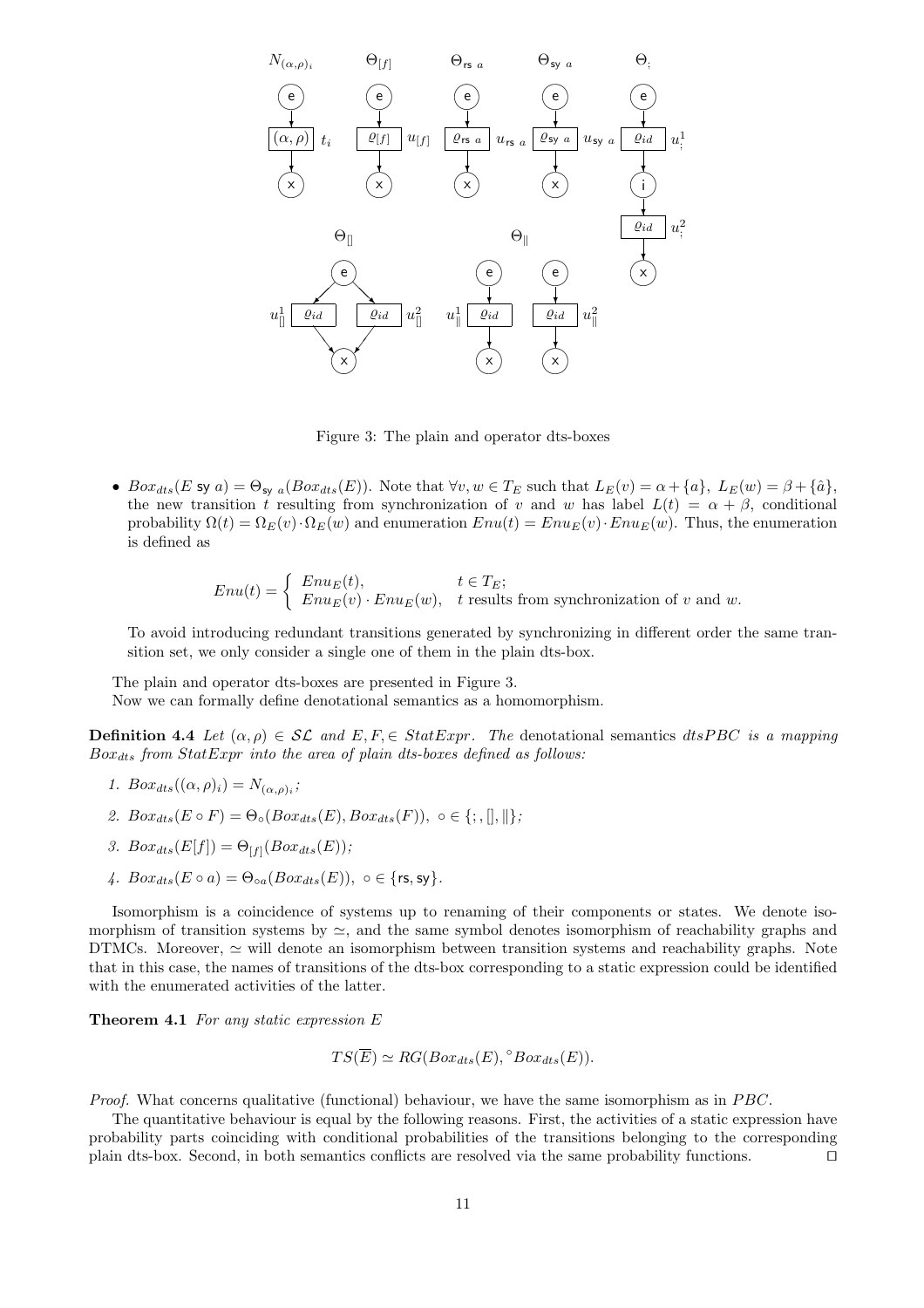

Figure 4: The transition system and the underlying DTMC of  $\overline{E} = \overline{((\{a\}, \rho) \| (\{\hat{a}\}, \chi))}$  sy a

Proposition 4.1 For any static expression E

 $DTMC(\overline{E}) \simeq DTMC(Box_{dts}(E), \degree Box_{dts}(E)).$ 

Proof. By Theorem 4.1 and definitions of underlying DTMC for dynamic expressions and LDTSPNs, since transition probabilities of the associated DTMCs are the sums of those belonging to transition systems or reachability graphs.

The dts-boxes of dynamic expressions can be defined as well. For  $E \in StatExpr$  let  $Box_{ds}(\overline{E}) = \overline{Box_{dts}(E)}$ and  $Box_{dts}(\underline{E}) = Box_{dts}(E)$ . Note that any dynamic expression can be decomposed into pure, overlined or underlined static expressions, and the definition of dts-boxes is compositional.

**Example 4.2** Let  $E_1 = (\{a\}, \rho), E_2 = (\{\hat{a}\}, \chi)$  and  $E = (E_1||E_2)$  sy  $a = ((\{a\}, \rho)||(\{\hat{a}\}, \chi))$  sy a. In Figure 4 the transition system  $TS(\overline{E})$  and the underlying DTMC DTMC( $\overline{E}$ ) are presented. In Figure 5 the marked dts-box  $N = (Box_{dts}(E), \degree Box_{dts}(E))$ , its reachability graph  $RG(N)$  and the underlying DTMC DTMC(N) are presented. It is easy to see that  $TS(\overline{E})$  and  $RG(N)$  are isomorphic as well as  $DTMC(\overline{E})$  and  $DTMC(N)$ .

The probabilities  $P_{ij}$   $(1 \le i, j \le 4)$  are calculated as follows. Note that the symbol sy inscribes probability of the transition generated by synchronization, and the symbol  $\parallel$  inscribes that of the transition corresponding to the concurrent execution of two activities. To avoid complex notation, we use the normalization factor  $\mathcal{N} = \frac{1}{1 - \rho^2 \chi - \rho \chi^2 + \rho^2 \chi^2}.$ 

$$
\begin{array}{ll}\n\mathcal{P}_{11} = \mathcal{N}(1-\rho)(1-\chi)(1-\rho\chi) & \mathcal{P}_{12} = \mathcal{N}\rho(1-\chi)(1-\rho\chi) & \mathcal{P}_{13} = \mathcal{N}\chi(1-\rho)(1-\rho\chi) \\
\mathcal{P}_{14}^{\text{sy}} = \mathcal{N}\rho\chi(1-\rho)(1-\chi) & \mathcal{P}_{14}^{\parallel} = \mathcal{N}\rho\chi(1-\rho\chi) & \mathcal{P}_{22} = 1-\chi \\
\mathcal{P}_{24} = \chi & \mathcal{P}_{33} = 1-\rho & \mathcal{P}_{34} = \rho \\
\mathcal{P}_{44} = 1 & \mathcal{P}_{14} = \mathcal{P}_{14}^{\text{sy}} + \mathcal{P}_{14}^{\parallel} = \mathcal{N}\rho\chi(2-\rho-\chi)\n\end{array}
$$

Consider the case  $\rho = \chi = \frac{1}{2}$ . Then the transition probabilities will be the following:

$$
\mathcal{P}_{11}=\mathcal{P}_{12}=\mathcal{P}_{13}=\mathcal{P}_{14}^\parallel=\frac{3}{13},\,\, \mathcal{P}_{14}^\text{sy}=\frac{1}{13},\,\, \mathcal{P}_{22}=\mathcal{P}_{24}=\mathcal{P}_{33}=\mathcal{P}_{34}=\frac{1}{2},\,\, \mathcal{P}_{44}=1,\,\, \mathcal{P}_{14}=\frac{4}{13}.
$$

#### 5 Probabilistic equivalences

In this section we propose a number of probabilistic equivalences of expressions. Semantic equivalence  $=_{ts}$  is too strict in many cases, hence, we need weaker equivalence notions to compare behaviour of processes specified by algebraic formulas.

To identify processes with intuitively similar behavior, and to be able to apply standard constructions and techniques, we should abstract from infinite behaviour. Since  $dtsPBC$  is a stochastic extension of finite  $PBC$ , the only source of infinite behaviour are empty loops, i.e., the transitions which do not change states and have empty multiaction parts of their labels. During such the abstraction, we should collect the probabilities of the empty loops. Note that the resulting probabilities are those defined for infinite number of empty steps. In the following, we explain how to abstract form empty loops both in the algebraic setting of  $dtsPBC$  and in the net one of LDTSPNs.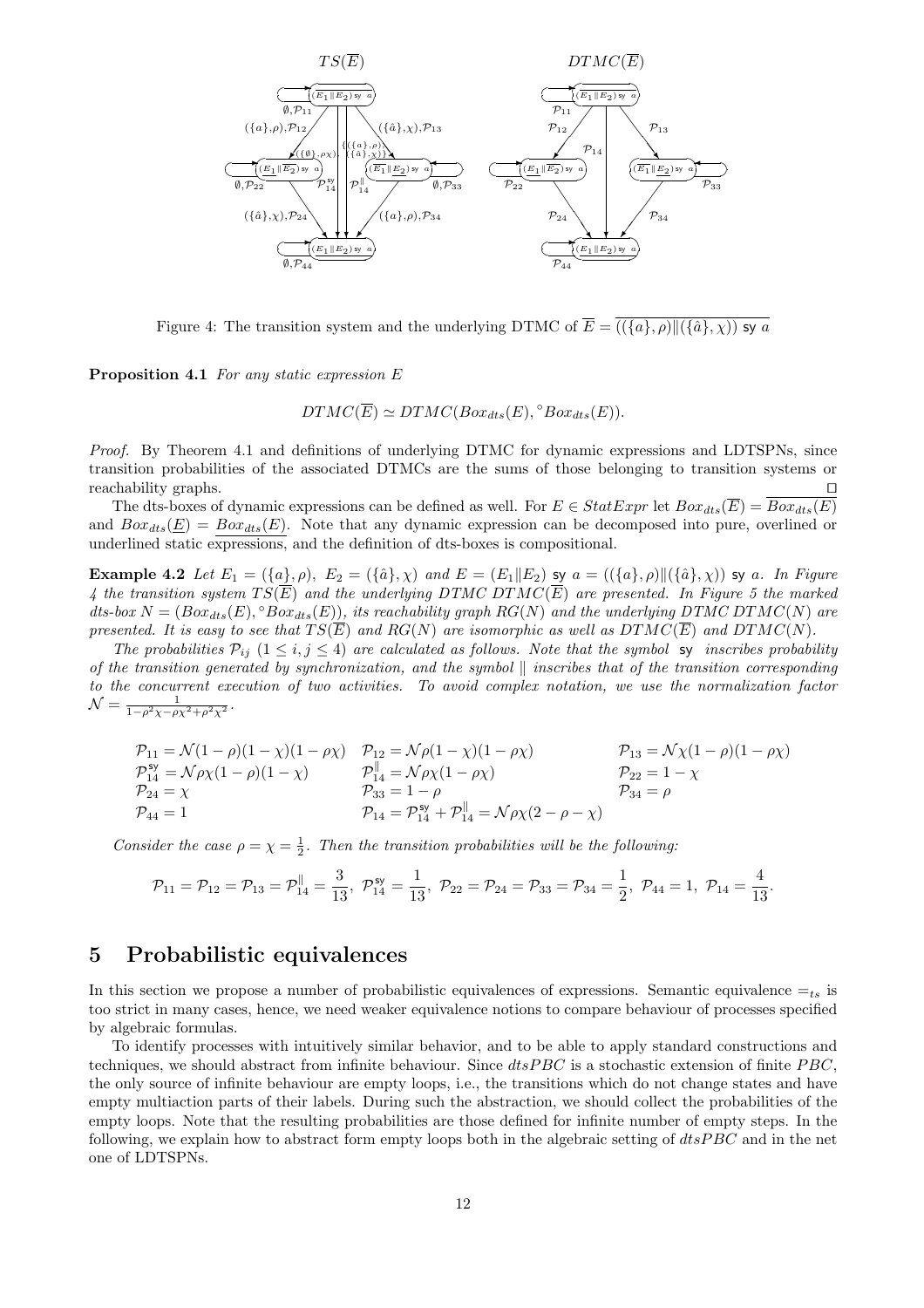

Figure 5: The marked dts-box  $N = (Box_{dts}(E), \degree Box_{dts}(E))$ , its reachability graph and the underlying DTMC

#### 5.1 Empty loops in transition systems

Let G be a dynamic expression. Transition system  $TS(G)$  can have loops going from a state to itself which are labeled by an emptyset and have non-zero probability. Such the *empty loop*  $s \xrightarrow{\emptyset} s$ ,  $\mathcal{P} > 0$  appears when no activities occur at a time step, and this happens with some positive probability. Obviously, in this case the current state remains unchanged.

Let G be a dynamic expression and  $[H]_{\sim} \in DR(G)$ .

The probability to stay in  $[H]_{\sim}$  due to k  $(k \geq 0)$  empty loops is

$$
(PT(\emptyset, H))^k
$$
.

The probability to execute in  $[H]_{\simeq}$  a non-empty multiset of activities  $\Gamma$  after possible empty loops is

$$
PT^*(\Gamma,H)=PT(\Gamma,H)\cdot\sum_{k=0}^{\infty}(PT(\emptyset,H))^k=\frac{PT(\Gamma,H)}{1-PT(\emptyset,H)}.
$$

**Definition 5.1** The (labeled probabilistic) transition system without empty loops  $TS^*(G)$  has the state space  $DR(G)$  and the transitions  $[H]_{\simeq} \stackrel{\Gamma}{\twoheadrightarrow} _{PT^*(\Gamma,H)} [\widetilde{H}]_{\simeq}$ , if  $[H]_{\simeq} \stackrel{\Gamma}{\rightarrow} [\widetilde{H}]_{\simeq}$ ,  $\Gamma \neq \emptyset$ .

Note that  $TS^*(G)$  describes the viewpoint of a person who observes steps only if they include non-empty multisets of activities.

We write  $s \stackrel{\Gamma}{\to} \tilde{s}$  if  $\exists \mathcal{P} > 0$   $s \stackrel{\Gamma}{\to} \tilde{\mathcal{P}} \tilde{s}$ . For one-element transition set  $\Gamma = \{(\alpha, \rho)\}\$  we write  $s \stackrel{(\alpha, \rho)}{\to} \tilde{\mathcal{P}} \tilde{s}$  and  $s \stackrel{(\alpha,\rho)}{\longrightarrow} \tilde{s}.$ 

We decided to consider only an empty loop followed by a non-empty step just for convenience. Alternatively, we could consider a non-empty step succeeded by an empty loop or a non-empty step preceded and succeeded by empty loops. In both cases our sequence begins or/and ends with loops that do not change states. Only overall probabilities of these three evolutions can differ since empty loops have positive probabilities. To avoid inconsistency of definitions and too complex description, we consider sequences ending with a non-empty step that resembles in some sense a construction of branching bisimulation [27].

Transition systems without empty loops of static expressions are defined in the following way. For  $E \in \mathcal{E}$  $StatExpr$  let  $TS^*(E) = TS^*(\overline{E}).$ 

**Definition 5.2** Two dynamic expressions G and G' are isomorphic w.r.t. transition systems without empty loops, denoted by  $G =_{ts*} G'$ , if  $TS^*(G) \simeq TS^*(G')$ .

**Definition 5.3** The underlying DTMC without empty loops  $DTMC^*(G)$  has the state space  $DR(G)$  and transitions  $[H]_{\simeq} \to_{PM^*(H, \widetilde{H})} [\widetilde{H}]_{\simeq}$ , if  $\exists \Gamma[H]_{\simeq} \xrightarrow{\Gamma} [\widetilde{H}]_{\simeq}$ , where the transition probability is

$$
PM^*(H, \widetilde{H}) = \sum_{\{\Gamma \mid [H]_{\simeq}} \mathcal{F}_{\bullet} \mid \widetilde{H} \mid \simeq \}} PT^*(\Gamma, H).
$$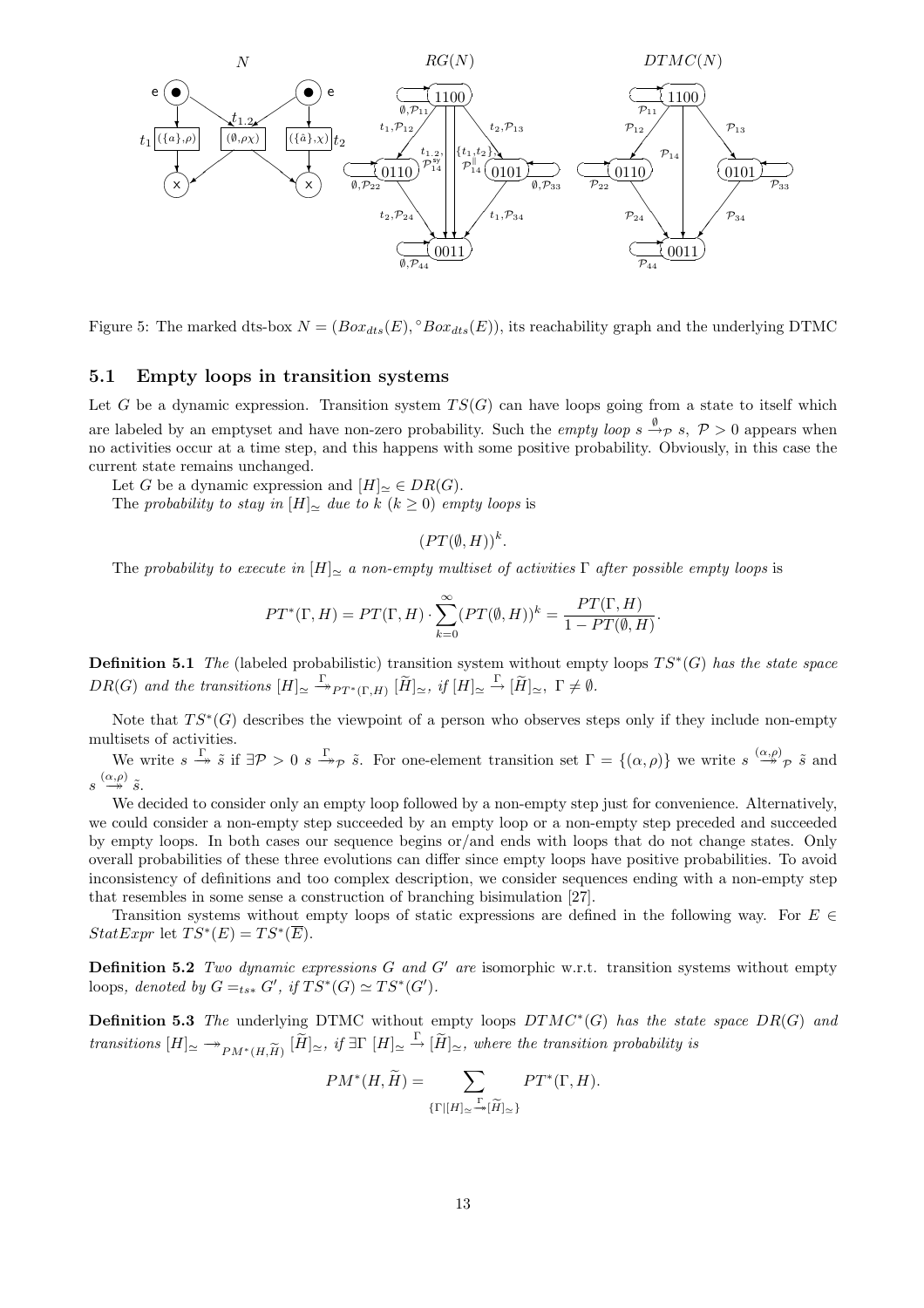Let us note that  $PT^*(\Gamma, H)$  defines a probability distribution, i.e.,  $\forall H \in DR(G)$   $\sum_{\Gamma \in Excel(H) \setminus \emptyset} PT^*(\Gamma, H)$ 1.

In some cases, interleaving behaviour is to be considered. Interleaving semantics abstracts from steps with more than one element. After such an abstracting, one has to normalize probabilities of the remaining oneelement steps. We need to do it since the sum of outgoing probabilities should always be equal to one for each marking to form a probability distribution. For this, a special *interleaving transition relation* is proposed. Let G be a dynamic expression and  $s, \tilde{s} \in DR(G), \ (\alpha, \rho) \in Excel(H)$ . We write  $s \stackrel{(\alpha, \rho)}{\longrightarrow} \tilde{\varrho} \tilde{s}$  if  $s \stackrel{(\alpha, \rho)}{\longrightarrow} \tilde{\varrho} \tilde{s}$  and

$$
\mathcal{Q} = \frac{\mathcal{P}}{\sum_{\{(\beta,\chi) \in \mathit{Exec}(H)), \ \tilde{s} \in \mathit{DR}(G) \mid s \stackrel{(\beta,\chi)}{\rightarrow} p^{\prime} \tilde{s} \}}} \frac{\mathcal{P}'}{\mathcal{P}'}.
$$

#### 5.2 Empty loops in reachability graphs

Let N be an LDTSPN and M be its marking. Reachability graph  $RG(N)$  can have loops going from a state to itself which are labeled by an emptyset and have non-zero probability. Such the *empty loop*  $M \stackrel{\emptyset}{\to}_{\mathcal{P}} M$ ,  $\mathcal{P} > 0$ appears when no transitions fire at a time step, and this happens with some positive probability. Obviously, in this case the current marking remains unchanged.

The probability to stay in M due to  $k (k \geq 0)$  empty loops is

$$
(PT(\emptyset, M))^k.
$$

The probability to execute in M a non-empty transition set U after possible empty loops is

$$
PT^*(U, M) = PT(U, M) \cdot \sum_{k=0}^{\infty} (PT(\emptyset, M))^k = \frac{PT(U, M)}{1 - PT(\emptyset, M)}.
$$

**Definition 5.4** The reachability graph without empty loops  $RG^*(N)$  with the set of nodes  $RS(N)$  and the set of arcs corresponding to the transitions  $M \stackrel{U}{\rightarrow} P_{T^*(U,M)} \widetilde{M}$ , if  $M \stackrel{U}{\rightarrow} \widetilde{M}$ ,  $U \neq \emptyset$ .

Note that  $RG^*(N)$  describes the viewpoint of a person who observes steps only if they include non-empty transition sets.

We write  $M \stackrel{U}{\rightarrow} \widetilde{M}$  if  $\exists \mathcal{P} > 0$   $M \stackrel{U}{\rightarrow} \widetilde{M}$ . For one-element transition set  $U = \{t\}$  we write  $M \stackrel{t}{\rightarrow} \widetilde{p}$  and  $M \stackrel{t}{\twoheadrightarrow} \widetilde{M}.$ 

We decided to consider only an empty loop followed by a non-empty step just for convenience. Alternatively, we could consider a non-empty step succeeded by an empty loop or a non-empty step preceded and succeeded by empty loops. In both cases our sequence begins or/and ends with loops that do not change markings. Only overall probabilities of these three evolutions can differ since empty loops have positive probabilities. To avoid inconsistency of definitions and too complex description, we consider sequences ending with a non-empty step that resembles in some sense a construction of branching bisimulation [27].

**Definition 5.5** The underlying DTMC without empty loops  $DTMC^*(N)$  has the state space  $RS(N)$  and transitions  $M \to_{PM^*(M, \widetilde{M})} \widetilde{M}$ , if  $\exists U \ M \stackrel{U}{\to} \widetilde{M}$ , where the transition probability is

$$
PM^*(M, \widetilde{M}) = \sum_{\{U \in Ena(M)|M \stackrel{U}{\twoheadrightarrow} \widetilde{M}\}} PS^*(U, M).
$$

Note that  $PT^*(U, M)$  defines a probability distribution, i.e.,  $\forall M \in RS(N)$   $\sum_{U \in Ena(M) \setminus \emptyset} PT^*(U, M) = 1$ .

In some cases, interleaving behaviour is to be considered. Interleaving semantics abstracts from steps with more than one element. After such an abstracting, one has to normalize probabilities of the remaining oneelement steps. For this, a special *interleaving transition relation* is proposed. Let  $N$  be an LDTSPN and  $M, \widetilde{M} \in RS(N), t \in Ena(M)$ . We write  $M \stackrel{t}{\rightarrow} {\mathfrak{Q}} \widetilde{M}$  if  $M \stackrel{t}{\rightarrow} {\mathfrak{p}} \widetilde{M}$  and

$$
Q = \frac{P}{\sum_{\{u \in Ena(M), \widetilde{M} \in RS(N)|M \stackrel{u}{\to}_{\mathcal{P}'} \widetilde{M}\}} P'}.
$$

**Theorem 5.1** For any static expression  $E$ 

$$
TS^*(\overline{E}) \simeq RG^*(Box_{dts}(E), {}^{\circ}Box_{dts}(E)).
$$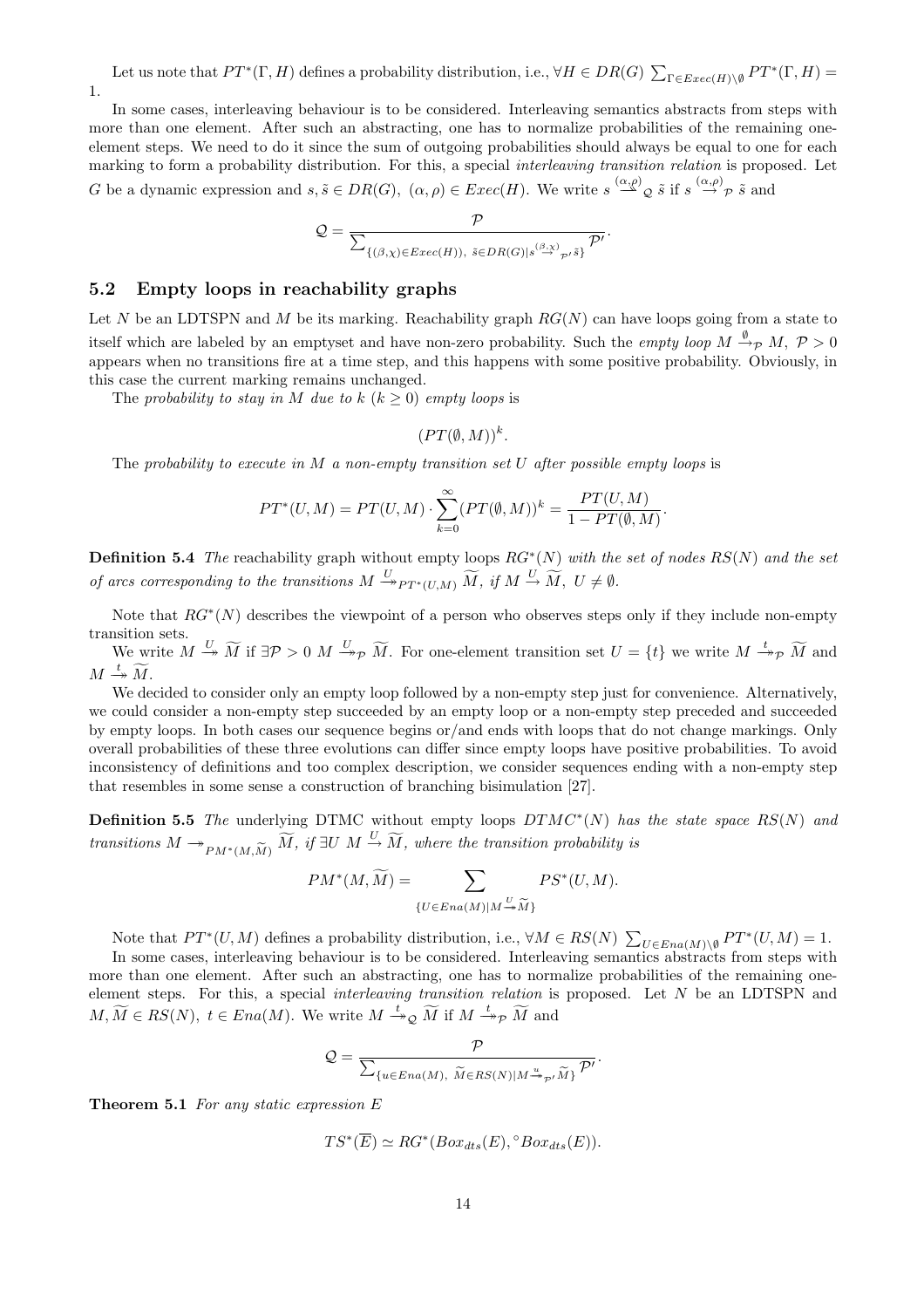

Figure 6: The transition system and the underlying DTMC without empty loops of  $\overline{E}$  from Example 4.2

*Proof.* As Theorem 4.1.  $\Box$ 

Proposition 5.1 For any static expression E

$$
DTMC^*(\overline{E}) \simeq DTMC^*(Box_{dts}(E), ^{\circ}Box_{dts}(E)).
$$

*Proof.* As Proposition 4.1.  $\square$ 

Note that Theorem 5.1 guarantees that the net versions of algebraic equivalences could be easily defined. For every equivalence on the empty loops free transition system of a dynamic expression, a similarly defined analogue exists on the empty loops free reachability graph of the corresponding dts-box.

**Example 5.1** Let E and N be those from Example 4.2. In Figure 6 the transition system  $TS^*(\overline{E})$  and the underlying DTMC DTMC<sup>\*</sup>(E) without empty loops are presented. In Figure 7 the reachability graph RG<sup>\*</sup>(N) and the underlying DTMC DTMC<sup>\*</sup>(N) without from empty loops are presented. It is easy to see that  $TS^*(\overline{E})$ and  $RG^*(N)$  are isomorphic as well as  $DTMC^*(\overline{E})$  and  $DTMC^*(N)$ .

The probabilities  $\mathcal{P}_{ij}^*$   $(1 \le i, j \le 4)$  are calculated as follows. Note that the symbol sy inscribes probability of the transition generated by synchronization, and the symbol  $\parallel$  inscribes that of the transition corresponding to the concurrent execution of two activities. To avoid complex notation, we use the normalization factor  $\mathcal{N}^* = \frac{1}{\rho + \chi - 2\rho^2\chi - 2\rho\chi^2 + 2\rho^2\chi^2}$ . Note that the probabilities  $\mathcal{P}_{ij}$  (1  $\leq i, j \leq 4$ ) are taken from Example 4.2.

$$
\begin{array}{ll}\n\mathcal{P}_{12}^* = \frac{\mathcal{P}_{12}}{1 - \mathcal{P}_{11}} = \mathcal{N}^* \rho (1 - \chi)(1 - \rho \chi) & \mathcal{P}_{13}^* = \frac{\mathcal{P}_{13}}{1 - \mathcal{P}_{11}} = \mathcal{N}^* \chi (1 - \rho)(1 - \rho \chi) \\
\mathcal{P}_{14}^{s*} = \frac{\mathcal{P}_{14}^{s*}}{1 - \mathcal{P}_{24}} = \mathcal{N}^* \rho \chi (1 - \rho)(1 - \chi) & \mathcal{P}_{14}^{\parallel *} = \frac{\mathcal{P}_{14}^{0}}{1 - \mathcal{P}_{14}} = \mathcal{N}^* \rho \chi (1 - \rho \chi) \\
\mathcal{P}_{24}^* = \frac{\mathcal{P}_{24}}{1 - \mathcal{P}_{22}} = 1 & \mathcal{P}_{34}^* = \frac{\mathcal{P}_{34}^{0}}{1 - \mathcal{P}_{33}} = 1 \\
\mathcal{P}_{14}^* = \mathcal{P}_{14}^{s*} + \mathcal{P}_{14}^{\parallel *} = \frac{\mathcal{P}_{14}^{s*} + \mathcal{P}_{14}^{\parallel}}{1 - \mathcal{P}_{11}} = \mathcal{N}^* \rho \chi (2 - \rho - \chi)\n\end{array}
$$

Consider the case  $\rho = \chi = \frac{1}{2}$ . Then the transition probabilities will be the following:

$$
\mathcal{P}^*_{12}=\mathcal{P}^*_{13}=\mathcal{P}^{\parallel *}_{14}=\frac{3}{10},\ \mathcal{P}^{\text{sy}\,*}_{14}=\frac{1}{10},\ \mathcal{P}^*_{24}=\mathcal{P}^*_{34}=1,\ \mathcal{P}^*_{14}=\frac{2}{5}.
$$

#### 5.3 Probabilistic trace equivalences

Trace equivalences are the least distinctive ones. In the trace semantics, behavior of a system is associated with the set of all possible sequences of activities, i.e., protocols of work or computations. Thus, the points of choice of an external observer between several extensions of a particular computation are not taken into account.

Formal definitions of probabilistic trace relations resemble those of trace equivalences for standard Petri nets [63] or process algebras, but additionally we have to take into account the probabilities of sequences of (multisets of) multiactions. First, we have to multiply occurrence probabilities for all (multisets of) activities along every path starting from the initial state of the transition system corresponding to a dynamic expression. The product is the probability of the sequence of multiaction parts of the (multisets of) activities along the path. Second, we should calculate a sum of probabilities for all paths corresponding to the same sequence of multiaction parts.

For  $\Gamma \in \mathbb{N}_{f}^{\mathcal{SL}}$ , we define its *multiaction part* by  $\mathcal{L}(\Gamma) = \sum_{(\alpha,\rho) \in \Gamma} \alpha$ . Note that  $\mathcal{L}(\Gamma) \in \mathbb{N}_{f}^{\mathcal{L}}$ , i.e,  $\mathcal{L}(\Gamma)$  is a multiset of multiactions.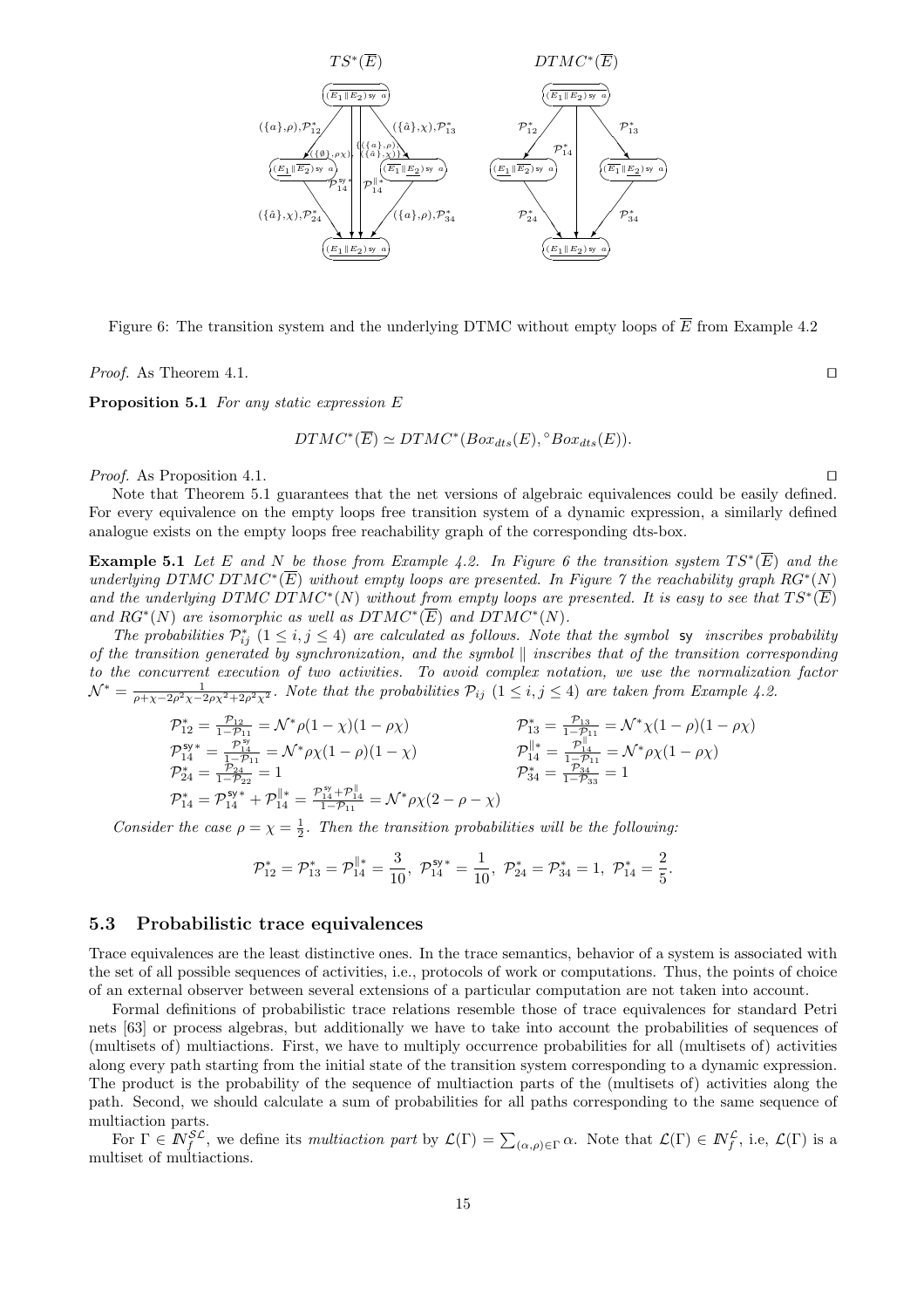

Figure 7: The reachability graph and the underlying DTMC without empty loops of N from Example 4.2

**Definition 5.6** An interleaving probabilistic trace of a dynamic expression G with  $TS(G) = (S_G, L_G, \Omega_G, s_G)$ is a pair  $(\sigma, \mathcal{P})$ , where  $\sigma = \alpha_1 \cdots \alpha_n \in \mathcal{L}^*$  and

$$
\mathcal{P}=\sum_{\{(\alpha_1,\rho_1),... ,(\alpha_n,\rho_n) \mid s_{G} \overset{(\alpha_1,\rho_1)}{\longrightarrow} \mathcal{P}_1 s_{1}} \prod_{\alpha_2,\beta_2,...,\alpha_n,\rho_n \atop \gamma_2,...,\gamma_n s_n \}}^n \prod_{i=1}^n \mathcal{P}_i.
$$

We denote a set of all interleaving probabilistic traces of a dynamic expression G by IntProbTraces(G). Two dynamic expressions G and G' are interleaving probabilistic trace equivalent, denoted by  $G \equiv_{ip} G'$ , if

$$
IntProbTrace(G) = IntProbTrace(G').
$$

**Definition 5.7** A step probabilistic trace of a dynamic expression G with  $TS(G) = (S_G, L_G, \Omega_G, s_G)$  is a pair  $(\Sigma, \mathcal{P})$ , where  $\Sigma = A_1 \cdots A_n \in (I\!\!N_f^{\mathcal{L}})^*$  and

$$
\mathcal{P} = \sum_{\{\Gamma_1,\ldots,\Gamma_n \mid s_G \stackrel{\Gamma_1}{\twoheadrightarrow} \mathcal{P}_1} s_1 \stackrel{\Gamma_2}{\twoheadrightarrow} \mathcal{P}_2 \ldots \stackrel{\Gamma_n}{\twoheadrightarrow} \mathcal{P}_n s_n, \ \mathcal{L}(\Gamma_i) = A_i \ (1 \leq i \leq n)\}} \prod_{i=1}^n \mathcal{P}_i.
$$

We denote a set of all step traces of a dynamic expression  $G$  by  $StepProbTrace(G)$ . Two dynamic expressions G and G' are step probabilistic trace equivalent, denoted by  $G \equiv_{sp} G'$ , if

 $StepProbTrace(G) = Step ProbTrace(G').$ 

#### 5.4 Probabilistic bisimulation equivalences

Bisimulation equivalences respect completely the particular points of choice in the behavior of a modeled system. We intend to present a parameterized definition of probabilistic bisimulation equivalences.

To define probabilistic bisimulation equivalences, we have to consider a bisimulation as an *equivalence* relation which partitions the states of the union of the transition systems  $TS(G)$  and  $TS(G')$  of two dynamic expressions  $G$  and  $G'$  to be compared. For  $G$  and  $G'$  to be bisimulation equivalent, the initial states of their transition systems,  $s_G$  and  $s_{G'}$ , are to be related by a bisimulation having the following transfer property: two states are related if in each of them the same (multisets of) multiactions can occur, and the resulting states belong to the same equivalence class. In addition, sums of probabilities for all such occurrences should be the same for both states. Thus, in our definitions, we follow the approach of [39, 40]. Hence, the difference between bisimulation and trace equivalences is that we do not consider all possible occurrences of (multisets of) multiactions from the initial states, but only such that lead (stepwise) to the states belonging to the same equivalence class.

First, we introduce several helpful notations. Let for a dynamic expression G we have  $\mathcal{H} \subseteq DR(G)$ . Then for some  $s \in DR(G)$  and  $A \in \mathbb{N}_{f}^{\mathcal{L}}$  we write  $s \stackrel{A}{\rightarrow}_{\mathcal{Q}} \mathcal{H}$  if

$$
\mathcal{Q} = \sum_{\{\Gamma \mid s \xrightarrow{\Gamma} \mathcal{P} \tilde{s}, \ \mathcal{L}(\Gamma) = A, \ \tilde{s} \in \mathcal{H}\}} \mathcal{P}.
$$

We write  $s \stackrel{A}{\rightarrow} \mathcal{H}$  if  $\exists \mathcal{Q} > 0$   $s \stackrel{A}{\rightarrow} \mathcal{Q} \mathcal{H}$ .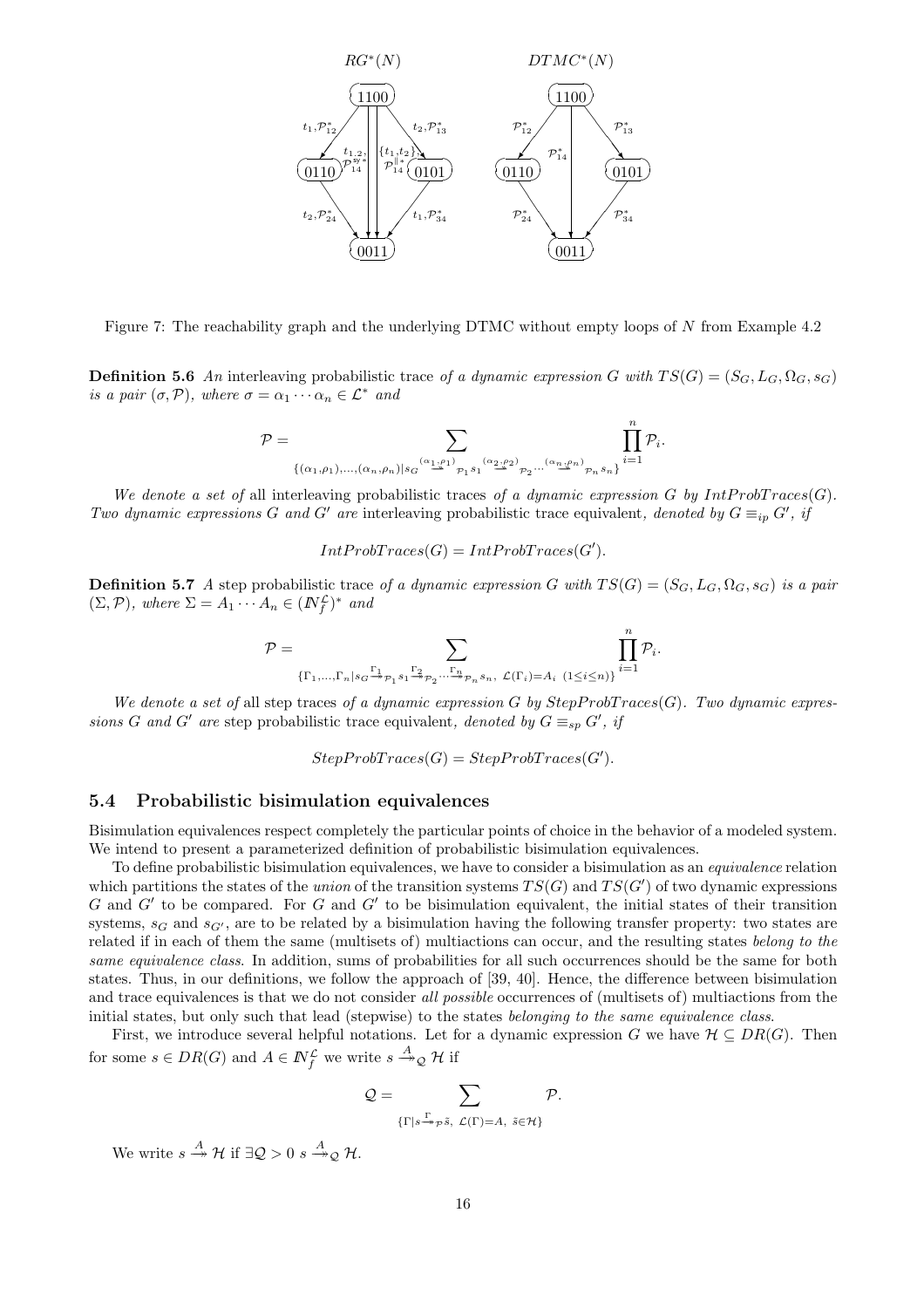In similar way, we define the notion  $s \stackrel{\alpha}{\longrightarrow}_\mathcal{Q} \mathcal{H}$  based on the interleaving transition relation.

Let X be some set. We denote the cartesian product  $X \times X$  by  $X^2$ . Let  $\mathcal{E} \subseteq X^2$  be an equivalence relation on X. Then an equivalence class (w.r.t.  $\mathcal{E}$ ) of an element  $x \in X$  is defined by  $[x]_{\mathcal{E}} = \{y \in X \mid (x, y) \in \mathcal{E}\}\.$  The equivalence  $\mathcal E$  partitions X in the set of equivalence classes  $X/\mathcal E = \{[x]_{\mathcal E} \mid x \in X\}.$ 

**Definition 5.8** Let G be a dynamic expression and  $TS(G) = (S_G, L_G, \Omega_G, s_G)$  be its transition system. An equivalence relation  $\mathcal{R} \subseteq DR(G)^2$  is a  $\star$ -probabilistic bisimulation between states  $s_1$  and  $s_2$  of  $TS(G)$ ,  $\star \in \{\text{interleaving, step}\},$  denoted by  $\mathcal{R}: s_1 \rightarrow_{\star p} s_2, \star \in \{i, s\}, \text{ if } \forall \mathcal{H} \in DR(G)/\mathcal{R}$ 

- $\forall x \in \mathcal{L} \text{ and } \hookrightarrow = \rightarrow, \text{ if } \star = i;$
- $\forall x \in \mathbb{N}_f^{\mathcal{L}}$  and  $\hookrightarrow = \rightarrow$ , if  $\star = s$ ;

$$
s_1 \xrightarrow{x} \mathcal{Q} \mathcal{H} \Leftrightarrow s_2 \xrightarrow{x} \mathcal{Q} \mathcal{H}.
$$

Two states  $s_1$  and  $s_2$  are  $\star$ -probabilistic bisimulation equivalent,  $\star \in \{\text{interleaving, step}\}\,$ , denoted by  $s_1 \leftrightarrow_{\star} s_2$ , if ∃R :  $s_1 \underline{\leftrightarrow}_p s_2, \star \in \{i, s\}.$ 

To introduce bisimulation between dynamic expressions  $G$  and  $G'$ , we should consider a "composite" set of states  $DR(G) \cup DR(G')$ .

**Definition 5.9** Let  $G, G'$  be dynamic expressions and  $TS(G) = (S_G, L_G, \Omega_G, s_G)$ ,  $TS(G') = (S_{G'}, L_{G'}, \Omega_{G'}, s_{G'})$  be their transition systems. A relation  $\mathcal{R} \subseteq (DR(G) \cup DR(G'))^2$  is a  $\star$ -probabilistic bisimulation *between* G and G',  $\star \in$ {interleaving, step}, denoted by R : G<sub>→p</sub>G', if  $\mathcal{R}: s_G \leftrightarrow_{\star p} s_{G'}, \ \star \in \{i, s\}.$ 

Two dynamic expressions G and G' are  $\star$ -probabilistic bisimulation equivalent,  $\star \in$ {interleaving, step}, denoted by  $G \underline{\leftrightarrow}_{\star p} G'$ , if  $\exists \mathcal{R} : G \underline{\leftrightarrow}_{\star p} G'$ ,  $\star \in \{i, s\}.$ 

#### 5.5 Stochastic isomorphism

Stochastic isomorphism is a relation that is weaker than the equivalence with respect to the isomorphism of the associated transition systems without empty loops. The main idea of the following definition is to summarize probabilities of all transitions between the same pair of states such that the transition labels have the same multiaction parts. We use summation, since it is the probability of event union.

**Definition 5.10** Let  $G, G'$  be dynamic expressions and  $TS(G) = (S_G, L_G, \Omega_G, s_G)$ ,  $TS(G') = (S_{G'}, L_{G'}, \Omega_{G'}, s_{G'})$  be their transition systems. A mapping  $\beta : S_G \to S_{G'}$  is a stochastic isomorphism between G and G', denoted by  $\beta$ :  $G =_{sto} G'$ , if

- 1. β is a bijection such that  $\beta(s_G) = \beta(s_{G'})$ ;
- 2. if  $s \xrightarrow{\Gamma} \tilde{s}$  then there exists  $\Gamma'$  such that  $\beta(s) \xrightarrow{\Gamma'} \beta(\tilde{s}), \mathcal{L}(\Gamma) = \mathcal{L}(\Gamma')$  and

$$
\sum_{\{\Delta|s\stackrel{\Delta}{\twoheadrightarrow}_{\mathcal{Q}}\tilde{s},\ \mathcal{L}(\Gamma)=\mathcal{L}(\Delta)\}}\mathcal{Q}=\sum_{\{\Delta'|\beta(s)\stackrel{\Delta'}{\twoheadrightarrow}_{\mathcal{Q}'}\beta(\tilde{s}),\ \mathcal{L}(\Gamma)=\mathcal{L}(\Delta')\}}\mathcal{Q}';
$$

3. if  $s' \stackrel{\Gamma'}{\twoheadrightarrow} S'$  then there exists  $\Gamma$  such that  $\beta^{-1}(s') \stackrel{\Gamma}{\twoheadrightarrow} G \beta^{-1}(\tilde{s}')$ ,  $\mathcal{L}(\Gamma) = \mathcal{L}(\Gamma')$  and

$$
\sum_{\{\Delta' \mid s' \xrightarrow{\Delta'}_{\varphi}} \varrho' \tilde{s}', \ \mathcal{L}(\Gamma) = \mathcal{L}(\Delta')\}} \mathcal{Q}' = \sum_{\{\Delta \mid \beta^{-1}(s') \xrightarrow{\Delta} \varrho \beta^{-1}(\tilde{s}')), \ \mathcal{L}(\Gamma) = \mathcal{L}(\Delta)\}} \mathcal{Q}.
$$

Two dynamic expressions G and G' are stochastically isomorphic, denoted by  $G =_{sto} G'$ , if  $\exists \beta : G =_{sto} G'$ .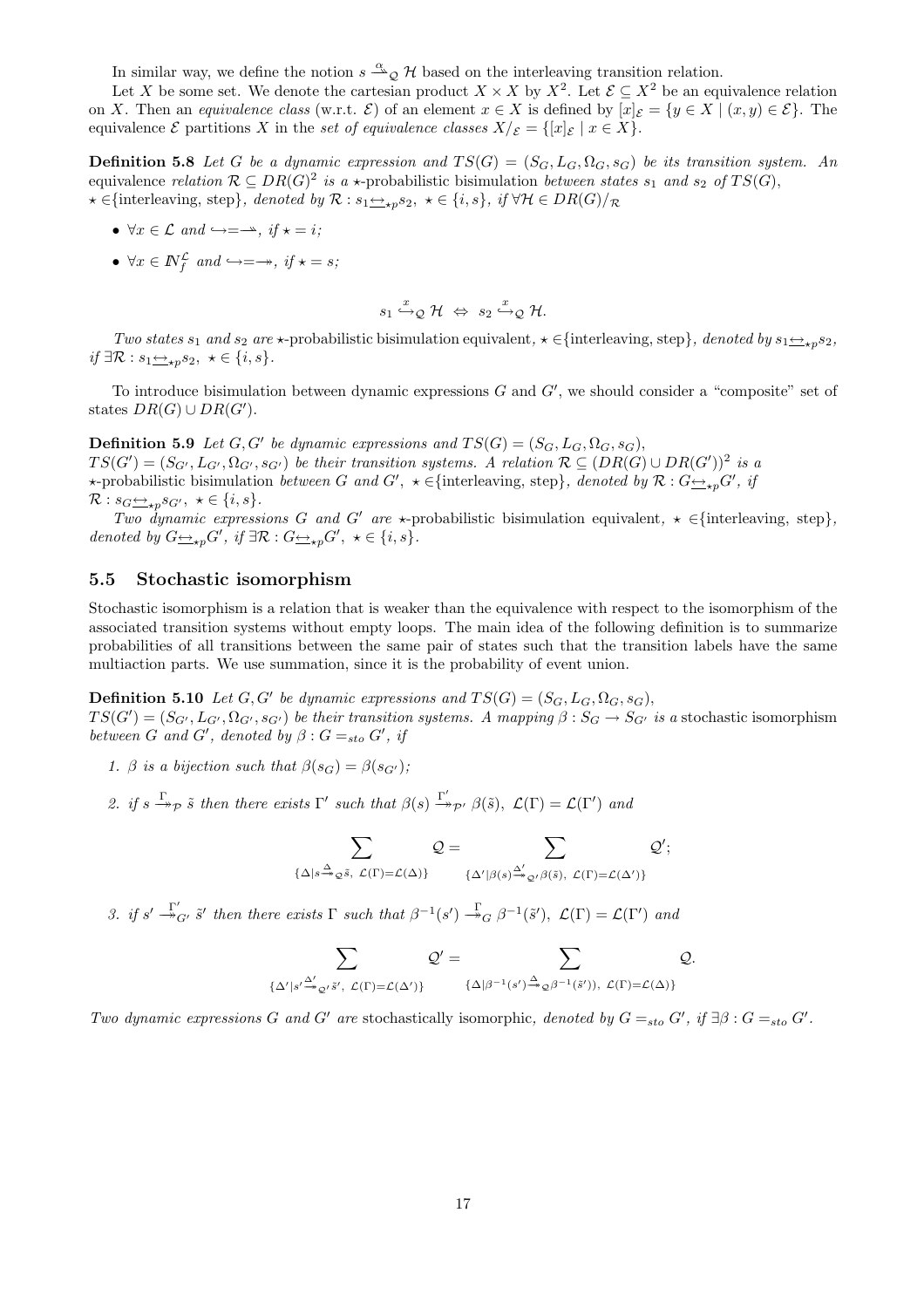

Figure 8: Interrelations of the probabilistic equivalences

#### 5.6 Interrelations of the probabilistic equivalences

Now we intend to compare the introduced probabilistic equivalences and obtain the lattice of their interrelations.

**Proposition 5.2** Let  $\star \in \{i, s\}$ . For dynamic expressions G and G' the following holds:

$$
G\underline{\leftrightarrow}_\star G'\ \Rightarrow\ G\equiv_\star G'.
$$

*Proof.* See Appendix A.  $\Box$ 

In the following, the symbol '.' will denote "nothing", and the equivalences subscribed by it are considered as those without any subscription.

Theorem 5.2 Let  $\leftrightarrow$ ,  $\leftrightarrow \in \{\equiv, \underline{\leftrightarrow}, \equiv, \simeq\}$  and  $\star$ ,  $\star \star \in \{., ip, sp, sto, ts*, ts\}$ . For dynamic expressions G and G'

 $G \leftrightarrow_{\star} G' \Rightarrow G \leftrightarrow_{\star \star} G'$ 

iff in the graph in Figure 8 there exists a directed path from  $\leftrightarrow_{\star}$  to  $\leftrightarrow_{\star\star}$ .

*Proof.*  $(\Leftarrow)$  Let us check the validity of implications in the graph in Figure 8.

- The implications  $\leftrightarrow_{sp} \rightarrow \leftrightarrow_{ip} \leftrightarrow \in \{\equiv, \leftrightarrow\}$  are valid, since single activities are one-element multisets.
- The implications  $\overline{\Leftrightarrow} \rightarrow \equiv_{\star}, \star \in \{ip, sp\}$ , are valid by Proposition 5.2.
- The implication  $=_{sto} \rightarrow \underline{\leftrightarrow}_{sp}$  is proved as follows. Let  $\beta : G =_{sto} G'$ . Then it is easy to see that  $S : G \underline{\leftrightarrow}_{sp} G'$ , where  $S = \{(s, \beta(s)) \mid s \in DR(G)\}.$
- The implication  $=t_{ss} \rightarrow t_{sto}$  is valid, since stochastic isomorphism is that of empty loops free transition systems up to merging of transitions with labels having identical multiaction parts.
- The implication  $=t_s\rightarrow=t_{ts*}$  is valid, since abstraction from empty loops is based on transition probabilities which are the same for isomorphic transition systems.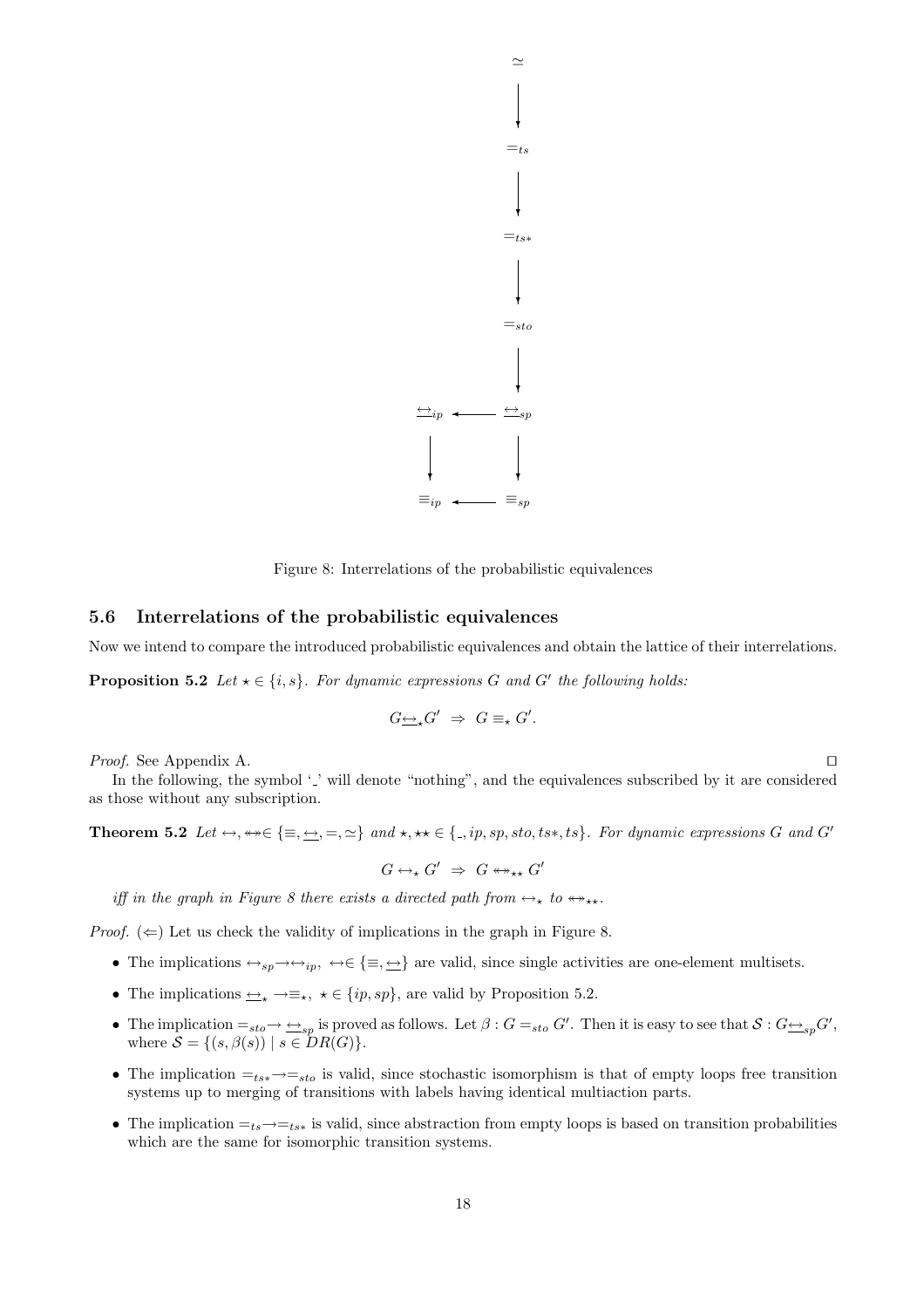• The implication  $\approx \rightarrow =_{ts}$  is valid, since the transition system of a dynamic formula is defined based on its isomorphism class.

 $(\Rightarrow)$  Absence of additional nontrivial arrows in the graph in Figure 8 is proved by the following examples. As in the previous examples, we assume that conflicting transitions have equal weights and probabilities.

- Let  $G = \overline{(\{a\}, \frac{1}{2}) \| (\{b\}, \frac{1}{2})}$  and  $G' = \overline{((\{a\}, \frac{1}{2}); (\{b\}, \frac{1}{2})) ] ((\{b\}, \frac{1}{2}); (\{a\}, \frac{1}{2}))}$ . Then  $G \underline{\leftrightarrow}_{ip} G'$ , but  $G \not\equiv_{sp} G'$ , since only in  $TS(G')$  multiactions  $\{a\}$  and  $\{b\}$  cannot be executed concurrently.
- Let  $G = \overline{(\{a\}, \frac{1}{2})$ ;  $((\{b\}, \frac{1}{2}) \mathbb{I}(\{c\}, \frac{1}{2}))}$  and  $G' = \overline{((\{a\}, \frac{1}{2})$ ;  $(\{b\}, \frac{1}{2})) \mathbb{I}((\{a\}, \frac{1}{2})$ ;  $(\{c\}, \frac{1}{2}))$ . Then  $G \equiv_{sp} G'$ , but  $G \nleq_{i,p} G'$ , since only in  $TS(G')$  a multiaction  $\{a\}$  can be executed so that no multiaction  $\{b\}$  can occur afterwards.
- Let  $G = \overline{(\{a\}, \frac{1}{2})$ ;  $(\{b\}, \frac{1}{2})}$  and  $G' = \overline{(\{a\}, \frac{1}{2})$ ;  $(\{b\}, \frac{1}{2})$ ] $(\{a\}, \frac{1}{2})$ ;  $(\{b\}, \frac{1}{2})$ . Then  $G \nightharpoonup_{sp} G'$ , but  $G \neq_{sto} G'$ , since only in  $TS(G')$  there is a transition with multiaction part of label  $\{a\}$  and probability 1 that is single one between its start and final states such that the transition has no corresponding transition set in  $TS(G')$ . Note that in  $TS(G')$ , the only transition with the same multiaction part of label has probability  $\frac{1}{2}$ .
- Let  $G = \overline{(\lbrace a \rbrace, \frac{1}{2})}$  and  $G' = \overline{(\lbrace a \rbrace, \frac{1}{2})} \left[ \left[ \lbrace a \rbrace, \frac{1}{2} \right] \right]$ . Then  $G =_{sto} G'$ , but  $G \neq_{dts*} G'$ , since only  $TS(G')$  has two transitions.
- Let  $G = \overline{(\{a\}, \frac{1}{2})}$  and  $G = \overline{(\{a\}, \frac{1}{3})}$ . Then  $G =_{ts*} G'$ , but  $G \neq_{dts} G'$ , since only in  $TS(G')$  there is a transition with multiaction part of label  $\{a\}$  and probability  $\frac{1}{3}$ .
- Let  $G = \overline{(\lbrace a \rbrace, \frac{1}{2})}$  and  $G' = \overline{(\lbrace a \rbrace, \frac{1}{2})}$ ;  $(\lbrace \hat{a} \rbrace, \frac{1}{2})$  sy a. Then  $G =_{ts} G'$ , but  $G \not\simeq G'$ , since G and G' cannot be reached each from other by applying inaction rules.  $\Box$

**Example 5.2** In Figure 9 the marked dts-boxes corresponding to the dynamic expressions from equivalence examples of Theorem 5.2 are presented, i.e.,  $\overline{E} = G$ ,  $N = (Box_{dts}(E), \degree Box_{dts}(E))$  and  $\overline{E'} = G'$ ,  $N' =$  $(Box_{dts}(E'), \degree Box_{dts}(E'))$  for each picture (a)–(f). Since all the equivalences of dynamic expressions can be transferred to the corresponding marked dts-boxes, we depict also which the net analogues (denoted by the same symbols) of the algebraic equivalences relate the nets.

## 6 Conclusion

In this paper, we have proposed a discrete time stochastic extension of  $PBC$  called  $dtsPBC$  with concurrent step operational semantics based on transition systems and denotational semantics in terms of a subclass of LDTSPNs. An accordance of operational and denotational semantics was established. In addition, we have defined a number of probabilistic algebraic equivalences which have natural net analogues on LDTSPNs. The equivalences abstract from empty loops in transition systems corresponding to dynamic expressions. The diagram of interrelations for the algebraic equivalences was constructed.

Future work consists in the construction a congruence relation based on some probabilistic algebraic equivalence we defined. We can also abstract from the silent activities, i.e., those with empty multiaction part in the definitions of the equivalences. The abstraction from empty loops and that from silent activities could be done in one step as well. The main point is that we should collect probabilities during such the abstractions from the internal activity. As a result, we shall have the algebraic analogues of the net probabilistic equivalences from [15, 16]. Moreover, we plan to extend  $dt s P B C$  with infiniteness constructs such as iteration and recursion.

### References

- [1] ANDOVA S. Process algebra with probabilistic choice. Lecture Notes in Computer Science 1601, p. 111–129, 1999.
- [2] Best E., Devillers R., Esparza J. General refinement and recursion operations in the box calculus. Lecture Notes in Computer Science 665, p. 130–140, 1993.
- [3] BEST E., DEVILLERS R., HALL J.G. The box calculus: a new causal algebra with multi-label communication. Lecture Notes in Computer Science 609, p. 21–69, 1992.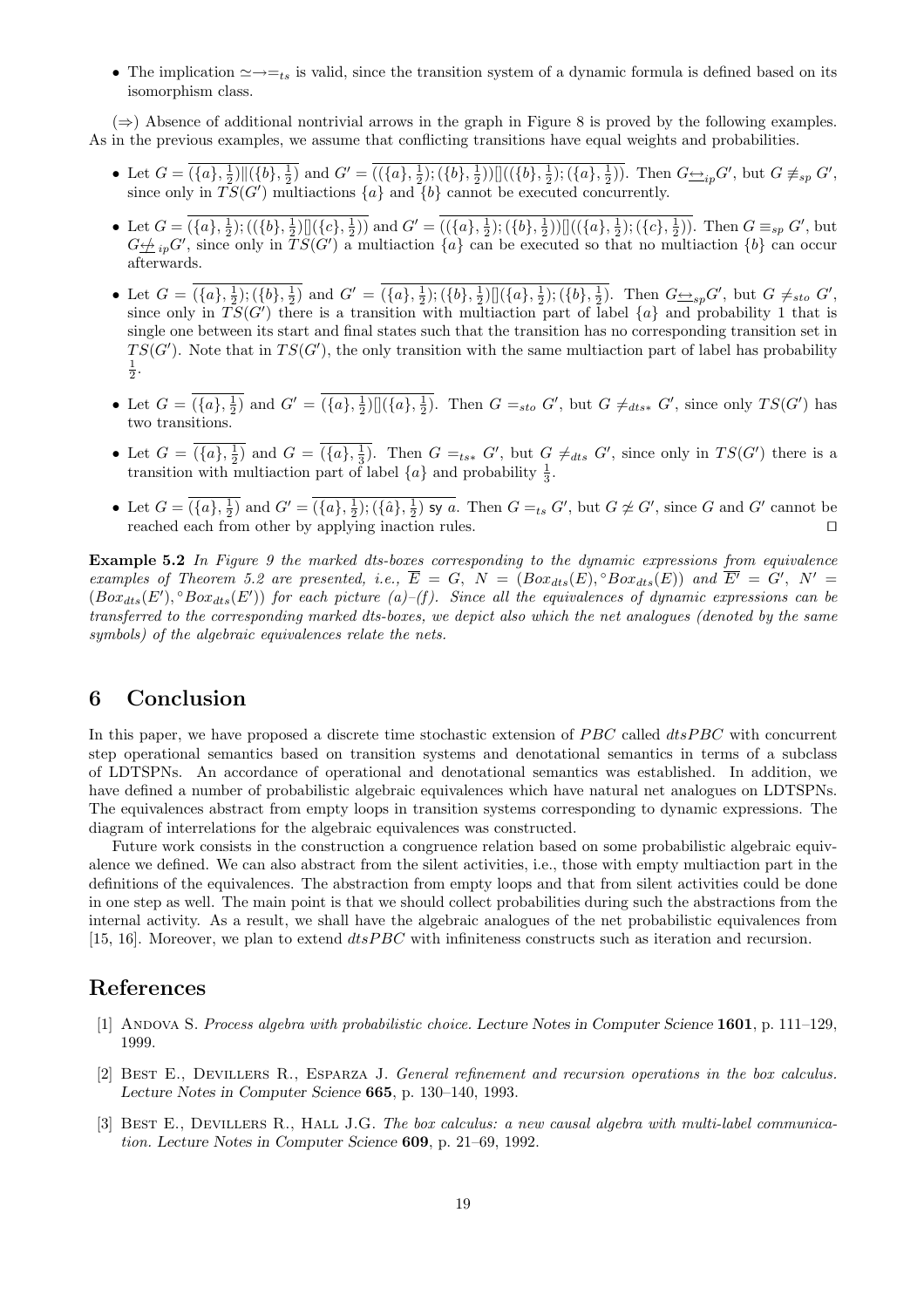

Figure 9: Dts-boxes of the dynamic expressions from equivalence examples of Theorem 5.2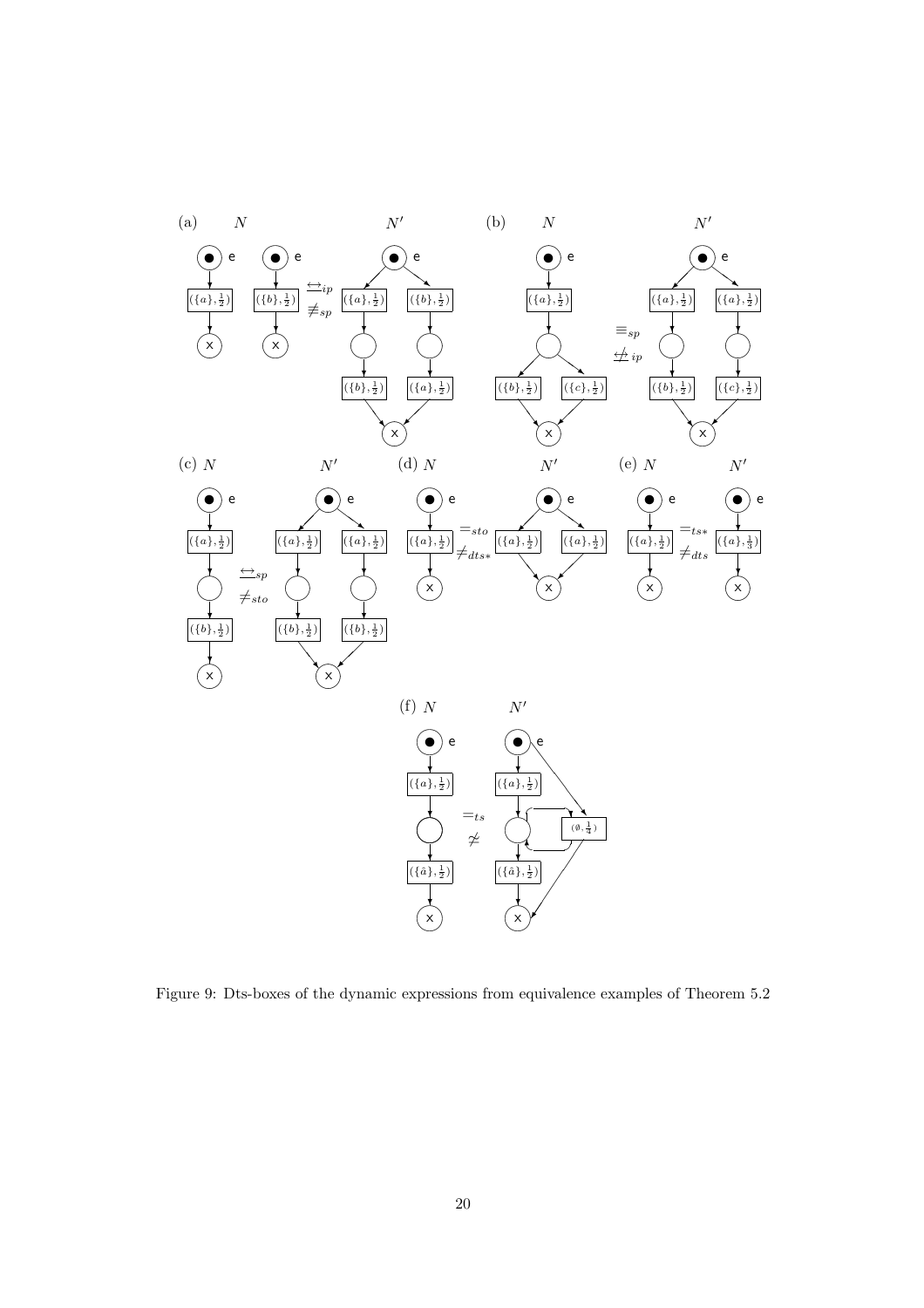- [4] BEST E., DEVILLERS R., KOUTNY M. Petri nets, process algebras and concurrent programming languages. Lecture Notes in Computer Science 1492, p. 1–84, 1998, http://parsys.informatik.uni-oldenburg.de/~best/publications/apnf.ps.gz.
- [5] BEST E., DEVILLERS R., KOUTNY M. The box algebra: a model of nets and process expressions. Lecture Notes in Computer Science 1639, p. 344–363, 1999.
- [6] BEST E., DEVILLERS R., KOUTNY M. Petri net algebra. EATCS Monographs on Theoretical Computer Science, 378 p., Springer Verlag, 2001.
- [7] BEST E., DEVILLERS R., KOUTNY M. A unified model for nets and process algebras. In: Handbook of Process Algebra, Chapter 14, p. 873–944, (Bergstra J.A., Ponse A., Smolka S.A., eds.), Elsevier Science B.V., Amsterdam, The Netherlands, 2001, http://parsys.informatik.uni-oldenburg.de/~best/publications/handbook.ps.gz.
- [8] BEST E., DEVILLERS R., KOUTNY M. Recursion and Petri nets. Acta Informaica  $37(11-12)$ , p. 781–829, 2001, http://parsys.informatik.uni-oldenburg.de/~best/publications/bdk-recursion.ps.gz.
- [9] BEST E., DEVILLERS R., KOUTNY M. The box algebra = Petri nets + process expressions. Information and Computation 178, p. 44–100, 2002.
- [10] BERNARDO M., GORRIERI R. A tutorial on EMPA: a theory of concurrent processes with nondeterminism, priorities, probabilities and time. Theoretical Computer Science 202, p. 1–54, July 1998.
- [11] BUCHHOLZ P., KEMPER P. Quantifying the dynamic behavior of process algebras. Lecture Notes in Computer Science 2165, p. 184–199, 2001.
- [12] Best E., Koutny M. A refined view of the box algebra. Lecture Notes in Computer Science 935, p. 1–20, 1995.
- [13] Best E., Koutny M. Solving recursive net equations. Lecture Notes in Computer Science 944, p. 605–623, 1995.
- [14] BEST E., LINDE-GÖERS H.G. Compositional process semantics of Petri boxes. Lecture Notes in Computer Science 802, p. 250–270, 1993.
- [15] Buchholz P., Tarasyuk I.V. A class of stochastic Petri nets with step semantics and related equivalence notions. Technische Berichte TUD-FI00-12, 18 p., Fakultät Informatik, Technische Universität Dresden, Germany, November 2000, ftp://ftp.inf.tu-dresden.de/pub/berichte/tud00-12.ps.gz.
- [16] Buchholz P., Tarasyuk I.V. Net and algebraic approaches to probablistic modeling. Joint Novosibirsk Computing Center and Institute of Informatics Systems Bulletin, Series Computer Science 15, p. 31–64, Novosibirsk, 2001, http://www.iis.nsk.su/persons/itar/spnpancc.pdf.
- [17] Buchholz P. Markovian process algebra: composition and equivalence. In: Herzog U. and Rettelbach M., editors, Proceedings of 2<sup>nd</sup> Workshop on Process Algebras and Performance Modelling, Arbeitsberichte des IMMD 27, p. 11–30, University of Erlangen, Germany, 1994.
- [18] Buchholz P. A notion of equivalence for stochastic Petri nets. Lecture Notes in Computer Science 935, p. 161–180, 1995.
- [19] Buchholz P. Iterative decomposition and aggregation of labeled GSPNs. Lecture Notes in Computer Science 1420, p. 226–245, 1998.
- [20] Devillers R. Construction of S-invariants and S-components for refined Petri boxes. Lecture Notes in Computer Science 691, p. 242–261, 1993.
- [21] Devillers R. S-invariant analysis of general recursive Petri boxes. Acta Informatica 32(4), p. 313–345, 1995.
- [22] Devillers R. Petri boxes and finite processes. Lecture Notes in Computer Science 1119, p. 465–480, 1996.
- [23] DONATELLI S., RIBAUDO M., HILLSTON J. A comparison of perfomance evaluation process algebra and generalized stochastic Petri nets. Proceedings of  $6^{th}$  International Workshop on Petri Nets and Performance Models, Durham, USA, IEEE Computer Society Press, p. 158–168, 1995.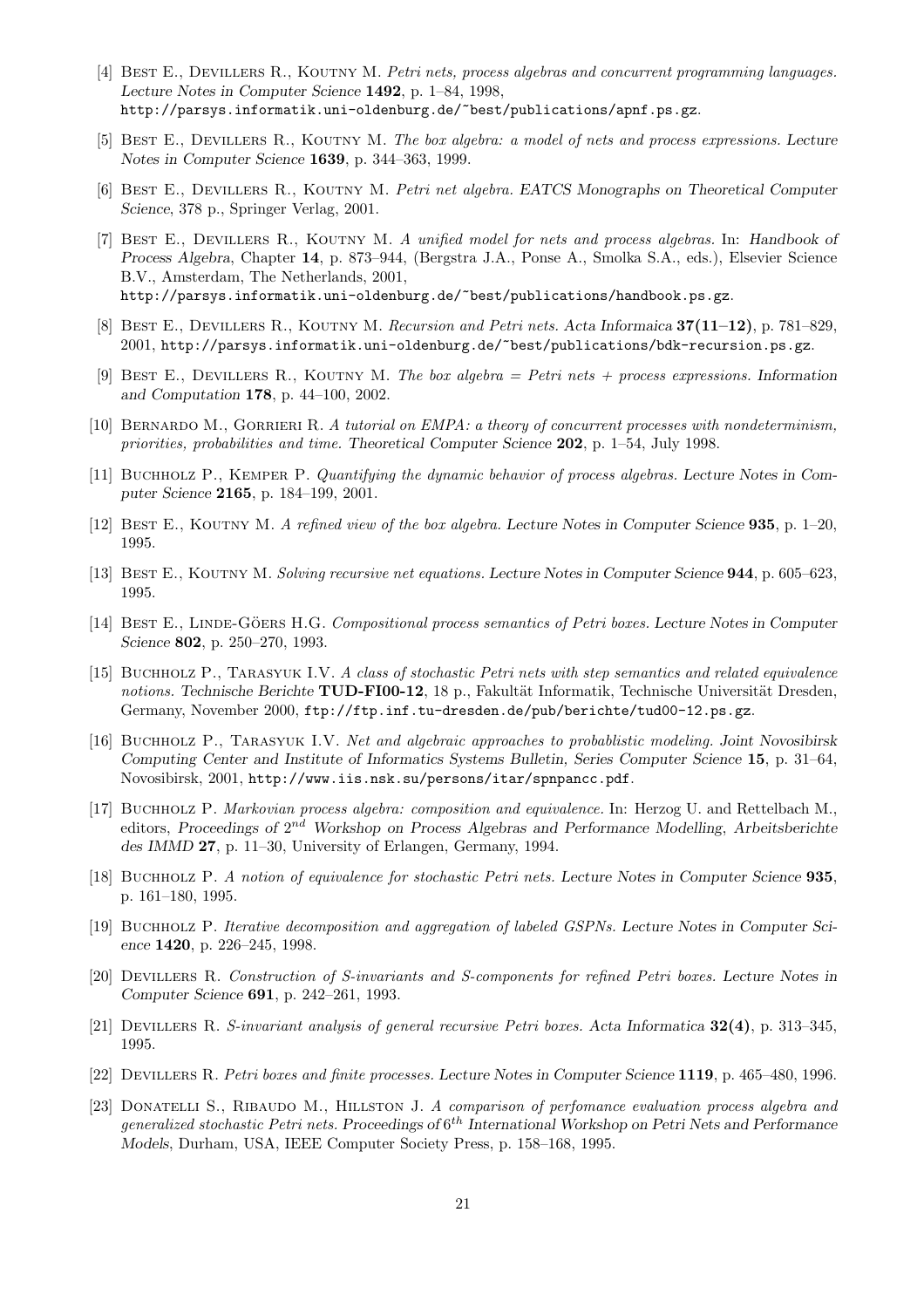- [24] Esparza J., Bruns G. Trapping mutual execution in the box calculus. Theoretical Computer Science 153, p. 95–128, 1996.
- [25] DE FRUTOS D.E., MARROQUÍN O.A. *Ambient Petri nets. Electronic Notes in Theoretical Computer* Science 85(1), 27 p., 2003, http://www.elsevier.nl/gej-ng/31/29/23/138/47/27/85.1.005.ps, http://www.elsevier.nl/locate/entcs/volume85.html.
- [26] Florin G., Natkin S. Les reseaux de Petri stochastiques. Technique et Science Informatique 4(1), 1985.
- $[27]$  VAN GLABBEEK R.J. The linear time branching time spectrum II: the semantics of sequential systems with silent moves. Extended abstract. Lecture Notes in Computer Science 715, p. 66–81, 1993.
- [28] Hansson H. Time and probability in formal design of distributed systems. In: Real-Time Safety Critical Systems, Volume 1, Elsevier, The Netherlands, 1994.
- [29] Hillston J. A compositional approach to performance modelling. Cambridge University Press, Great Britain, 1996.
- [30] HESKETH M., KOUTNY M. An axiomatization of duplication equivalence in the Petri box calculus. Lecture Notes in Computer Science 1420, p. 165–184, 1998.
- [31] HERMANNS H., RETTELBACH M. Syntax, semantics, equivalences and axioms for MTIPP. Proceedings of  $2^{nd}$  Workshop on Process Algebras and Performance Modelling, Regensberg / Erlangen (Herzog U., Rettelbach M., eds.), Arbeitsberichte des IMMD 27, p. 71–88, University of Erlangen, Germany, 1994.
- [32] JONSSON B., YI W., LARSEN K.G. Probabilistic extensions of process algebras. In: Handbook of Process Algebra, Chapter 11, p. 685–710, (Bergstra J.A., Ponse A., Smolka S.A., eds.), Elsevier Science B.V., Amsterdam, The Netherlands, 2001.
- [33] KOUTNY M., BEST E. Operational and denotational semantics for the box algebra. Theoretical Computer Science  $211(1-2)$ , p. 1–83, 1999, http://parsys.informatik.uni-oldenburg.de/~best/publications/tcs.ps.gz.
- [34] KOTOV V.E., CHERKASOVA L.A. On structural properties of generalized processes. Lecture Notes in Computer Science 188, p. 288–306, 1985.
- [35] KOUTNY M., ESPARZA J., BEST E. Operational semantics for the Petri box calculus. Lecture Notes in Computer Science 836, p. 210–225, 1994.
- [36] KOTOV V.E. An algebra for parallelism based on Petri nets. Lecture Notes in Computer Science 64, p. 39–55, 1978.
- [37] KOUTNY M. Partial order semantics of box expressions. Lecture Notes in Computer Science 815, p. 318– 337, 1994.
- [38] KOUTNY M. A compositional model of time Petri nets. Lecture Notes in Computer Science 1825, p. 303–322, 2000.
- [39] Larsen K.G., Skou A. Bisimulation through probabilistic testing. Information and Computation 94(1), p. 1–28, 1991.
- [40] Larsen K.G., Skou A. Compositional verification of probabilistic processes. Lecture Notes in Computer Science 630, p. 456–471, 1992.
- [41] MACIÀ H.S. *sPBC: Una extensión Markoviana del Petri box calculus. Ph.D. thesis*, 249 p., Departamento de Inform´atica, Universidad de Castilla-La Mancha, December 2003 (in Spanish), http://www.info-ab.uclm.es/fmc/publications/2003/sPBCthesis03.pdf.
- [42] MARROQUÍN O.A., DE FRUTOS D.E. TPBC: timed Petri box calculus. Technical Report, Departamento de Sistemas Infofmáticos y Programación, Universidad Complutense de Madrid, Madrid, Spain, 2000 (in Spanish).
- [43] MARROQUÍN O.A., DE FRUTOS D.E. Extending the Petri box calculus with time. Lecture Notes in Computer Science 2075, p. 303–322, 2001.
- [44] Milner R.A.J. Communication and concurrency. Prentice-Hall International, New York, USA, 1989.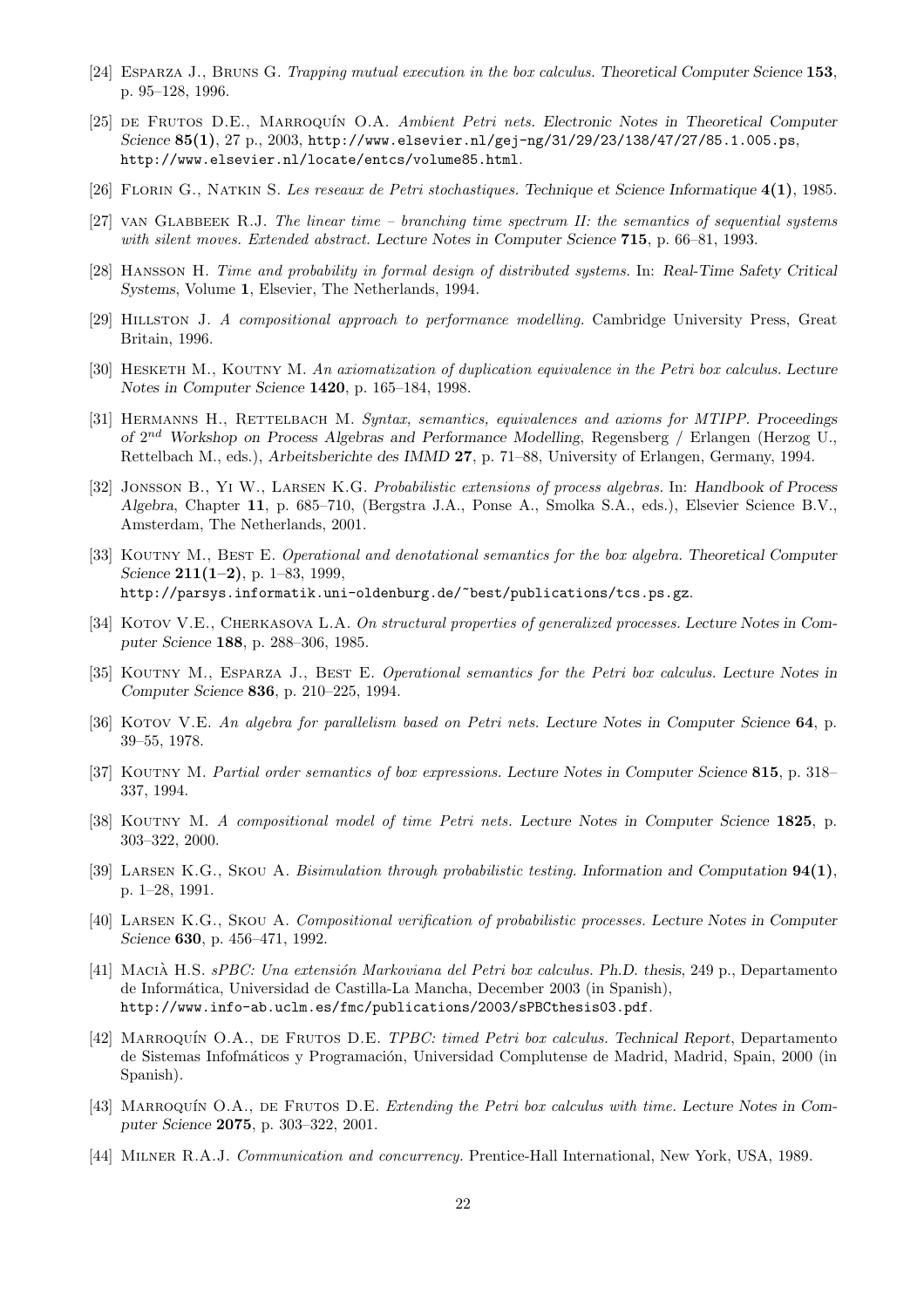- [45] Molloy M. Performance analysis using stochastic Petri nets. IEEE Transactions on Software Engineering 31(9), p. 913–917, 1982.
- [46] Molloy M. Discrete time stochastic Petri nets. IEEE Transactions on Software Engineering 11(4), p. 417–423, 1985.
- [47] MACIÀ H.S., VALERO V.R., CUARTERO F.G. A Congruence relation in finite sPBC. Technical Report DIAB-02-01-31, 34 p., Department of Computer Science, University of Castilla-La Mancha, Albacete, Spain, October 2002, http://www.info-ab.uclm.es/descargas/tecnicalreports/DIAB-02-01-31/reportcong.pdf.
- [48] MACIÀ H.S., VALERO V.R., CUARTERO F.G. Defining equivalence relations in sPBC. Proceedings of 1<sup>st</sup> International Conference on the Principles of Software Engineering, 10 p., Buenos Aires, Argentina, November 2004, http://www.info-ab.uclm.es/fmc/publications/2004/prise04.pdf.
- [49] MACIÀ H.S., VALERO V.R., CAZORLO D.L., CUARTERO F.G. Introducing the iteration in sPBC. Technical Report DIAB-03-01-37, 20 p., Department of Computer Science, University of Castilla-La Mancha, Albacete, Spain, September 2003, http://www.info-ab.uclm.es/descargas/tecnicalreports/DIAB-03-01-37/diab030137.zip.
- [50] MACIÀ H.S., VALERO V.R., CAZORLO D.L., CUARTERO F.G. Introducing the iteration in sPBC. Proceedings of the 24th International Conference on Formal Techniques for Networked and Distributed Systems (FORTE'04), Madrid, Spain, Lecture Notes in Computer Science 3235, p. 292–308, October 2004, http://www.info-ab.uclm.es/fmc/publications/2004/forte04.pdf.
- [51] MACIÀ H.S., VALERO V.R., CUARTERO F.G., DE FRUTOS D.E. A congruence relation for sPBC. 62 p., Department of Computer Science, University of Castilla-La Mancha, Albacete, Spain, June 2004 (submitted).
- [52] MACIÀ H.S., VALERO V.R., CUARTERO F.G., PELAYO F.L. A new proposal for the synchronization in sPBC. Technical Report DIAB-02-01-26, 15 p., Department of Computer Science, University of Castilla-La Mancha, Albacete, Spain, June 2002, http://www.info-ab.uclm.es/descargas/tecnicalreports/DIAB-02-01-26/newproposalsysPBC.ps.
- [53] MACIÀ H.S., VALERO V.R., CUARTERO F.G., PELAYO F.L. Improving the synchronization in stochastic Petri box calculus. Actas de las II Jornadas sobre Programacion y Lenguajes - 02 (PROLE'02), El Escorial, Spain, November 2002.
- [54] MACIÀ H.S., VALERO V.R., CUARTERO F.G., PELAYO F.L. A new synchronization in finite stochastic Petri box calculus. Proceedings of  $3^{rd}$  International IEEE Conference on Application of Concurrency to System Design - 03 (ACSD'03), p. 216–225, Guimarães, Portugal, IEEE Computer Society Press, June 2003, http://www.info-ab.uclm.es/fmc/publications/2003/acsd03.pdf.
- [55] MACIÀ H.S., VALERO V.R., CUARTERO F.G., RUIZ M.C.D.  $sPBC$  with immediate multiactions. 27 p., Department of Computer Science, University of Castilla-La Mancha, Albacete, Spain, July 2005 (work in progress).
- [56] MACIÀ H.S., VALERO V.R., DE FRUTOS D.E. sPBC: a Markovian extension of finite Petri box calculus. Proceedings of  $9^{th}$  IEEE International Workshop on Petri Nets and Performance Models - 01 (PNPM'01), p. 207–216, Aachen, Germany, IEEE Computer Society Press, September 2001, http://www.info-ab.uclm.es/fmc/publications/2001/pnpm01.ps.
- [57] MACIÀ H.S., VALERO V.R., DE FRUTOS D.E. sPBC: a Markovian extension of finite PBC. Actas de IX Jornadas de Concurrencia - 01 (JC'01), 14 p., Sitges, Spain, June 2001, http://www.info-ab.uclm.es/fmc/publications/2001/mvfjc01.ps.
- [58] MACIÀ H.S., VALERO V.R., DE FRUTOS D.E., CUARTERO F.G. Extending PBC with Markovian multiactions. Proceedings of XXVII Conferencia Latinoamericana de Informática - 01 (CLEI'01), 12 p., Mérida, Venezuela, September 2001, http://www.info-ab.uclm.es/fmc/publications/2001/clei01.ps.
- [59] NÚÑEZ M., DE FRUTOS D.E., LLANA L. Acceptance trees for probabilistic processes. Lecture Notes in Computer Science 962, p. 249–263, 1995.
- [60] Niaouris A. An algebra of Petri nets with arc-based time restrictions. Lecture Notes in Computer Science 3407, p. 447–462, 2005.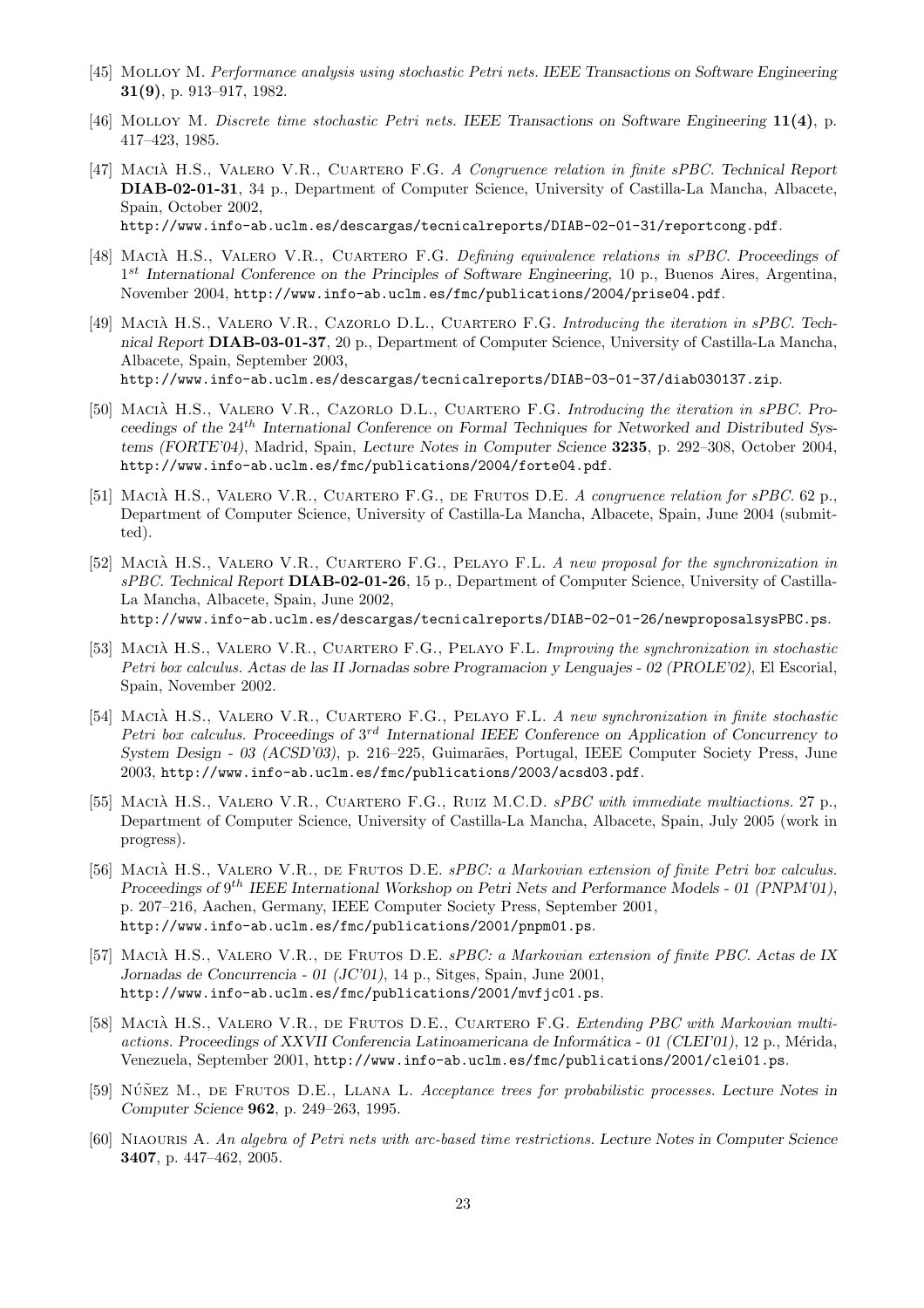- [61] NÚÑEZ M. An axiomatization of pobabilistic testing. Lecture Notes in Computer Science 1601, p. 130–150, 1995.
- [62] RIBAUDO M. Stochastic Petri net semantics for stochastic process algebra. Proceedings of  $6^{th}$  International Workshop on Petri Nets and Performance Models, p. 148–157, Durham, NC, USA, IEEE Computer Society Press, 1995.
- [63] Tarasyuk I.V. Equivalence notions applied to designing concurrent systems with the use of Petri Nets. Programming and Computer Software 24(4), p. 162–175, Nauka, Moscow (ISSN 0361-7688), 1998, http://www.maik.rssi.ru/journals/procom.htm.
- [64] TARASYUK I.V.  $\tau$ -equivalences and refinement for Petri nets based design. Technische Berichte TUD-FI00-11, 41 p., Fakultät Informatik, Technische Universität Dresden, Germany, November 2000, ftp://ftp.inf.tu-dresden.de/pub/berichte/tud00-11.ps.gz.
- [65] TARASYUK I.V. Logical characterization of probabilistic  $\tau$ -bisimulation equivalences. Joint Novosibirsk Computing Center and Institute of Informatics Systems Bulletin, Series Computer Science 20, p. 97–111, Novosibirsk, 2004, http://www.iis.nsk.su/persons/itar/prlogncc.pdf.
- [66] TARASYUK I.V. Stochastic Petri nets: a formalism for modeling and performance analysis of computing processes. System Informatics 9, p. 135–194, Publishing House of SB RAS, Novosibirsk, 2004 (in Russian), http://www.iis.nsk.su/persons/itar/spnsi.pdf.
- [67] TARASYUK I.V., BUCHHOLZ P. Equivalences for stochastic Petri nets and stochastic process algebras. 35 p., 2005 (in Russian, submitted).

## A Proof of Proposition 5.2

It is enough to prove it for  $\star = s$ , since  $\star = i$  is a particular case of the previous one with one-element multisets of multiactions and interleaving transition relation.

Let  $\mathcal{R}: G \rightarrowtail_{sp} G'$  and  $(s_1, s_2) \in \mathcal{R}$ . By the definition of  $\rightarrowtail_{sp}$ , we have  $\forall A \in \mathbb{N}_f^{\mathcal{L}} \ \forall \widetilde{\mathcal{H}} \in (DR(G) \cup DR(G'))/\mathcal{R}$ 

$$
s_1 \stackrel{A}{\twoheadrightarrow} _{\mathcal{Q}} \widetilde{\mathcal{H}} \; \Leftrightarrow \; s_2 \stackrel{A}{\twoheadrightarrow} _{\mathcal{Q}} \widetilde{\mathcal{H}}.
$$

Let  $\mathcal{H} = [s_1]_{\mathcal{R}} = [s_2]_{\mathcal{R}}$ . Then we can rewrite the above identity as

$$
\mathcal{H} \stackrel{A}{\twoheadrightarrow}_{\mathcal{Q}} \widetilde{\mathcal{H}},
$$

since for all states from the equivalence class H their probabilities of moving into  $\tilde{\mathcal{H}}$  as a result of execution of the multiset of multiactions A coincide (they are equal to  $\mathcal{Q}$ ).

Note also that, starting from states of  $TS^*(G)(TS^*(G'))$  to some set of states  $\mathcal{H} \subseteq (DR(G) \cup DR(G'))$ , we can reach only states of the same transition system, since the transition systems of two dynamic expressions do not communicate.

Let  $(A_1 \cdots A_n, \mathcal{P}) \in StepProbTrace(G)$ . Taking into account the previous notes and  $\mathcal{R}: G \rightarrow Sp} G'$ , we have

$$
s_G \stackrel{A_1}{\twoheadrightarrow} \mathcal{Q}_1 \mathcal{H}_1 \cap DR(G) \stackrel{A_2}{\twoheadrightarrow} \mathcal{Q}_2 \cdots \stackrel{A_n}{\twoheadrightarrow} \mathcal{Q}_n \mathcal{H}_n \cap DR(G) \Leftrightarrow s_{G'} \stackrel{A_1}{\twoheadrightarrow} \mathcal{Q}_1 \mathcal{H}_1 \cap DR(G') \stackrel{A_2}{\twoheadrightarrow} \mathcal{Q}_2 \cdots \stackrel{A_n}{\twoheadrightarrow} \mathcal{Q}_n \mathcal{H}_n \cap DR(G').
$$

Now we intend to prove that the sum of probabilities of all the paths going through the states from  $\mathcal{H}_1 \cap$  $DR(G), \ldots, \mathcal{H}_n \cap DR(G)$  coincides with the product of  $\mathcal{Q}_1, \ldots, \mathcal{Q}_n$ , which is essentially the probability of the "composite" path going through the equivalence classes  $\mathcal{H}_1, \ldots, \mathcal{H}_n$  in  $TS^*(G)$ .

**Lemma A.1** For a dynamic expression G and all  $n (1 \leq n \leq |DR(G)/R|)$  the following holds:

$$
\prod_{i=1}^n\mathcal{Q}_i=\sum_{\{\Gamma_1,\ldots,\Gamma_n\mid s_G\stackrel{\Gamma_1}{\twoheadrightarrow} p_1s_1\stackrel{\Gamma_2}{\twoheadrightarrow} p_2\cdots\stackrel{\Gamma_n}{\twoheadrightarrow} p_n s_n,\ \mathcal{L}(\Gamma_i)=A_i,\ s_i\in \mathcal{H}_i}\ \prod_{(1\leq i\leq n)\}^n\mathcal{P}_i.
$$

*Proof.* (of the lemma) We shall prove by induction on  $n$ .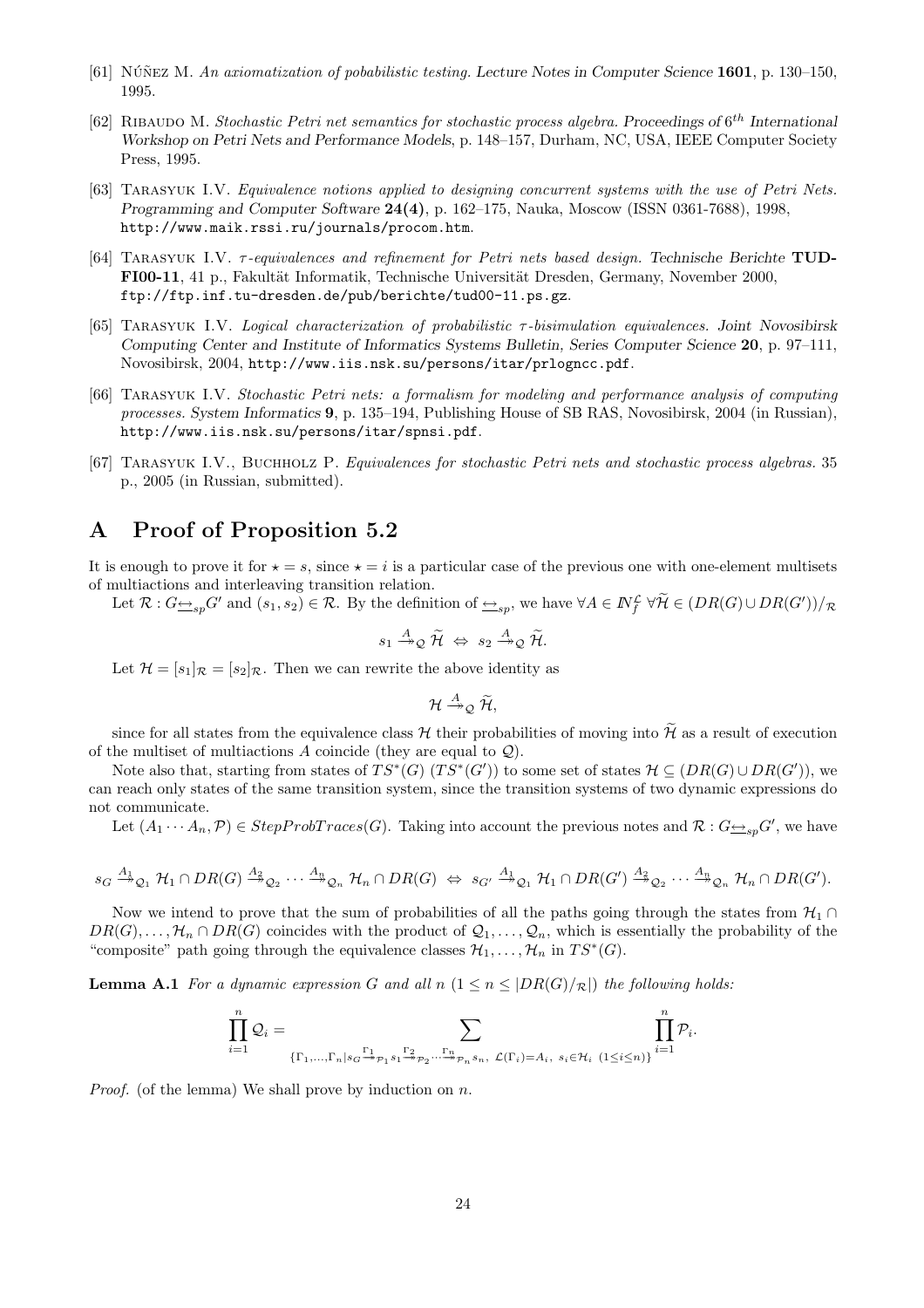$\bullet$   $n=1$ 

We should prove that

$$
\mathcal{Q}_1 = \sum_{\{\Gamma_1|s_G\stackrel{\Gamma_1}{\twoheadrightarrow} \mathcal{P}_1 s_1, \ \mathcal{L}(\Gamma_1)=A_1, \ s_1\in\mathcal{H}_1\}} \mathcal{P}_1.
$$

This follows from the definition of the transition relation between a state and a set of states.

 $\bullet$   $n \rightarrow n+1$ 

By induction hypothesis, we have the equality

$$
\prod_{i=1}^n\mathcal{Q}_i=\sum_{\{\Gamma_1,\ldots,\Gamma_n\mid s_G\overset{\Gamma_1}{\twoheadrightarrow} \mathcal{P}_1\circ 1\overset{\Gamma_2}{\twoheadrightarrow}\mathcal{P}_2\cdots\overset{\Gamma_n}{\twoheadrightarrow} \mathcal{P}_n s_n,\ \mathcal{L}(\Gamma_i)=A_i,\ s_i\in\mathcal{H}_i\ (1\leq i\leq n)\}}\prod_{i=1}^n\mathcal{P}_i.
$$

In addition, we have

$$
\mathcal{Q}_{n+1} = \sum_{\{\Gamma_{n+1}|s_n\stackrel{\Gamma_{n+1}}{\twoheadrightarrow} \mathcal{P}_{n+1}, s_{n+1}, \ \mathcal{L}(\Gamma_{n+1}) = A_{n+1}, \ s_{n+1} \in \mathcal{H}_{n+1}\}} \mathcal{P}_{n+1},
$$

again by the definition of the transition relation between a state and a set of states. Let us note that the sum above does not depend on particular  $s_n \in \mathcal{H}_n$ , i.e., it is the same for all paths of  $TS^*(G)$  starting at  $s_G$  and going through  $\mathcal{H}_1, \ldots, \mathcal{H}_n$ .

As a result of multiplying the left and the right part of the two above equalities, we obtain

$$
\prod_{i=1}^{n} \mathcal{Q}_{i} \cdot \mathcal{Q}_{n+1} = \left(\sum_{\{\Gamma_{1},\ldots,\Gamma_{n} | s_{G} \stackrel{\Gamma_{1}}{\rightarrow} p_{1} s_{1} \stackrel{\Gamma_{2}}{\rightarrow} p_{2} \ldots \stackrel{\Gamma_{n}}{\rightarrow} p_{n} s_{n}, \ \mathcal{L}(\Gamma_{i}) = A_{i}, \ s_{i} \in \mathcal{H}_{i} \ (1 \leq i \leq n)\}} \prod_{i=1}^{n} \mathcal{P}_{i}\right) \cdot \sum_{\{\Gamma_{n+1} | s_{n} \stackrel{\Gamma_{n+1}}{\rightarrow} p_{n+1} s_{n+1}, \ \mathcal{L}(\Gamma_{n+1}) = A_{n+1}, \ s_{n+1} \in \mathcal{H}_{n+1}\}} \mathcal{P}_{n+1}.
$$

By distributivity and taking into account the note above on independence of the sum of current probabilities from the concrete state  $s_n$ , we conclude that

$$
\prod_{i=1}^{n+1}\mathcal{Q}_i=\prod_{\{\Gamma_1,\ldots,\Gamma_{n+1}|s_G\overset{\Gamma_1}{\twoheadrightarrow} \mathcal{P}_1s_1\overset{\Gamma_2}{\twoheadrightarrow} \mathcal{P}_2\ldots\overset{\Gamma_{n+1}}{\twoheadrightarrow} \mathcal{P}_{n+1}s_{n+1}},\ \mathcal{L}(\Gamma_i)=A_i,\ s_i\in\mathcal{H}_i\ (1\leq i\leq n+1)\}}\prod_{i=1}^{n+1}\mathcal{P}_i.
$$

This ends the proof of the lemma.  $\Box$  (the lemma)

Note that the result of this lemma can also be applied to  $G'$ .

Now we only need to see that summation over all equivalence classes is the same as summation over all states, hence, over all multisets of activities, since their executions result the states, i.e.,

$$
\sum_{\{\Gamma_1,\ldots,\Gamma_n\}_{S_G\overset{\Gamma_1}{\twoheadrightarrow} \mathcal{P}_1}}\sum_{s_1\overset{\Gamma_2}{\twoheadrightarrow} \mathcal{P}_2\cdots\overset{\Gamma_n}{\twoheadrightarrow} \mathcal{P}_n s_n, \ \mathcal{L}(\Gamma_i)=A_i \ (1\leq i\leq n)\}}\prod_{i=1}^n\mathcal{P}_i=\\\sum_{\{\mathcal{H}_1,\ldots,\mathcal{H}_n\}_{S_G\overset{A_1}{\twoheadrightarrow} \mathcal{Q}_1}\mathcal{H}_1\cap DR(G)\overset{A_2}{\twoheadrightarrow} \mathcal{Q}_2\cdots\overset{A_n}{\twoheadrightarrow} \mathcal{Q}_n\mathcal{H}_n\cap DR(G)\}}\prod_{i=1}^n\mathcal{Q}_i=\\\{\mathcal{H}_1,\ldots,\mathcal{H}_n\}_{S_G\overset{A_1}{\twoheadrightarrow} \mathcal{Q}_1}\mathcal{H}_1\cap DR(G')\overset{A_2}{\twoheadrightarrow} \mathcal{Q}_2\cdots\overset{A_n}{\twoheadrightarrow} \mathcal{Q}_n\mathcal{H}_n\cap DR(G')\}}\prod_{i=1}^n\mathcal{Q}_i=
$$